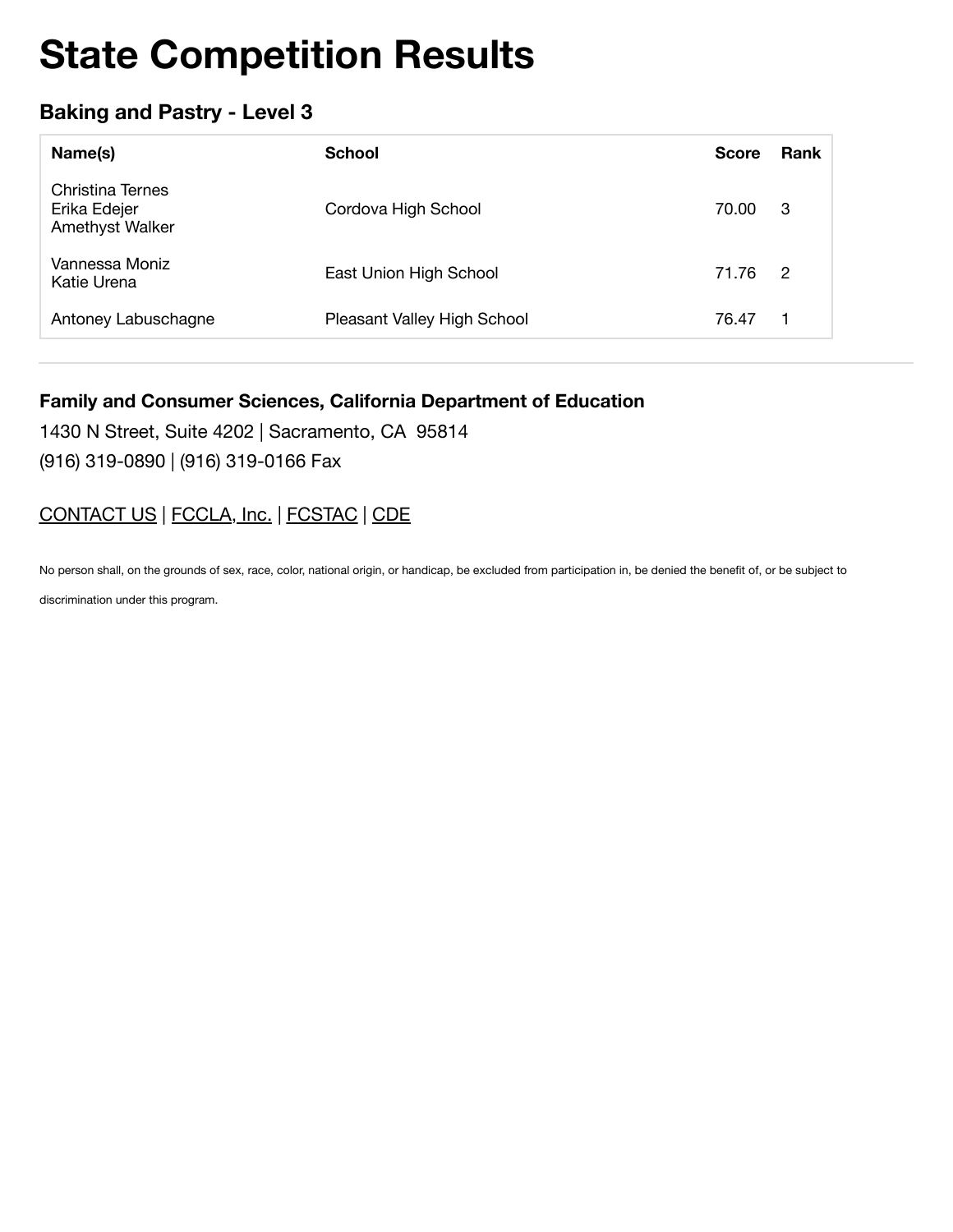# **CD Advanced Presentation Cakes - Level 2**

| Name(s)                    | <b>School</b>                            | <b>Score</b> | Rank                      |
|----------------------------|------------------------------------------|--------------|---------------------------|
| <b>Teresa DeLaTorre</b>    | Central High School                      | 65.09        | 14                        |
| Hosanna Garcia-Mecinas     | San Juan High School                     | 66.17        | 13                        |
| Sasha Kopylov              | Santa Clara High School                  | 71.63        | 12                        |
| Amber Abbott               | Oroville High School                     | 80.80        | 11                        |
| Veronica Herrell           | <b>Wilcox High School</b>                | 81.45        | 10                        |
| Nataly Santacruz-Gutierrez | Argonaut High School                     | 87.87        | 9                         |
| <b>Monserrat Murillo</b>   | California School for the Deaf-Riverside | 88.92        | 8                         |
| <b>Tyler Gionfriddo</b>    | Newport Harbor High School               | 89.44        | 7                         |
| Kate Gregory               | Newport Harbor High School               | 91.01        | 6                         |
| Sophia Castleberry         | Rancho Mirage High School                | 91.66        | 5                         |
| Kassandra Gonzales         | California School for the Deaf-Riverside | 92.84        | $\overline{4}$            |
| Angelia Zavala             | Redlands High School                     | 93.23        | $\ensuremath{\mathsf{3}}$ |
| <b>Destiny Saubel</b>      | Rancho Mirage High School                | 94.02        | $\overline{2}$            |
| <b>Esther Cho</b>          | California School for the Deaf-Riverside | 95.20        | 1                         |

### **Family and Consumer Sciences, California Department of Education**

1430 N Street, Suite 4202 | Sacramento, CA 95814 (916) 319-0890 | (916) 319-0166 Fax

# CONTACT US | FCCLA, Inc. | FCSTAC | CDE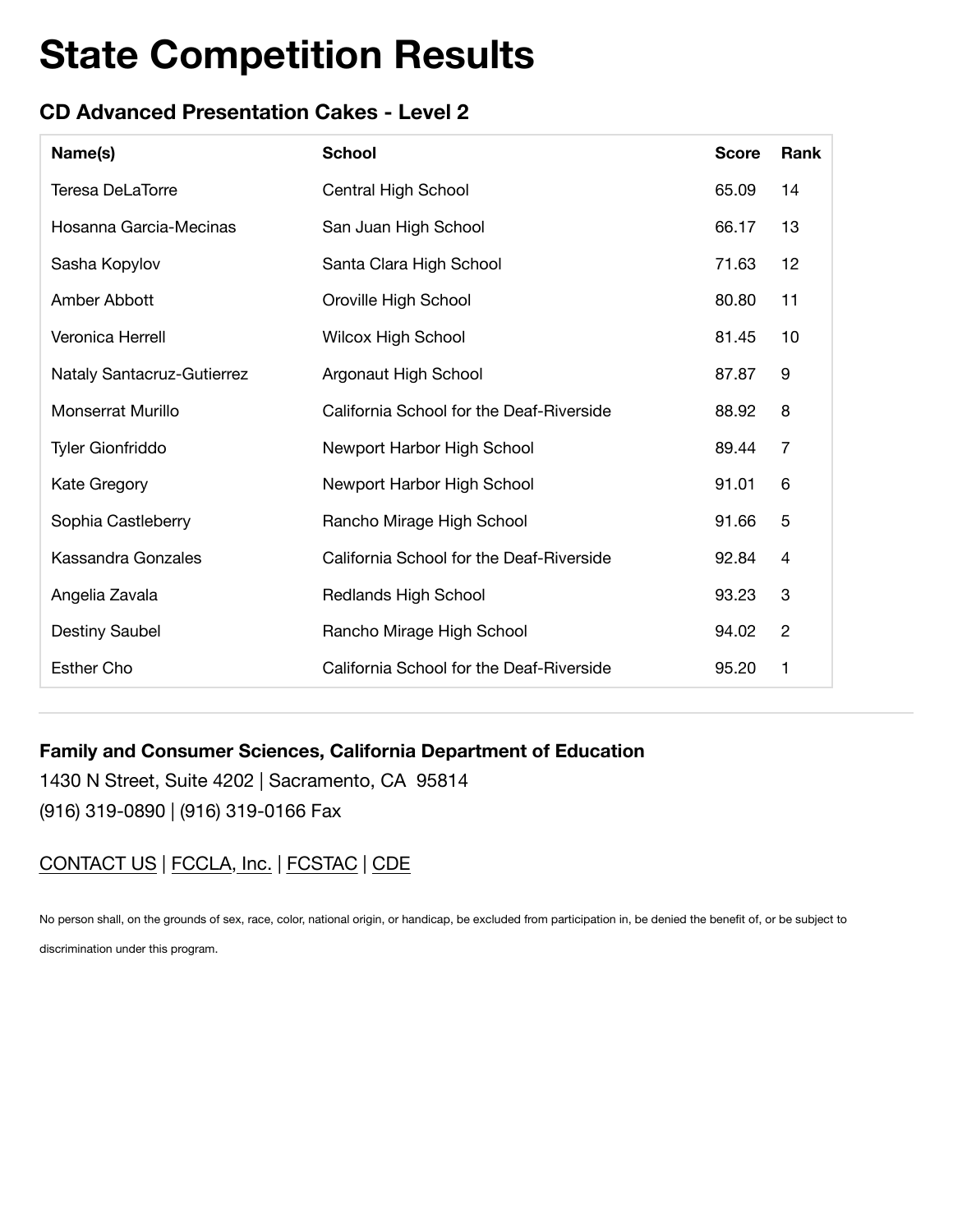# **CD Appetizers - Level 2**

| Name(s)                | <b>School</b>                 | <b>Score</b> | Rank                      |
|------------------------|-------------------------------|--------------|---------------------------|
| Nathan Martinez        | Central High School           | 62.24        | 11                        |
| Cristian Padilla Rocha | Rancho Mirage High School     | 78.25        | 10                        |
| Sean Merlin            | Rancho Mirage High School     | 82.85        | 9                         |
| Jacob Friedman         | Merced High School            | 82.86        | 9                         |
| Kyle Leonard           | Wilcox High School            | 89.88        | 7                         |
| Sandra Barrientos      | <b>Bellflower High School</b> | 91.19        | 6                         |
| Serena Tamez           | Rancho Mirage High School     | 92.73        | 5                         |
| Carla Klee             | <b>Bellflower High School</b> | 94.70        | $\overline{4}$            |
| Pete York              | Newport Harbor High School    | 95.59        | $\ensuremath{\mathsf{3}}$ |
| Sergio Silva           | <b>Bellflower High School</b> | 96.46        | $\overline{2}$            |
| <b>Riley Gilles</b>    | Cordova High School           | 96.90        | 1                         |

#### **Family and Consumer Sciences, California Department of Education**

1430 N Street, Suite 4202 | Sacramento, CA 95814 (916) 319-0890 | (916) 319-0166 Fax

### CONTACT US | FCCLA, Inc. | FCSTAC | CDE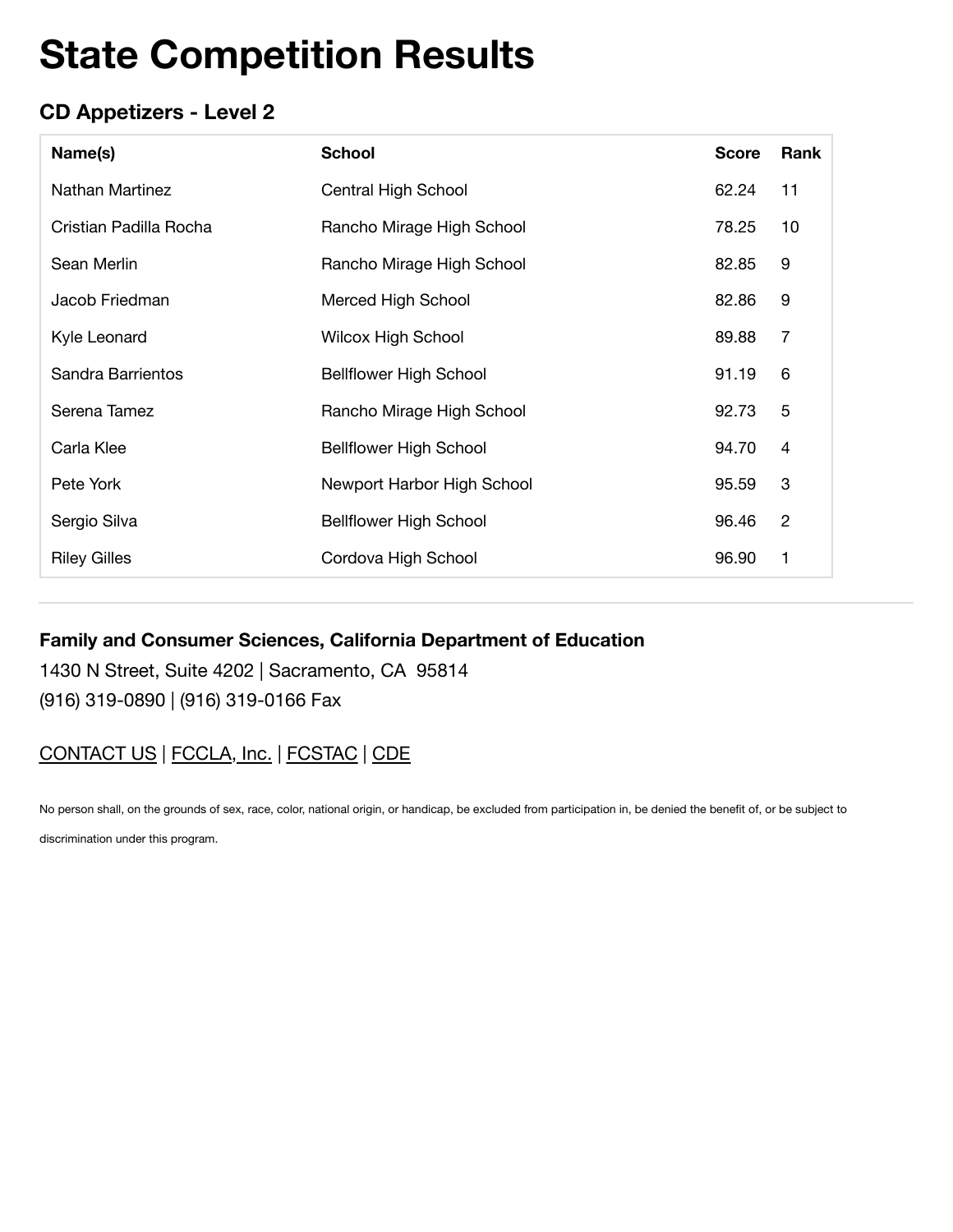# **CD Art Display - Level 1**

| Name(s)             | <b>School</b>                 | <b>Score</b> | Rank           |
|---------------------|-------------------------------|--------------|----------------|
| Cristian Boghossian | Eleanor J. Toll Middle School | 65.67        | 7              |
| Elya Parsighian     | Eleanor J. Toll Middle School | 77.36        | 6              |
| Katelyn Densberger  | Kazuo Masuda Middle School    | 83.42        | 5              |
| Caitlyn Clavel      | Ysmael Villegas Middle School | 85.15        | 4              |
| Eva Kirakosian      | Eleanor J. Toll Middle School | 87.75        | 3              |
| Camryn Platte       | Laguna Middle School          | 93.81        | $\overline{2}$ |
| Virgil Karsh        | Laguna Middle School          | 98.56        | 1              |

#### **Family and Consumer Sciences, California Department of Education**

1430 N Street, Suite 4202 | Sacramento, CA 95814 (916) 319-0890 | (916) 319-0166 Fax

### CONTACT US | FCCLA, Inc. | FCSTAC | CDE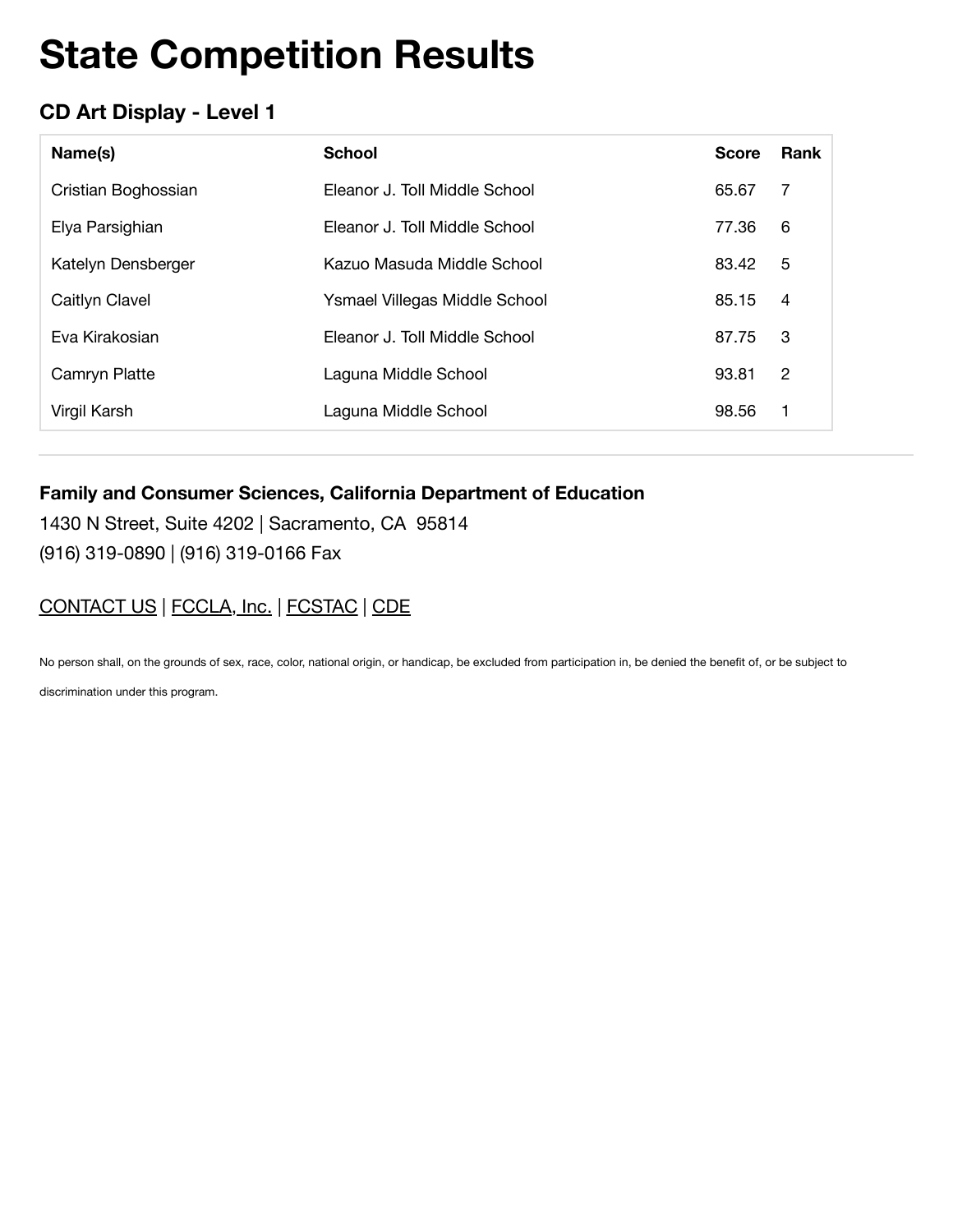### **CD Breads - Level 3**

| Name(s)                 | School                        | <b>Score</b> | Rank           |
|-------------------------|-------------------------------|--------------|----------------|
| <b>Thomas Gilmore</b>   | Kimball High School           | 81.33        | $\overline{4}$ |
| Marlen Jacobo-Trevinp   | San Juan High School          | 93.00        | - 3            |
| Joshua Murillo          | <b>Bellflower High School</b> | 96.67        | $\overline{2}$ |
| Nicole Rodriguez-Verdin | Rancho Mirage High School     | 97.50        | 1              |

#### **Family and Consumer Sciences, California Department of Education**

1430 N Street, Suite 4202 | Sacramento, CA 95814 (916) 319-0890 | (916) 319-0166 Fax

## [CONTACT US](https://www.ca-fccla.org/!trash/contact-us/) | [FCCLA, Inc.](http://www.fcclainc.org/) | [FCSTAC](https://www.fcstac.org/) | [CDE](http://www.cde.ca.gov/ci/ct/he/)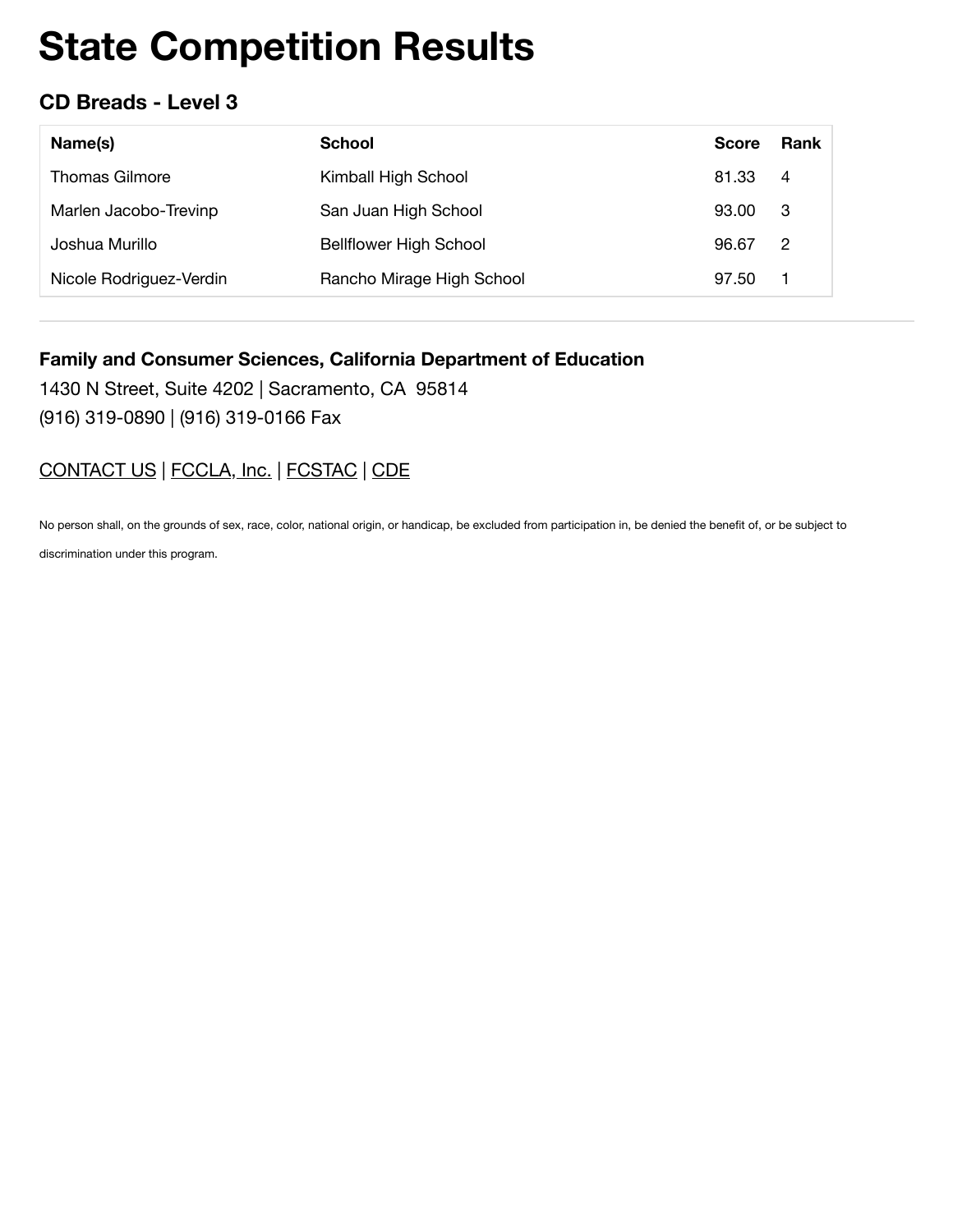### **Child Development - Level 1**

| Name(s)        | School                     | <b>Score</b> | Rank |
|----------------|----------------------------|--------------|------|
| Jayme Finnerty | Kazuo Masuda Middle School | 84.33        |      |

**Family and Consumer Sciences, California Department of Education** 1430 N Street, Suite 4202 | Sacramento, CA 95814 (916) 319-0890 | (916) 319-0166 Fax

## CONTACT US | FCCLA, Inc. | FCSTAC | CDE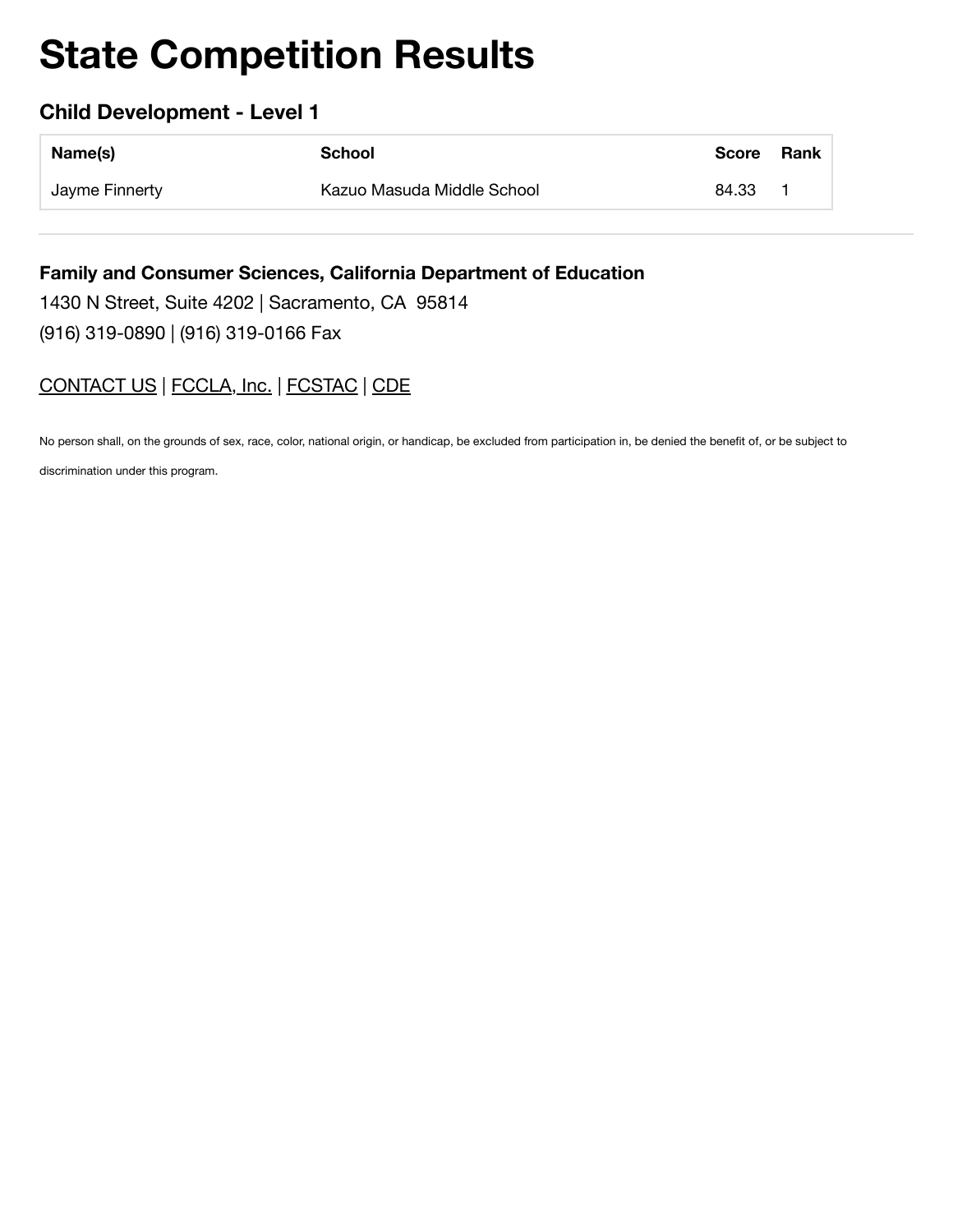### **Child Development - Level 2**

| Name(s)                  | <b>School</b>               | <b>Score</b> | Rank             |
|--------------------------|-----------------------------|--------------|------------------|
| Meah Avila               | Madera High School          | 66.68        | 13               |
| Julio Fisher             | Mclane High School          | 68.66        | 12               |
| Michelle Godoy           | <b>Woodland High School</b> | 69.43        | 11               |
| Amanda Leitzell          | Great Oak High School       | 69.64        | 10               |
| Eliana Ortiz             | Merced High School          | 74.96        | $\boldsymbol{9}$ |
| Isabella Meyer           | Merced High School          | 84.02        | 8                |
| Genesis Guillen          | Madera South High School    | 84.80        | $\overline{7}$   |
| Karina Alvarado          | Madera South High School    | 86.78        | 6                |
| Kaylin Phothipanya       | Lathrop High School         | 88.94        | 5                |
| Jazmin Jones             | Madera South High School    | 89.53        | $\overline{4}$   |
| <b>Nevaeh Miramontes</b> | Madera South High School    | 89.93        | $\mathbf{3}$     |
| Talia Zundel             | San Luis Obispo High School | 93.47        | $\overline{c}$   |
| <b>Matthew Cota</b>      | Madera South High School    | 96.23        | 1                |

### **Family and Consumer Sciences, California Department of Education**

1430 N Street, Suite 4202 | Sacramento, CA 95814 (916) 319-0890 | (916) 319-0166 Fax

### CONTACT US | FCCLA, Inc. | FCSTAC | CDE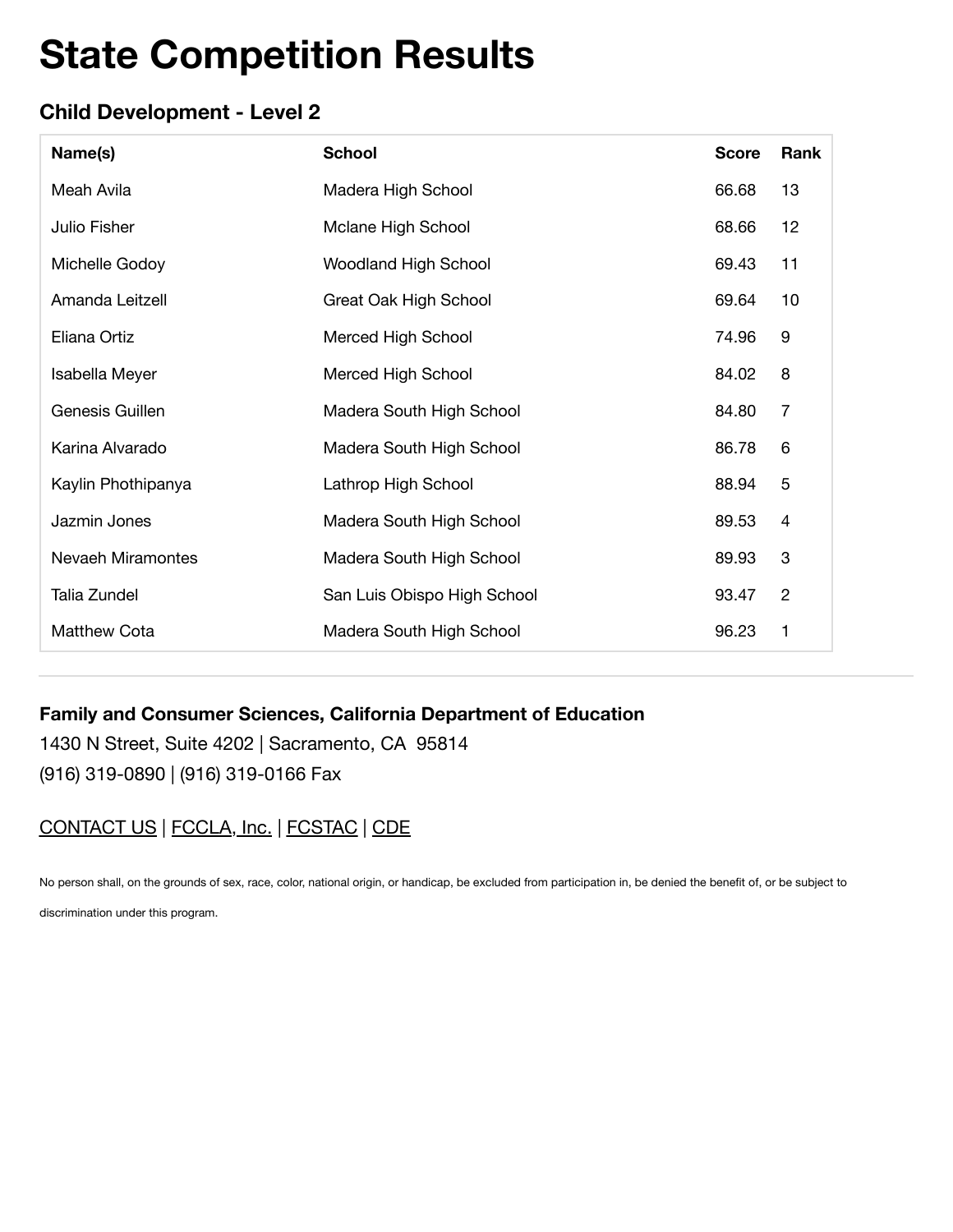# **Child Development - Level 3**

| Name(s)                 | <b>School</b>                | <b>Score</b> | Rank                      |
|-------------------------|------------------------------|--------------|---------------------------|
| Kaitlyn Lonsdale        | Great Oak High School        | 62.67        | 12                        |
| Virginia Chavez         | Merced High School           | 64.01        | 11                        |
| Thelma Sandi            | Alhambra Unified High School | 67.12        | 10                        |
| Macrina Vasquez         | Madera South High School     | 68.14        | 9                         |
| Shannel Melchor         | Madera High School           | 69.52        | 8                         |
| Rebecca Herrera         | Madera South High School     | 69.86        | 7                         |
| <b>Analise Landeros</b> | Orland High School           | 71.57        | 6                         |
| Jet Moua                | Merced High School           | 80.81        | 5                         |
| Victoria Garcia         | Madera South High School     | 82.52        | $\overline{4}$            |
| <b>Emily Doi</b>        | San Luis Obispo High School  | 85.60        | $\ensuremath{\mathsf{3}}$ |
| Delaney Jones           | San Luis Obispo High School  | 86.29        | $\overline{2}$            |
| Charlize Placencia      | Pioneer Valley High School   | 95.53        | 1                         |

### **Family and Consumer Sciences, California Department of Education**

1430 N Street, Suite 4202 | Sacramento, CA 95814 (916) 319-0890 | (916) 319-0166 Fax

# CONTACT US | FCCLA, Inc. | FCSTAC | CDE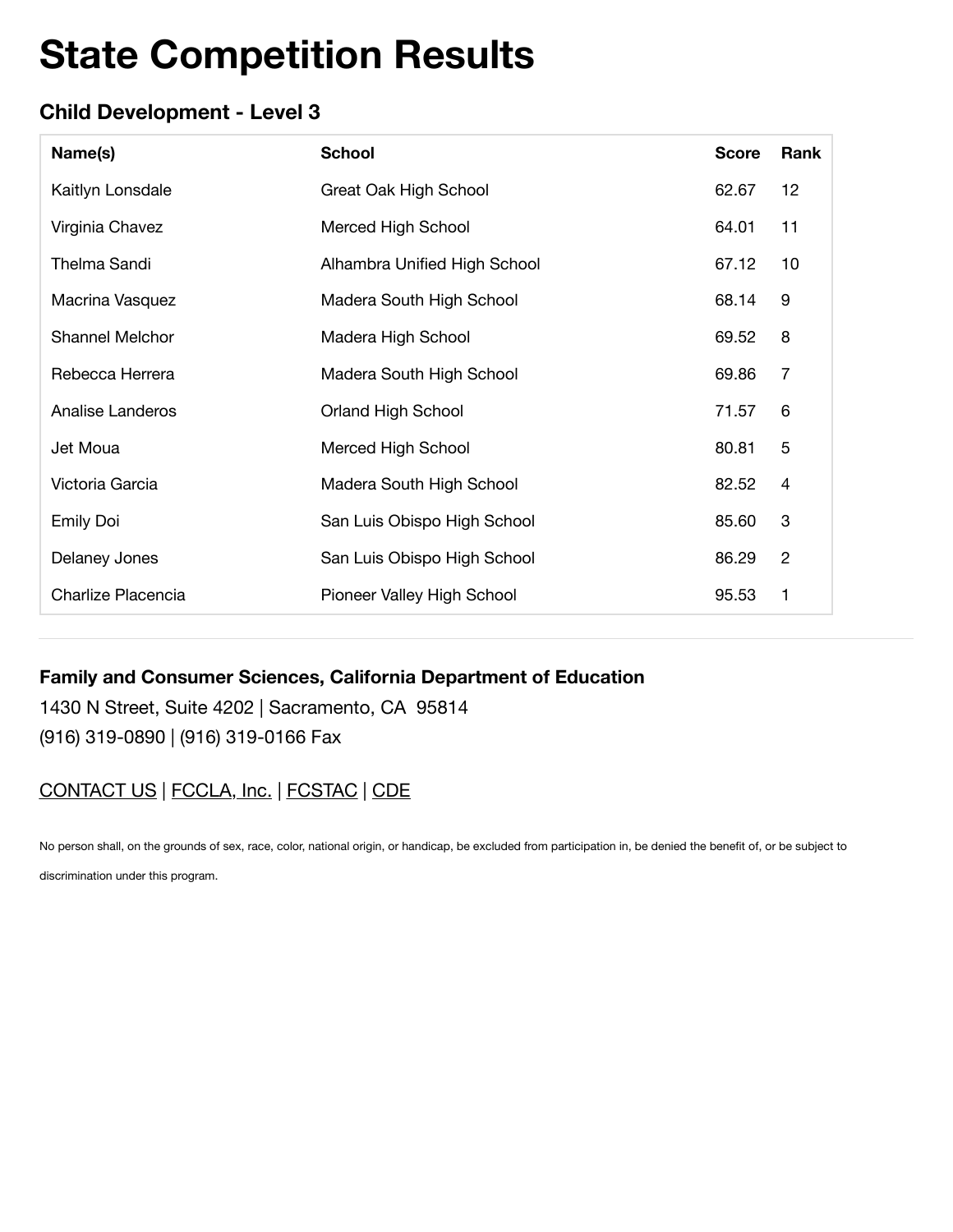# **Culinary Arts - Level 3**

| Name(s)                                                                   | <b>School</b>                            | <b>Score</b> | Rank |
|---------------------------------------------------------------------------|------------------------------------------|--------------|------|
| Vanessa Romero<br>Luis Luna<br><b>Jose Ruiz</b>                           | Piner High School                        | 56.85        | 34   |
| Samuel Savala                                                             | <b>Bryte Career and College Training</b> | 58.01        | 33   |
| Justin Ferguson<br>Damien Kent                                            | San Juan High School                     | 59.39        | 32   |
| Imani Reynolds<br>Kylie Jones<br>Jake Wong                                | Pleasant Valley High School              | 67.26        | 31   |
| Amiyah Anderson<br>Laura Contreas<br>Adriana Contreras<br>Jordan Hekker   | Will C. Wood                             | 67.25        | 30   |
| <b>Tristan Cazares</b><br>Mitchell Davenport<br>Dylan Goebel              | Oak Ridge High School                    | 70.72        | 29   |
| <b>Ruth Kent</b><br><b>Braxton Anderson</b><br><b>Emariae Rosa-Belton</b> | San Juan High School                     | 77.27        | 28   |
| Ashlynn Johnson<br>Steve Moua                                             | Merced High School                       | 74.77        | 27   |
| David Solis<br>Shane Canaday                                              | Piner High School                        | 75.50        | 26   |
| Raymond Mendoza<br><b>Christopher Cisneros</b><br>Rolj Jylan Vergara      | Sierra High School                       | 76.50        | 25   |
| Hunter Holguin<br>Jessie Horta<br>Rodolfo Rojas                           | Madera South High School                 | 76.51        | 24   |
| Yasmin Valadez<br>Yisel Aguilar-Magana<br>Giselle Soto                    | Piner High School                        | 78.44        | 23   |
| <b>Angel Beneros</b><br>Oner Leon Melo<br><b>Andres Ordaz</b>             | <b>Channel Islands High School</b>       | 78.82        | 22   |
| <b>Isaias Arredondo</b><br>Sarai Montano<br>Alfredo Tomas                 | <b>Channel Islands High School</b>       | 80.15        | 21   |
| <b>Esther Abass</b><br>Angela Greathouse                                  | Cordova High School                      | 81.51        | 20   |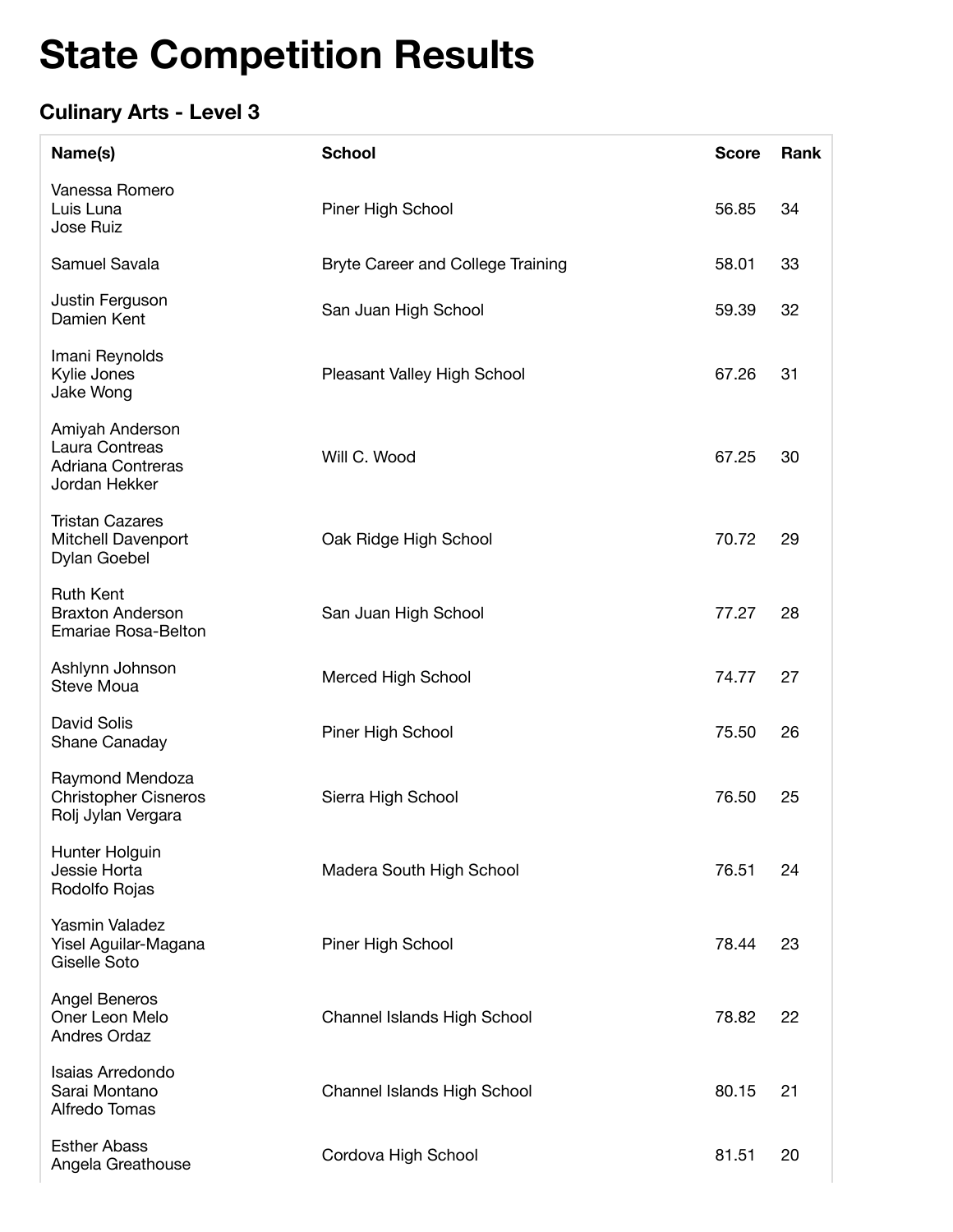| Name(s)                                                                        | <b>School</b>                            | <b>Score</b> | Rank |
|--------------------------------------------------------------------------------|------------------------------------------|--------------|------|
| Lesly Ramos<br>Samantha Menchaca<br>Jerardo Valle                              | Paramount High School                    | 82.27        | 19   |
| Jaden Jones<br>Nikki Havens<br>Philip Whelan-Irwin                             | Pleasant Valley High School              | 82.28        | 18   |
| Joseph Chavan<br>Victoria Munoz                                                | East Union High School                   | 82.29        | 17   |
| <b>Taylor Sell</b><br>Elijah Jenkins<br><b>Hector Valencia</b>                 | Rancho Mirage High School                | 83.06        | 16   |
| Vanessa Bruce<br>Elixandria McCrary<br>Jaylynn Reyes                           | California School for the Deaf-Riverside | 83.82        | 15   |
| <b>Brandon Stepancich</b><br>Julia Esquivias<br>Andrew Jones                   | Huntington Beach High School             | 83.83        | 14   |
| Linc Dowdy<br>Luke Arruda<br>Loreta Flores                                     | Huntington Beach High School             | 84.59        | 13   |
| David Abbott<br>Christopher Daneau<br><b>Brandon Kertz</b><br>Ayden Mcallister | Pleasant Valley High School              | 84.60        | 12   |
| <b>Stacy Martinez</b><br>Klairyce Gabbard<br>Aubrey Ray                        | Huntington Beach High School             | 84.98        | 11   |
| <b>Tiffany Liang</b><br>Jefferson Budiman<br>Lilith Salcido                    | Alhambra Unified High School             | 85.38        | 10   |
| Johnny Mendoza-Anguiano<br>Bryan Vera<br>Donovan Andrade                       | Paramount High School                    | 85.76        | 9    |
| <b>Quinn Turley</b><br>Rodolfo Sevilla<br>Sean Zafra                           | Newport Harbor High School               | 86.53        | 8    |
| Jimmy Melendez<br>Jeremiah Wooley                                              | Rancho Mirage High School                | 90.00        | 7    |
| Mateo Cruz<br>Emiliano Acosta<br>Sarah Saragoza                                | Centennial High School                   | 90.76        | 6    |
| Marissa Cary<br>Janki Patel<br>Alex Valentini                                  | <b>Wilcox High School</b>                | 91.53        | 5    |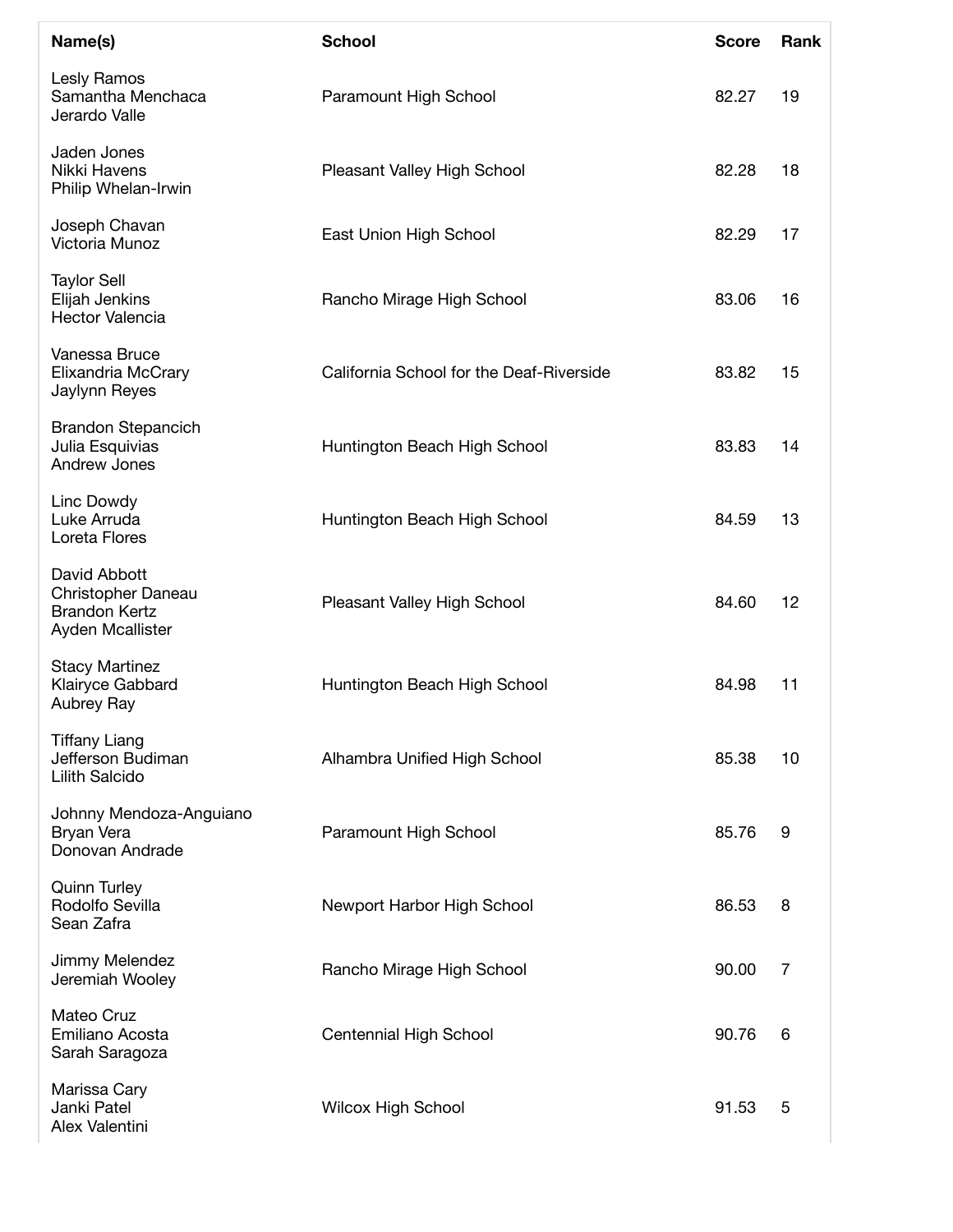| Name(s)                                                       | <b>School</b>                            | <b>Score</b> | <b>Rank</b>    |
|---------------------------------------------------------------|------------------------------------------|--------------|----------------|
| Jose Rodriguez Garcia<br>John Flores<br>Alexandro Santillan   | Calexico High School                     | 91.92        | 4              |
| Anthony Espinoza<br>Fernando Nunez-Lucero<br>Valerie Schaefer | Calexico High School                     | 94.22        | 3              |
| <b>Brent Lim</b><br>Dayle Dugan<br>Jessica Gardner            | Newport Harbor High School               | 94.23        | $\overline{2}$ |
| Daniel Beool<br>Usaamah Edwards<br>Noemi Ruiz                 | California School for the Deaf-Riverside | 95.01        | 1              |

#### **Family and Consumer Sciences, California Department of Education**

1430 N Street, Suite 4202 | Sacramento, CA 95814 (916) 319-0890 | (916) 319-0166 Fax

### CONTACT US | FCCLA, Inc. | FCSTAC | CDE

No person shall, on the grounds of sex, race, color, national origin, or handicap, be excluded from participation in, be denied the benefit of, or be subject to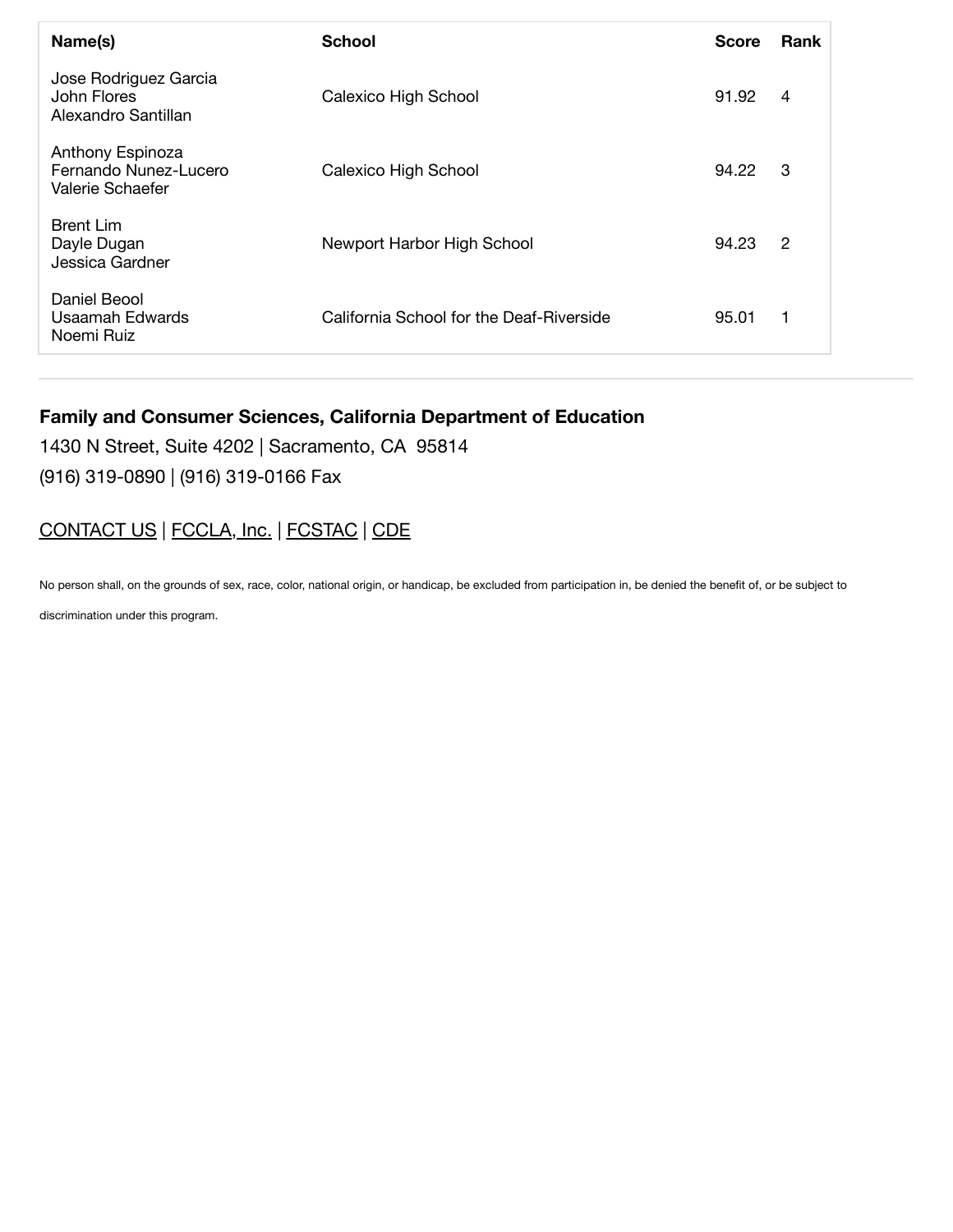# **CD Decorated Wedding Cakes - Level 3**

| Name(s)                     | <b>School</b>               | <b>Score</b> | Rank           |
|-----------------------------|-----------------------------|--------------|----------------|
| Luis Moran                  | Mount Diablo High School    | 63.41        | 25             |
| Donovan Carrillo            | Piner High School           | 63.90        | 24             |
| <b>Emily Bundock</b>        | Piner High School           | 64.84        | 23             |
| Charliesse Mandolph-Coleman | Cordova High School         | 65.59        | 22             |
| Sorickya Beverly            | Central High School         | 68.38        | 21             |
| Maria Berrera               | Mount Diablo High School    | 69.00        | 20             |
| Jamie Duarte                | Phineas Banning High School | 69.31        | 19             |
| Ariana Pacheco              | East Union High School      | 78.86        | 18             |
| Lubia Merida                | Phineas Banning High School | 79.47        | 17             |
| Jazzlyn Dowling             | Piner High School           | 81.49        | 16             |
| <b>Trish Tien</b>           | Westminster High School     | 82.56        | 15             |
| Christine Nguyen            | Westminster High School     | 82.87        | 14             |
| Celeste Guerrero            | Pioneer Valley High School  | 84.10        | 13             |
| Saul\'Dia Scoggins          | <b>Merced High School</b>   | 84.71        | 12             |
| Julie Tran                  | Westminster High School     | 85.33        | 11             |
| Pa Ying Lor                 | Oroville High School        | 85.46        | 10             |
| Carmen Rodriguez            | East Union High School      | 86.57        | 9              |
| <b>Aislinn Mase</b>         | Pioneer Valley High School  | 89.75        | 8              |
| Emma Kidd                   | <b>Redlands High School</b> | 89.80        | 7              |
| William Long                | Pleasant Valley High School | 90.56        | 6              |
| Selina Stockwell            | Pleasant Valley High School | 91.40        | 5              |
| <b>Tia Reed</b>             | John Muir High School       | 91.80        | 4              |
| Faith Vu                    | Central High School         | 93.40        | 3              |
| Vanessa Crawford            | Cordova High School         | 93.90        | $\overline{c}$ |
| Jazmin Vazquez              | Newport Harbor High School  | 94.26        | 1              |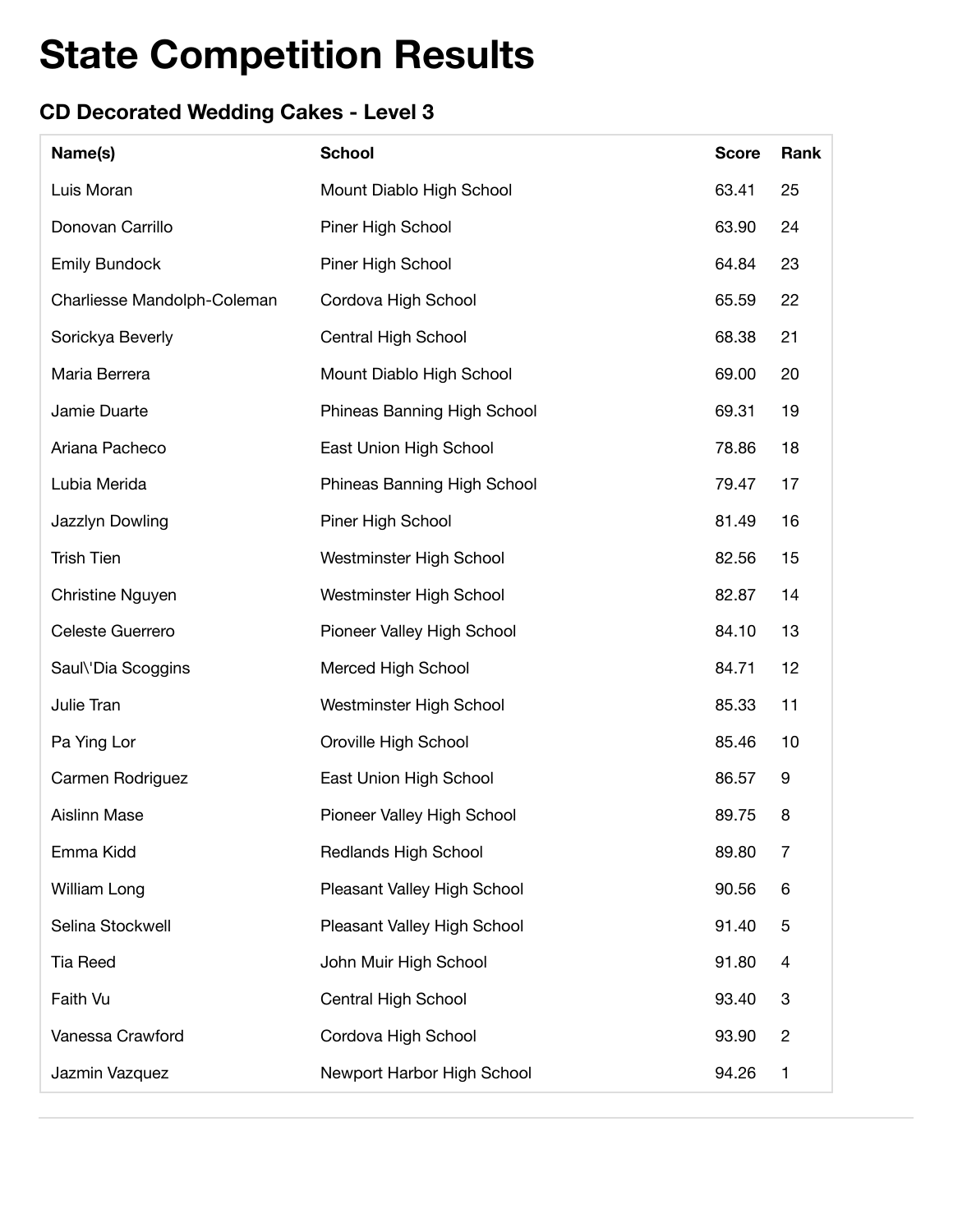## **Entrepreneurship - Level 3**

| Name(s)                                               | <b>School</b>                | <b>Score</b> | Rank           |
|-------------------------------------------------------|------------------------------|--------------|----------------|
| Alexis Morales                                        | Kern Valley High School      | 67.25        | 9              |
| <b>Rafael Castellanos</b>                             | Lathrop High School          | 78.13        | 8              |
| <b>Destiny Flores</b><br>Jasmine Gomez                | Paramount High School        | 78.98        | 7              |
| Adrian Yeung<br>Matthew Kwong<br>Alvin Yung           | Alhambra Unified High School | 79.81        | 6              |
| Alexis Quevedo<br><b>Alex Feltes</b><br>Jalen Griffin | Paramount High School        | 80.64        | 5              |
| Saira Casian                                          | Paramount High School        | 91.54        | $\overline{4}$ |
| Sebastian Carrasquilla<br>Pamela Fuentes Paz          | Paramount High School        | 94.88        | 3              |
| <b>Yulisa Reveles</b>                                 | Paramount High School        | 95.71        | $\mathbf{2}$   |
| Zitao Guan<br>Eric Kusnato                            | Alhambra Unified High School | 99.08        | 1              |

### **Family and Consumer Sciences, California Department of Education**

1430 N Street, Suite 4202 | Sacramento, CA 95814 (916) 319-0890 | (916) 319-0166 Fax

### CONTACT US | FCCLA, Inc. | FCSTAC | CDE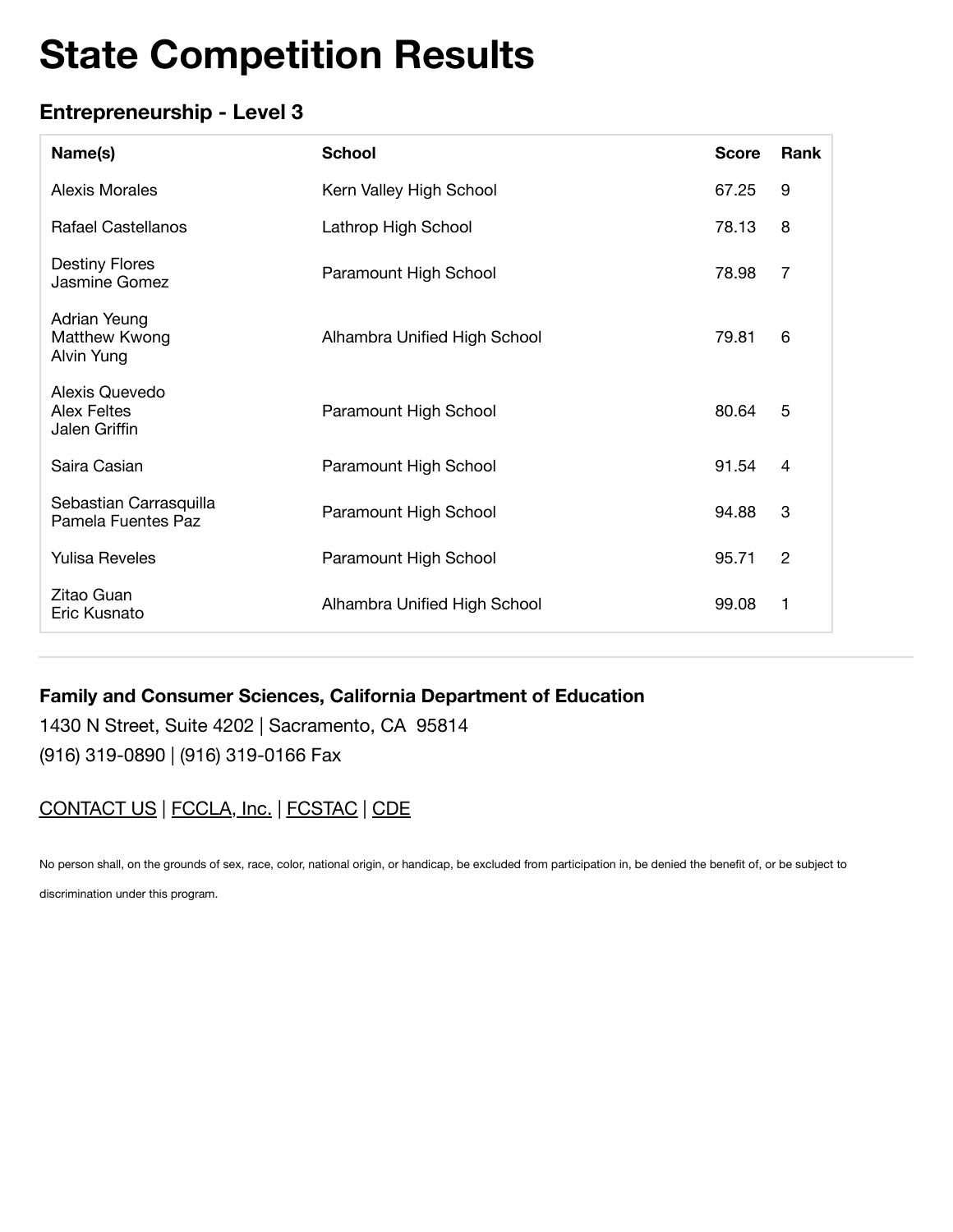### **Event Management - Level 1**

| Name(s)                       | School                       | <b>Score</b> | Rank |
|-------------------------------|------------------------------|--------------|------|
| Allison Cho<br>Mikayla Wilkes | Alvarado Intermediate School | 80.67        |      |

#### **Family and Consumer Sciences, California Department of Education**

1430 N Street, Suite 4202 | Sacramento, CA 95814 (916) 319-0890 | (916) 319-0166 Fax

### CONTACT US | FCCLA, Inc. | FCSTAC | CDE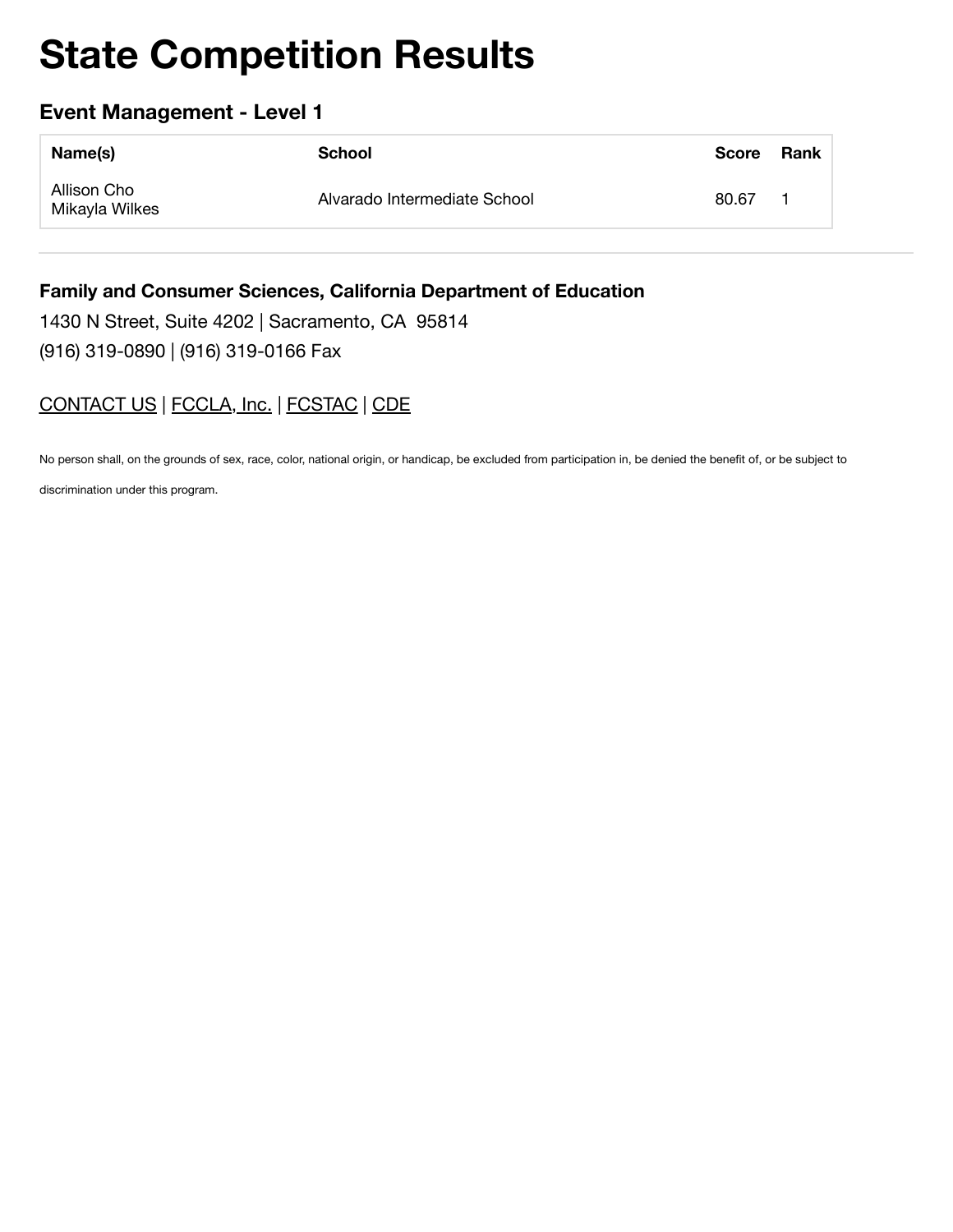### **Event Management - Level 2**

| Name(s)                | School              | <b>Score</b> | Rank                       |
|------------------------|---------------------|--------------|----------------------------|
| Kylie Chan             | Mills High School   | 84.00        | $\overline{\phantom{0}}^2$ |
| Joreen Li<br>Yirena Wu | Rowland High School | 84.42        | $\blacksquare$             |

#### **Family and Consumer Sciences, California Department of Education**

1430 N Street, Suite 4202 | Sacramento, CA 95814 (916) 319-0890 | (916) 319-0166 Fax

### CONTACT US | FCCLA, Inc. | FCSTAC | CDE

No person shall, on the grounds of sex, race, color, national origin, or handicap, be excluded from participation in, be denied the benefit of, or be subject to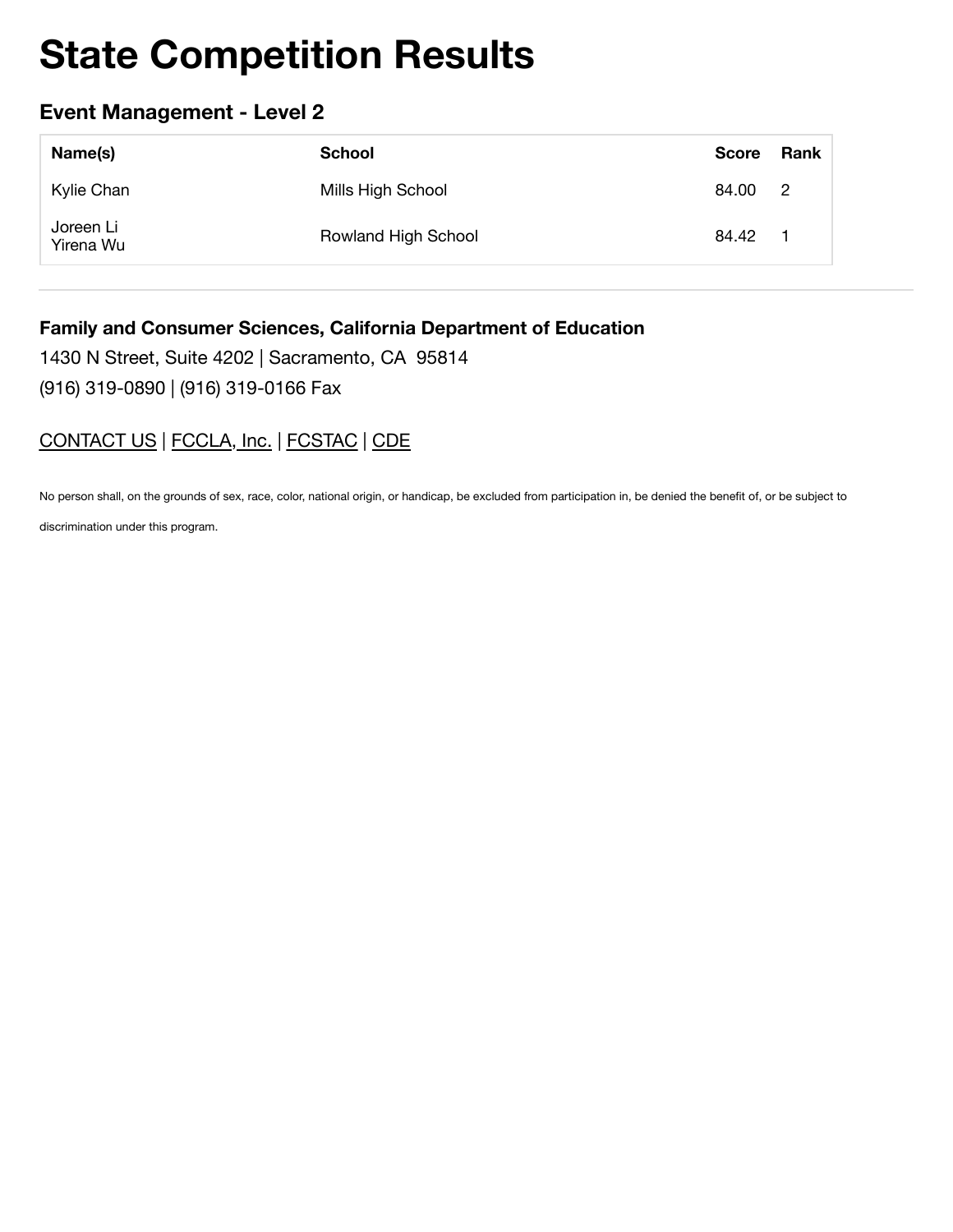### **Event Management - Level 3**

| Name(s)                                            | <b>School</b>         | <b>Score</b> | Rank |
|----------------------------------------------------|-----------------------|--------------|------|
| Saeeda Saleh                                       | Lodi High School      | 60.00        | -2   |
| Andrea Torres<br>Anahi Aguirre<br>Rachel Feinstein | Oak Hills High School | 75.67        |      |

#### **Family and Consumer Sciences, California Department of Education**

1430 N Street, Suite 4202 | Sacramento, CA 95814

(916) 319-0890 | (916) 319-0166 Fax

### CONTACT US | FCCLA, Inc. | FCSTAC | CDE

No person shall, on the grounds of sex, race, color, national origin, or handicap, be excluded from participation in, be denied the benefit of, or be subject to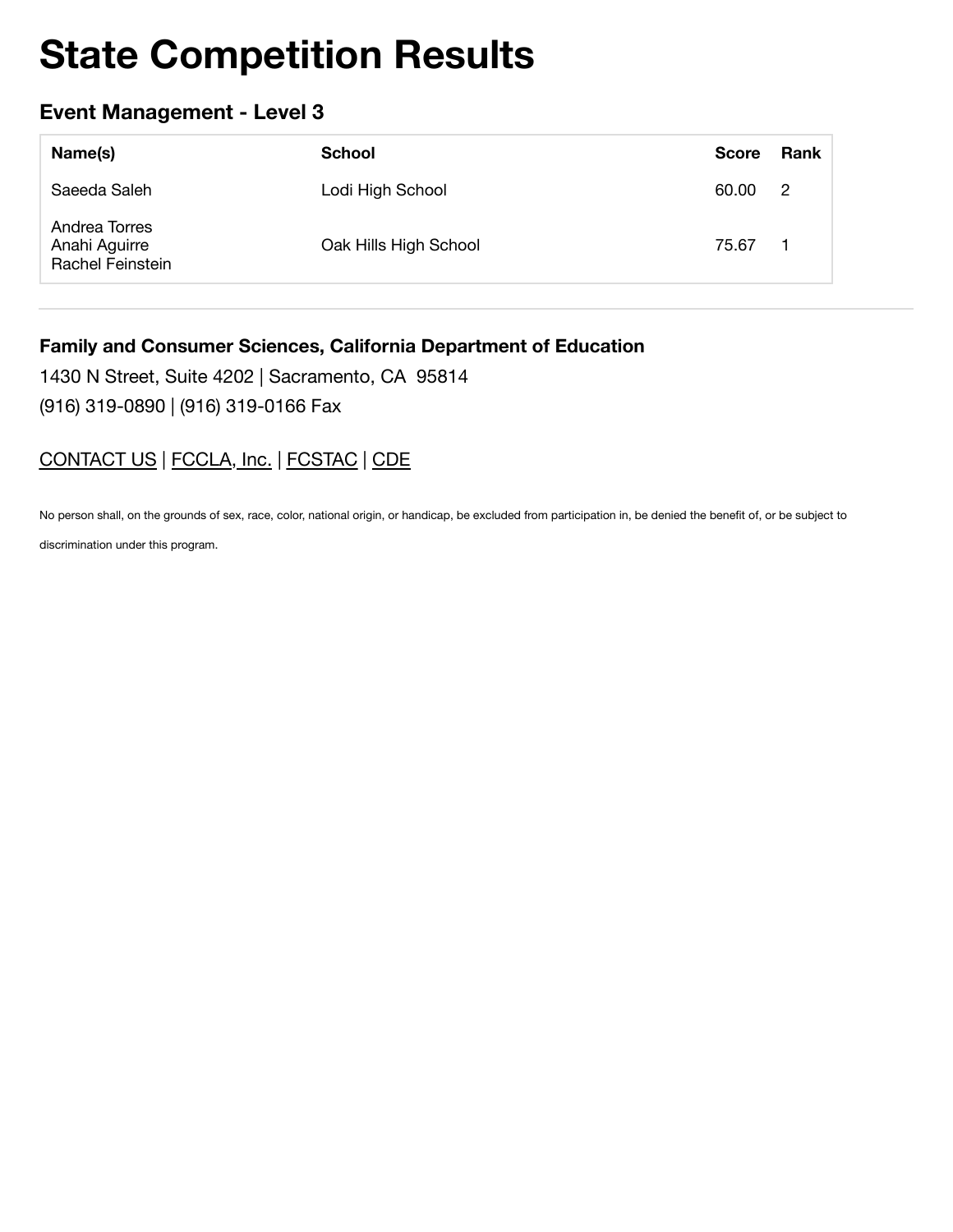## **Fashion Construction - Level 3**

| Name(s)              | <b>School</b>               | <b>Score</b> | Rank                      |
|----------------------|-----------------------------|--------------|---------------------------|
| Kassie Xiong         | Central High School         | 59.84        | 11                        |
| Damaris Perez        | Lathrop High School         | 79.01        | 10                        |
| Nathalia Silvia      | Pioneer Valley High School  | 79.41        | 9                         |
| Raelene De La Torre  | Sierra High School          | 80.12        | 8                         |
| Rosie Yang           | Oroville High School        | 81.54        | 7                         |
| Gabrianna Guzman     | Sierra High School          | 81.55        | 6                         |
| Destiny Bernal       | Central High School         | 83.68        | 5                         |
| Erin Prioleau        | <b>Torrance High School</b> | 87.59        | $\overline{4}$            |
| Isha Ghare           | West High School            | 90.09        | $\ensuremath{\mathsf{3}}$ |
| Jenna Macfarlane     | San Luis Obispo High School | 94.71        | $\overline{2}$            |
| Alyssa-Kayla Marquez | <b>Torrance High School</b> | 99.90        | 1                         |

### **Family and Consumer Sciences, California Department of Education**

1430 N Street, Suite 4202 | Sacramento, CA 95814 (916) 319-0890 | (916) 319-0166 Fax

# CONTACT US | FCCLA, Inc. | FCSTAC | CDE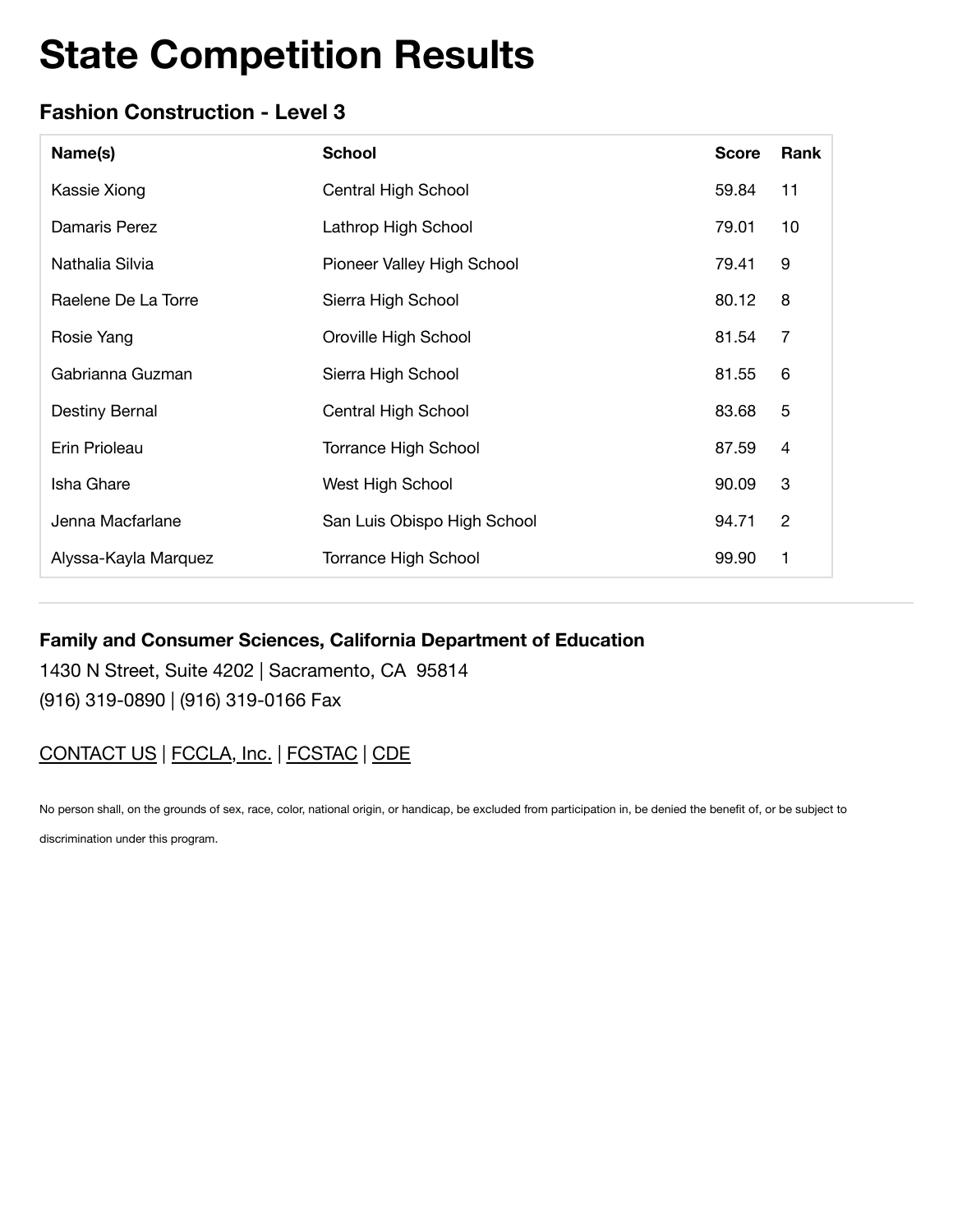## **Fashion Design - Level 3**

| Name(s)                                     | <b>School</b>               | <b>Score</b> | Rank           |
|---------------------------------------------|-----------------------------|--------------|----------------|
| Sabastian Nunez<br>Steven Ruth              | Merced High School          | 62.17        | 6              |
| Jacob Alcantar                              | Central High School         | 69.65        | 5              |
| <b>Josh Vidales</b>                         | <b>Tokay High School</b>    | 77.72        | $\overline{4}$ |
| Anais Canton                                | Kimball High School         | 83.46        | 3              |
| Kamila Castillo<br>Christine Garcia         | <b>Torrance High School</b> | 85.19        | $\overline{2}$ |
| <b>Brielle Gomes</b><br><b>Mathieu Nord</b> | Merced High School          | 92.10        | 1              |

### **Family and Consumer Sciences, California Department of Education**

1430 N Street, Suite 4202 | Sacramento, CA 95814 (916) 319-0890 | (916) 319-0166 Fax

## CONTACT US | FCCLA, Inc. | FCSTAC | CDE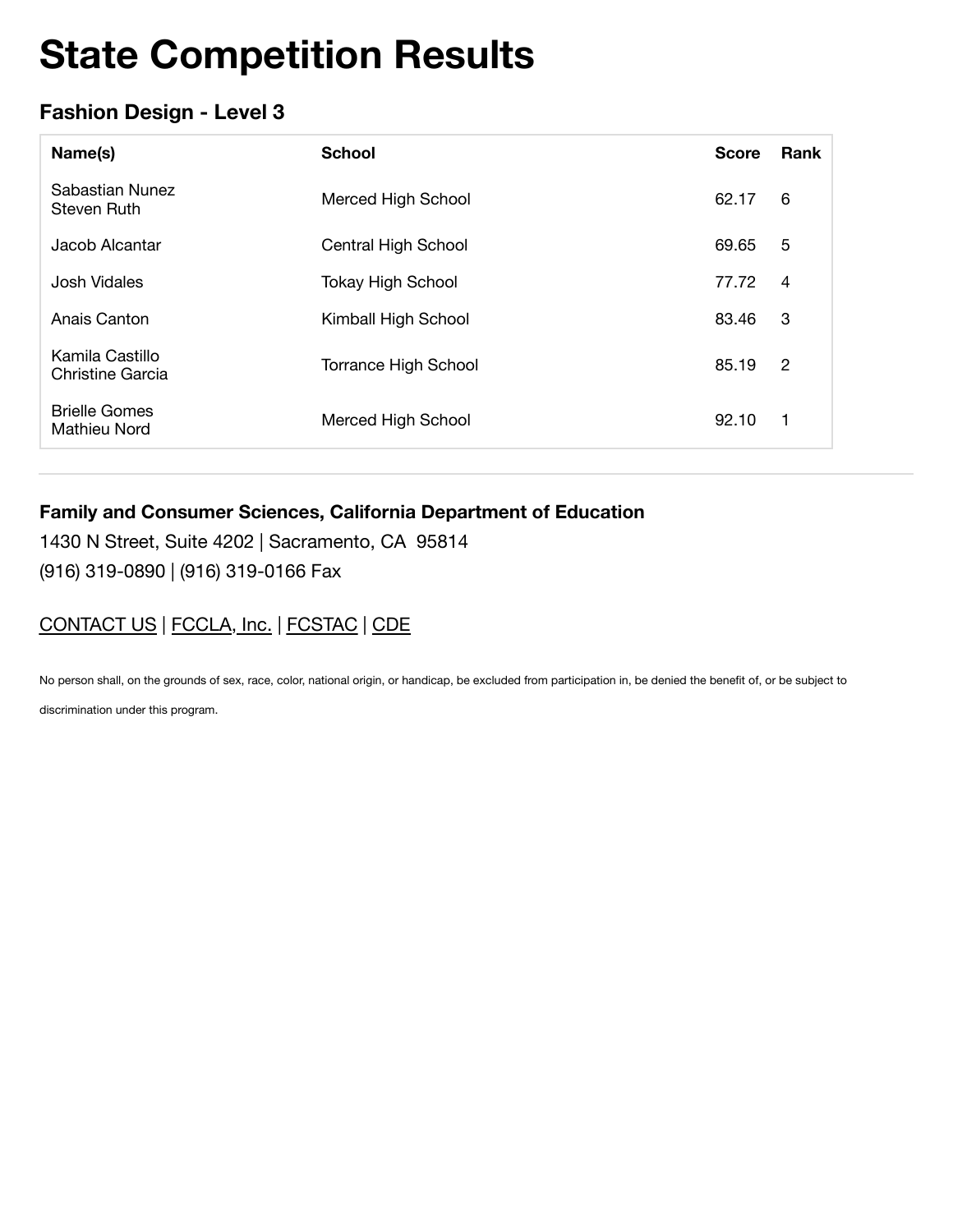### **Focus on Children - Level 1**

| Name(s)   | School                     | <b>Score</b> | Rank |
|-----------|----------------------------|--------------|------|
| Jerry Bui | Kazuo Masuda Middle School | 79.00        |      |

**Family and Consumer Sciences, California Department of Education** 1430 N Street, Suite 4202 | Sacramento, CA 95814 (916) 319-0890 | (916) 319-0166 Fax

## CONTACT US | FCCLA, Inc. | FCSTAC | CDE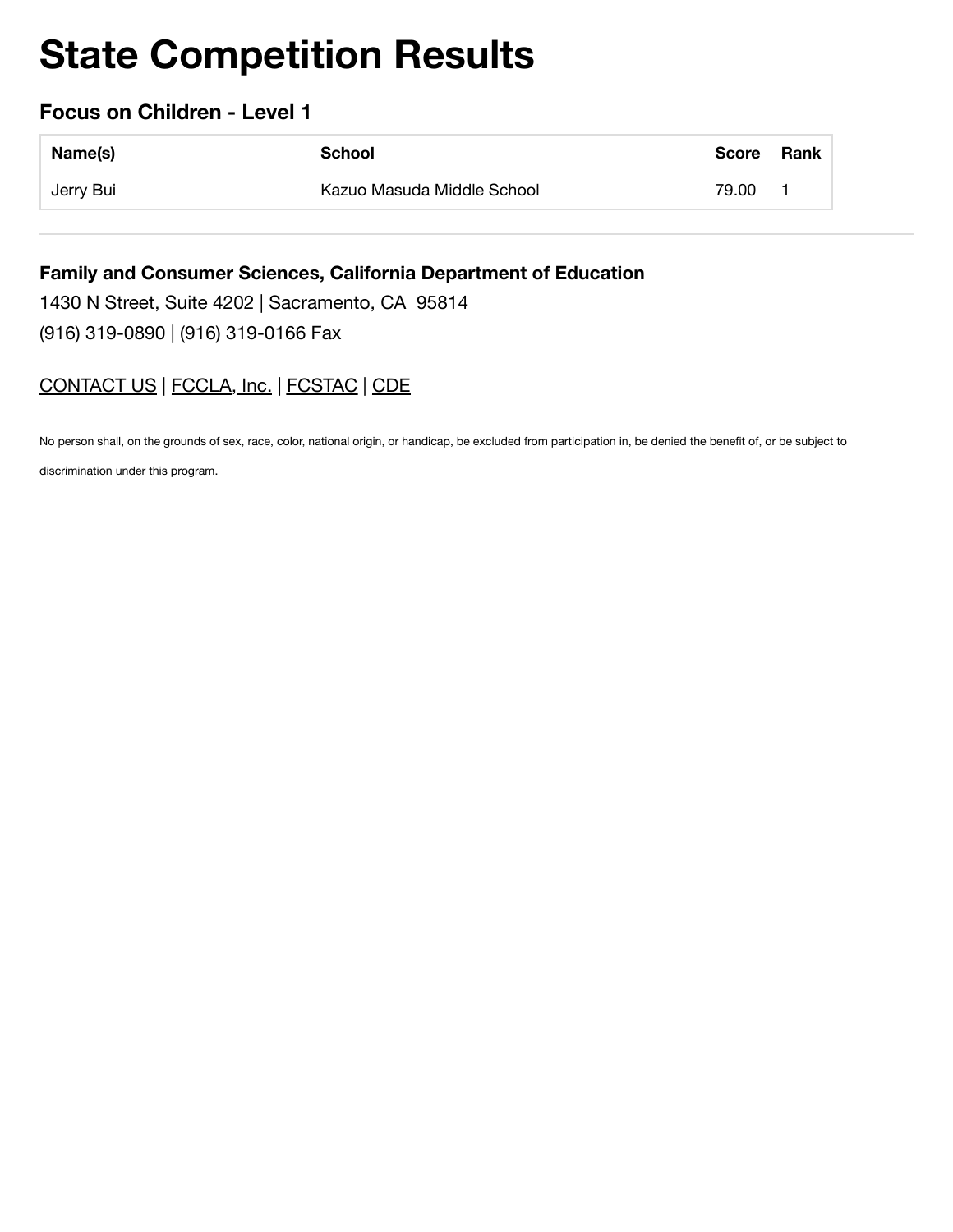### **Focus on Children - Level 2**

| Name(s)                                            | <b>School</b>           | <b>Score</b> | Rank           |
|----------------------------------------------------|-------------------------|--------------|----------------|
| Kasey Hernandez                                    | Kern Valley High School | 67.00        | - 3            |
| Isabella Chiarilli<br>Claire Lander<br>Kylie Loper | Great Oak High School   | 74.00        | $\overline{2}$ |
| Kailey Monday<br>Keo Meza                          | Sierra High School      | 79.67        | 1              |

#### **Family and Consumer Sciences, California Department of Education**

1430 N Street, Suite 4202 | Sacramento, CA 95814

(916) 319-0890 | (916) 319-0166 Fax

### CONTACT US | FCCLA, Inc. | FCSTAC | CDE

No person shall, on the grounds of sex, race, color, national origin, or handicap, be excluded from participation in, be denied the benefit of, or be subject to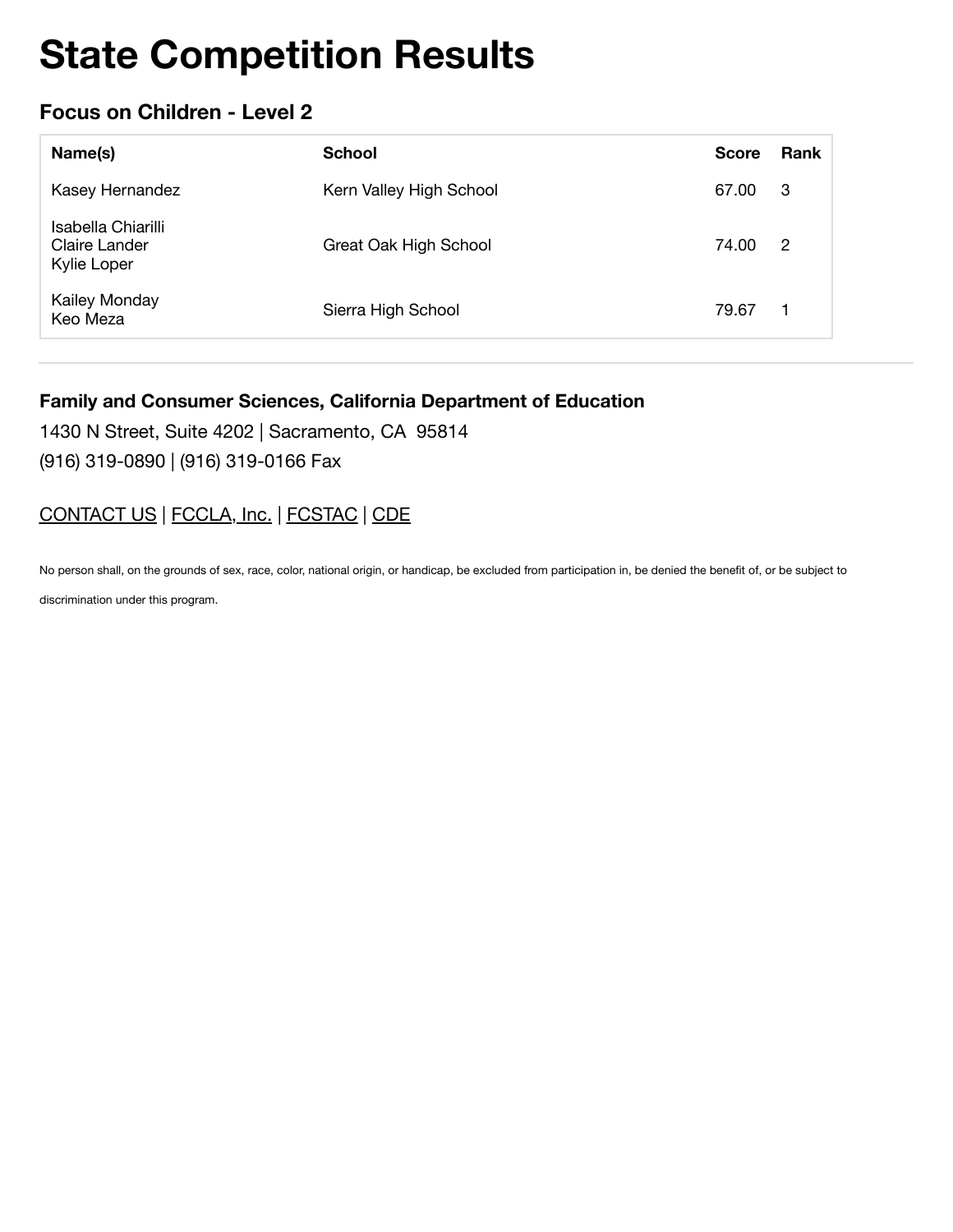## **Focus on Children - Level 3**

| Name(s)                                                            | <b>School</b>                | <b>Score</b> | Rank           |
|--------------------------------------------------------------------|------------------------------|--------------|----------------|
| Sydra Flores                                                       | Central High School          | 61.53        | 11             |
| <b>Matthew Mendez</b><br><b>Linnet Martinez</b><br>Jaidy Rodriguez | Sultana High School          | 70.56        | 10             |
| Valerie Valerio<br>Javier Lagunas                                  | Hueneme High School          | 74.51        | 9              |
| Darlene Chi<br>Cienna Lopez-Movales                                | Alhambra Unified High School | 75.64        | 8              |
| <b>Emerald Coronado</b><br>Miriam Egan                             | El Capitan High School       | 80.73        | 7              |
| Natalie Cervantez Santana<br>Melisa Cortez<br>Kelly Gomez          | Pioneer Valley High School   | 81.86        | 6              |
| Anaya Seals<br>Miranda Santillan                                   | <b>Merced High School</b>    | 85.80        | 5              |
| Alexandra Leyva                                                    | Central High School          | 85.81        | 4              |
| Jacqueline Perez<br>Daphnee Keltner                                | <b>Merced High School</b>    | 88.64        | 3              |
| Kagai Vang<br>Nemcy Arteaga                                        | Merced High School           | 90.90        | $\overline{c}$ |
| Andrea Dela Victoria                                               | Rowland High School          | 99.37        | 1              |

#### **Family and Consumer Sciences, California Department of Education**

1430 N Street, Suite 4202 | Sacramento, CA 95814 (916) 319-0890 | (916) 319-0166 Fax

CONTACT US | FCCLA, Inc. | FCSTAC | CDE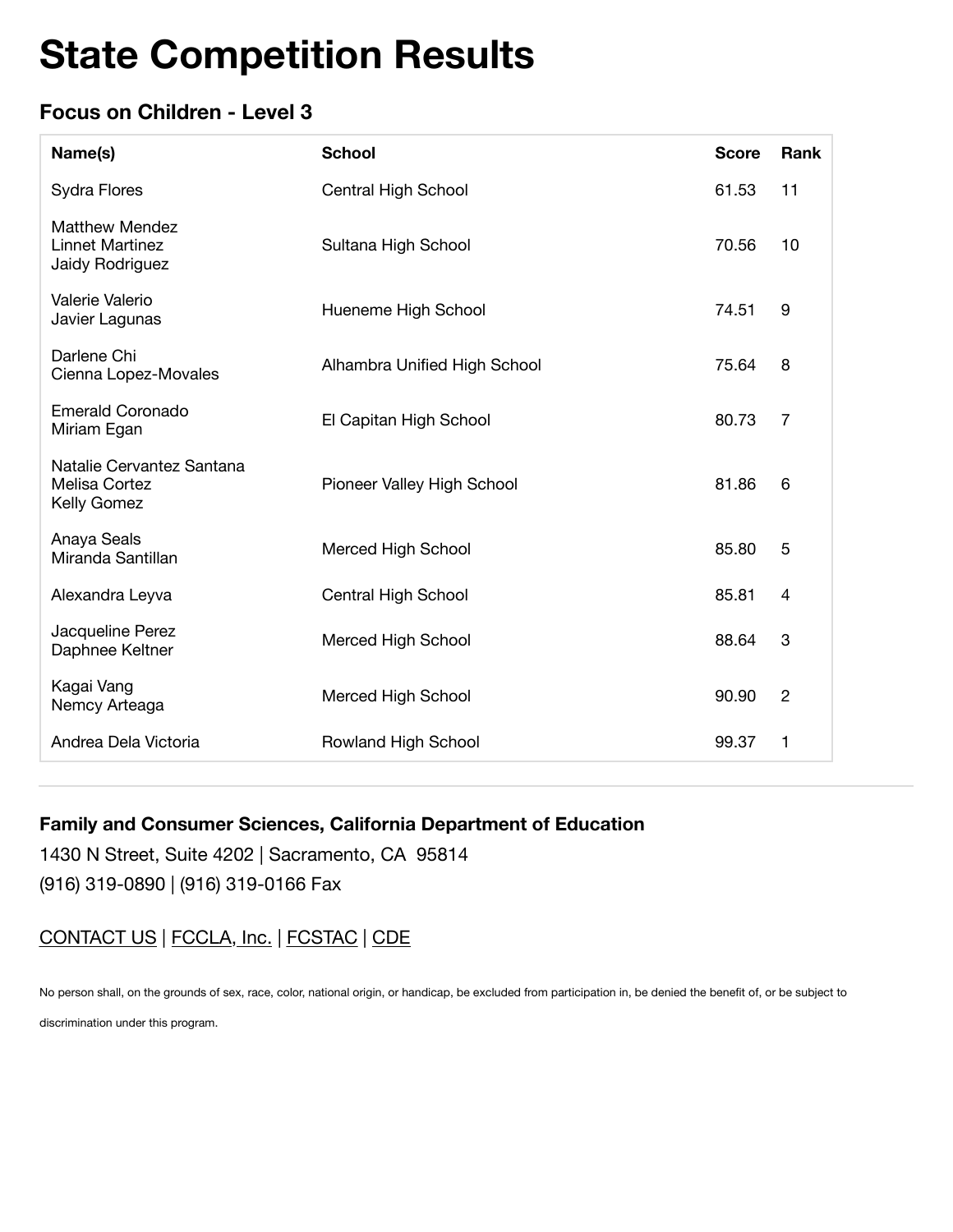## **Food Innovations - Level 1**

| Name(s)                                                         | <b>School</b>                 | <b>Score</b> | Rank           |
|-----------------------------------------------------------------|-------------------------------|--------------|----------------|
| Delilah Viayra<br><b>Emily Nicoletti</b><br><b>Abby Russell</b> | Laguna Middle School          | 71.33        | 5              |
| Lynna Tran<br>Donavin Luong                                     | Kazuo Masuda Middle School    | 83.33        | $\overline{4}$ |
| Lily Van Vorce<br>Viviana Garcia                                | Ysmael Villegas Middle School | 95.00        | 3              |
| Julian Sandoval                                                 | Ysmael Villegas Middle School | 97.00        | 2              |
| Cynthia Zarate<br>Samantha Andrade                              | Ysmael Villegas Middle School | 98.50        | 1              |

### **Family and Consumer Sciences, California Department of Education**

1430 N Street, Suite 4202 | Sacramento, CA 95814 (916) 319-0890 | (916) 319-0166 Fax

## CONTACT US | FCCLA, Inc. | FCSTAC | CDE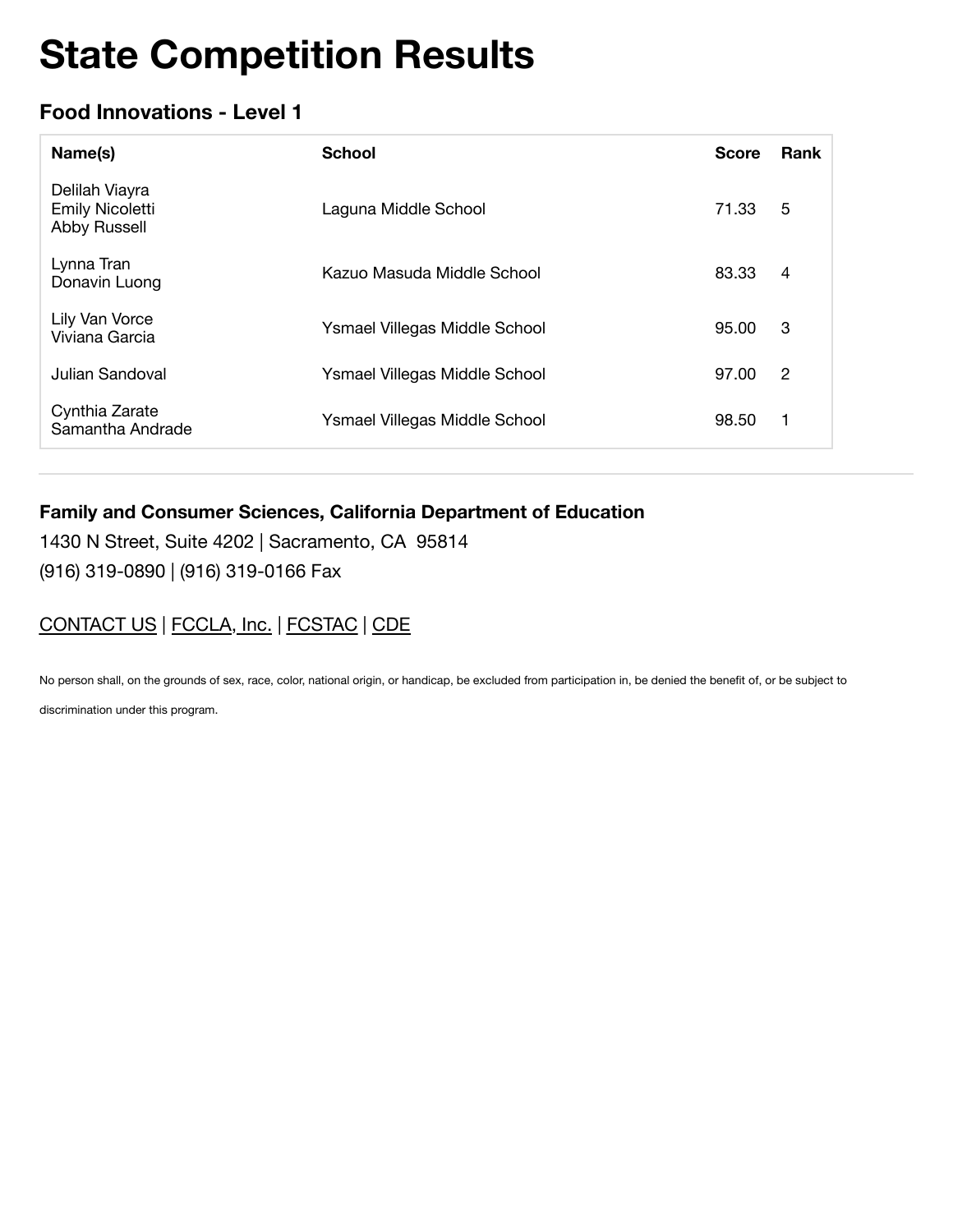## **Food Innovations - Level 2**

| Name(s)                                      | <b>School</b>              | <b>Score</b> | Rank           |
|----------------------------------------------|----------------------------|--------------|----------------|
| Kylie Papa<br>Jeffrey Dangle<br>Trixie Kulik | Newport Harbor High School | 82.70        | $\overline{2}$ |
| Mia Scott                                    | <b>Wilcox High School</b>  | 89.50        | -1             |

#### **Family and Consumer Sciences, California Department of Education**

1430 N Street, Suite 4202 | Sacramento, CA 95814 (916) 319-0890 | (916) 319-0166 Fax

### CONTACT US | FCCLA, Inc. | FCSTAC | CDE

No person shall, on the grounds of sex, race, color, national origin, or handicap, be excluded from participation in, be denied the benefit of, or be subject to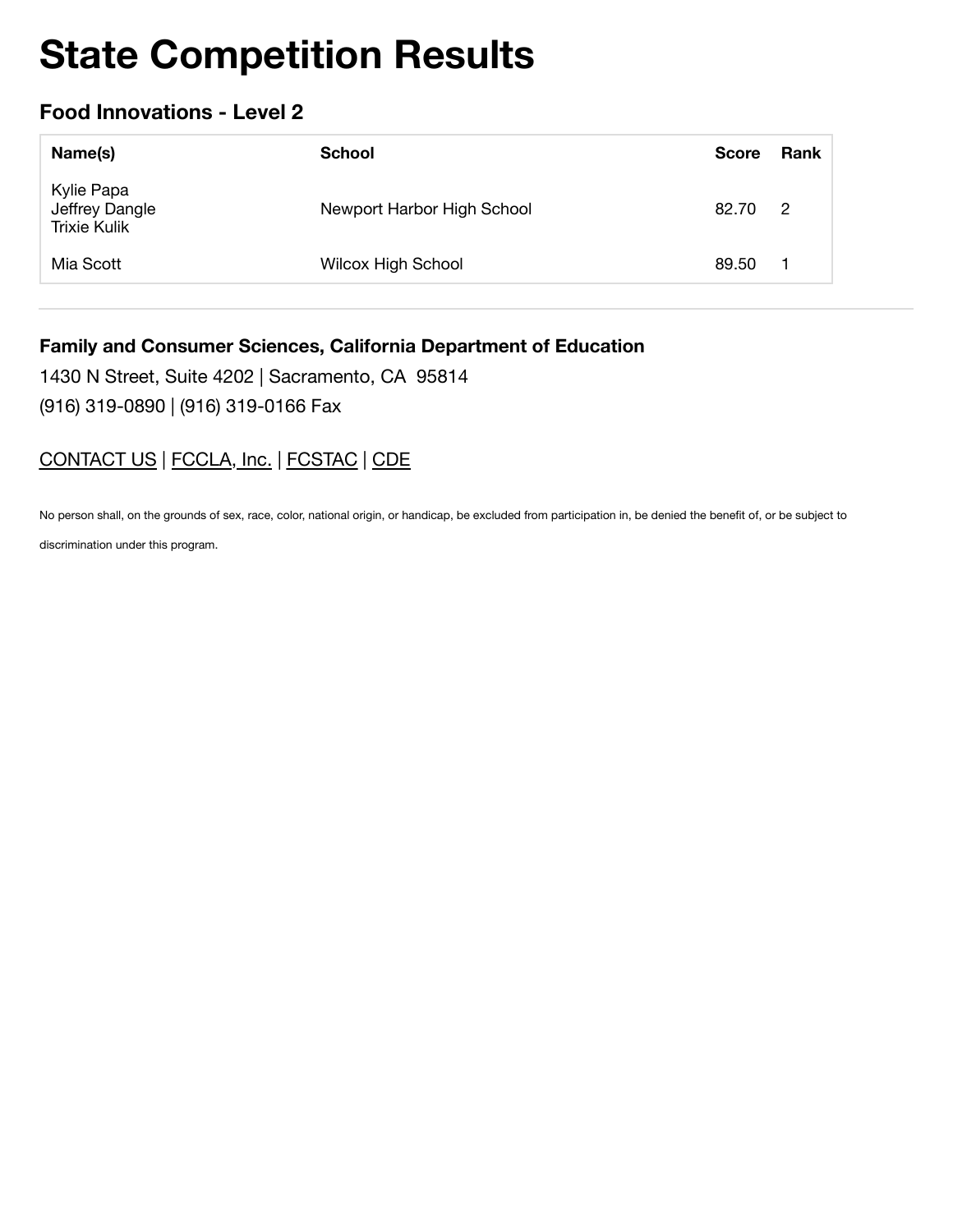## **Food Innovations - Level 3**

| Name(s)                                           | <b>School</b>               | <b>Score</b> | Rank           |
|---------------------------------------------------|-----------------------------|--------------|----------------|
| Bethany Morgan                                    | Kinney High School          | 71.59        | 6              |
| Stephen Wiley<br>Shayla Johnson<br>Mynika Simpson | Cordova High School         | 74.74        | 5              |
| Eric Cervantes<br>Guillermo Lezama                | Phineas Banning High School | 77.49        | 4              |
| <b>Marcus Charles</b><br><b>Partick Enes</b>      | Kimball High School         | 85.97        | 3              |
| Charisma Zapata<br>Elena Moreno Martinez          | Lathrop High School         | 90.70        | $\overline{2}$ |
| Paris Dugan<br><b>Blakely Creamer</b>             | Great Oak High School       | 98.97        | 1              |

### **Family and Consumer Sciences, California Department of Education**

1430 N Street, Suite 4202 | Sacramento, CA 95814 (916) 319-0890 | (916) 319-0166 Fax

# CONTACT US | FCCLA, Inc. | FCSTAC | CDE

No person shall, on the grounds of sex, race, color, national origin, or handicap, be excluded from participation in, be denied the benefit of, or be subject to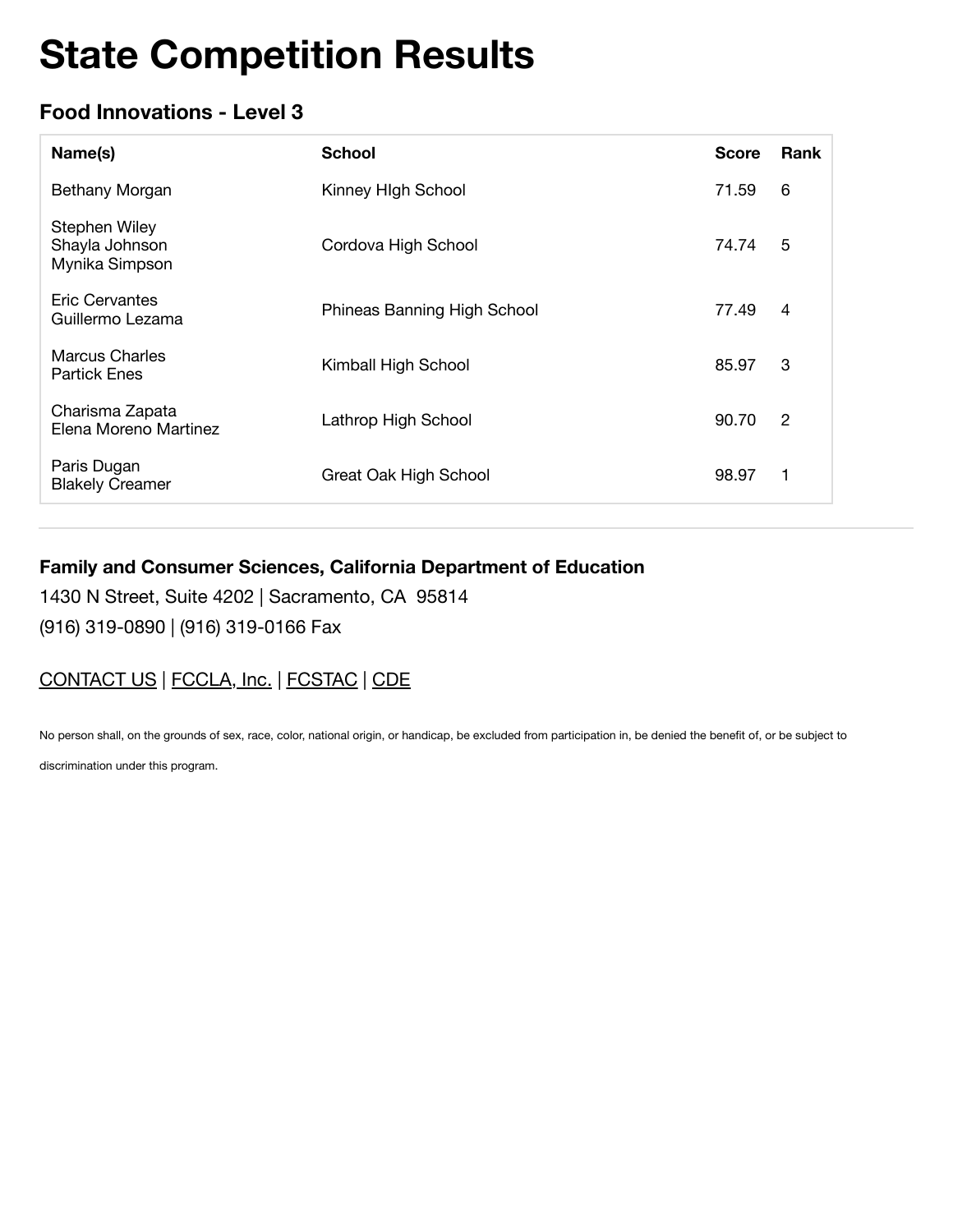### **Hospitality, Tourism, and Recreation - Level 2**

| Name(s)                   | School                      | <b>Score</b> | Rank |
|---------------------------|-----------------------------|--------------|------|
| Eunice Ann<br>Kelly Cheng | Ayala, Ruben S. High School | 79.00        |      |

#### **Family and Consumer Sciences, California Department of Education**

1430 N Street, Suite 4202 | Sacramento, CA 95814 (916) 319-0890 | (916) 319-0166 Fax

### CONTACT US | FCCLA, Inc. | FCSTAC | CDE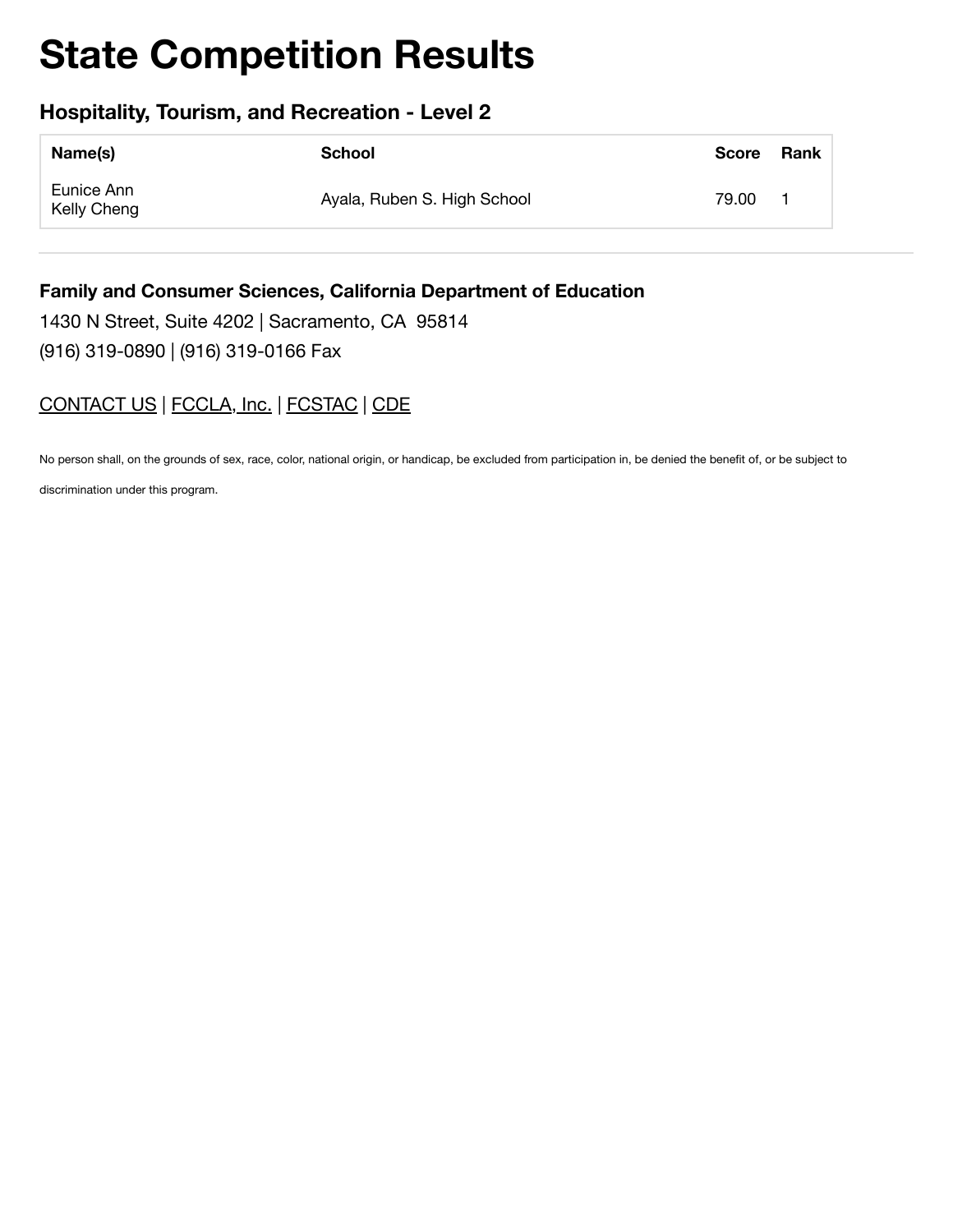### **Hospitality, Tourism, and Recreation - Level 3**

| Name(s)                                       | <b>School</b>                | <b>Score</b> | Rank |
|-----------------------------------------------|------------------------------|--------------|------|
| Jasmine Flores                                | Argonaut High School         | 74.67 2      |      |
| Kelly Tang<br>Maegan Angeles<br>Jacklyn Huynh | Alhambra Unified High School | 78.17        |      |

#### **Family and Consumer Sciences, California Department of Education**

1430 N Street, Suite 4202 | Sacramento, CA 95814 (916) 319-0890 | (916) 319-0166 Fax

# CONTACT US | FCCLA, Inc. | FCSTAC | CDE

No person shall, on the grounds of sex, race, color, national origin, or handicap, be excluded from participation in, be denied the benefit of, or be subject to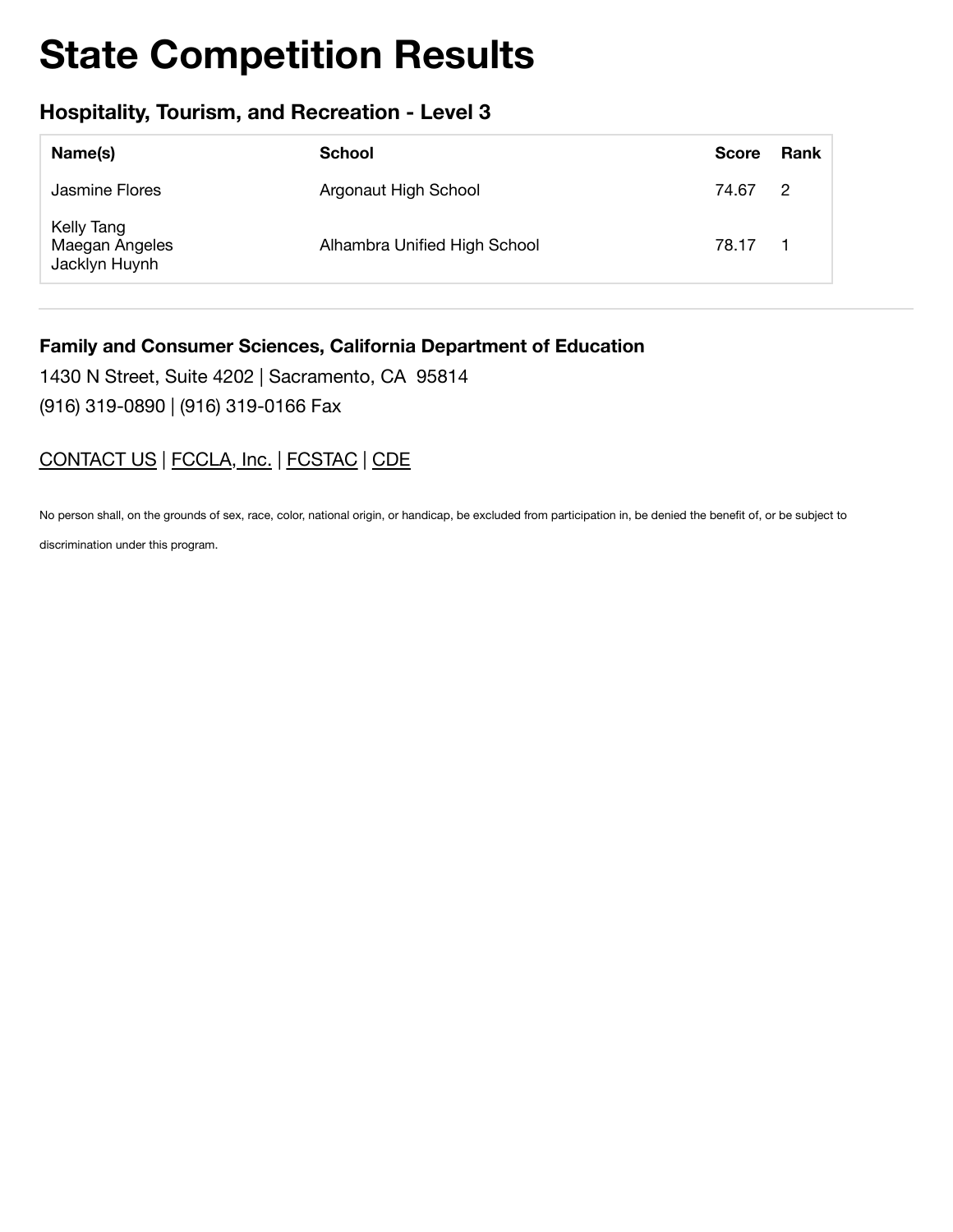## **Interior Design - Level 3**

| Name(s)                                | <b>School</b>                    | <b>Score</b> | <b>Rank</b>    |
|----------------------------------------|----------------------------------|--------------|----------------|
| Rayane Lahouasnia                      | Marina High School               | 57.06        | 8              |
| Vivian Quan                            | Marina High School               | 68.52        | 7              |
| Chau Hoang                             | Marina High School               | 74.69        | 6              |
| Heejung Choi<br>Zari Ramos             | San Luis Obispo High School      | 75.09        | 5              |
| Isabella Buck                          | Marina High School               | 75.58        | $\overline{4}$ |
| Christina Jones<br>Ting Kwong Sean Lee | Alhambra Unified High School     | 76.90        | 3              |
| Phuong Tran                            | Marina High School               | 84.43        | 2              |
| Ava Simpkinson                         | <b>Connecting Waters Charter</b> | 93.21        | 1              |

### **Family and Consumer Sciences, California Department of Education**

1430 N Street, Suite 4202 | Sacramento, CA 95814 (916) 319-0890 | (916) 319-0166 Fax

# CONTACT US | FCCLA, Inc. | FCSTAC | CDE

No person shall, on the grounds of sex, race, color, national origin, or handicap, be excluded from participation in, be denied the benefit of, or be subject to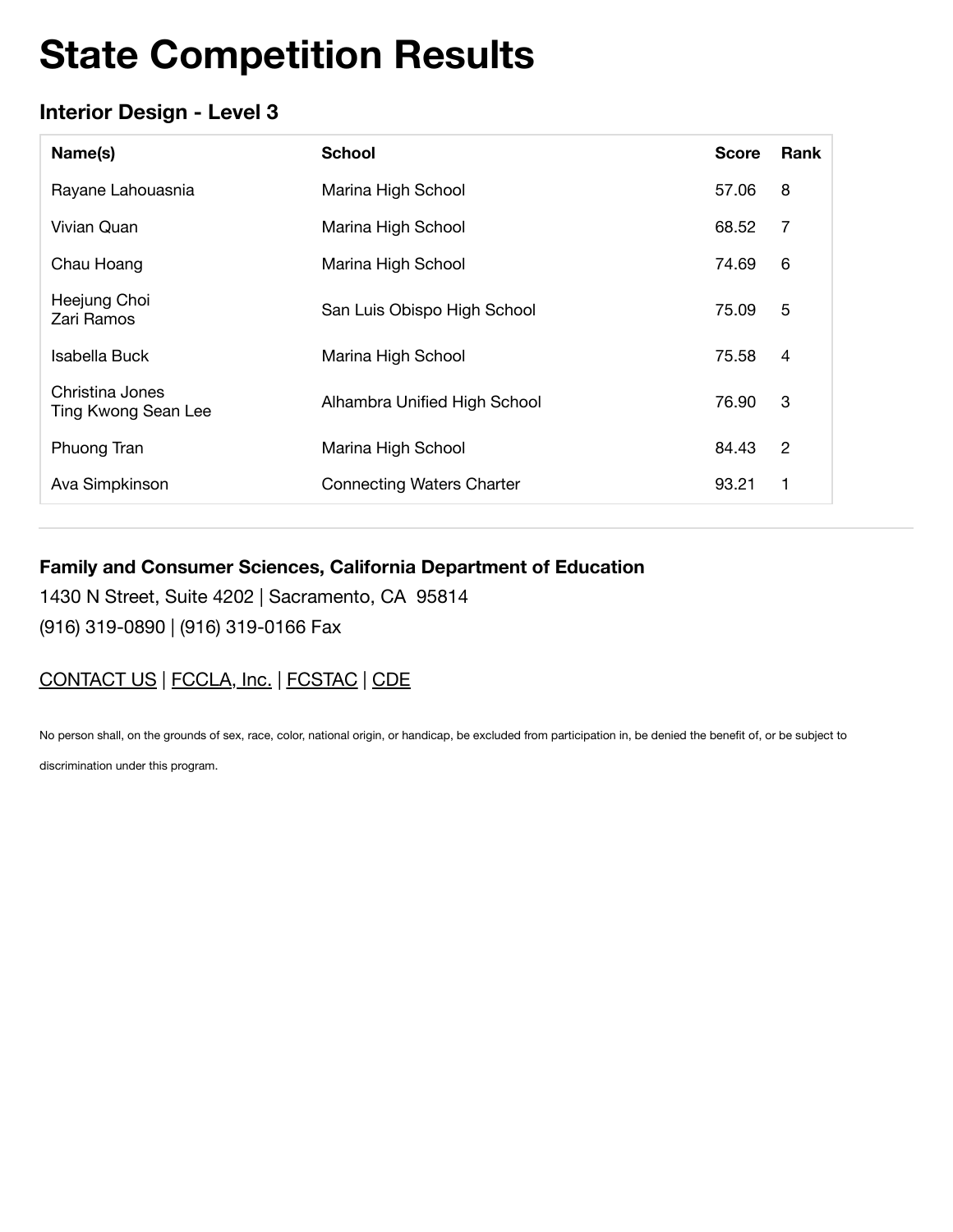## **Job Interview - Level 3**

| Name(s)                | <b>School</b>                            | <b>Score</b> | Rank                      |
|------------------------|------------------------------------------|--------------|---------------------------|
| Christine Byrd         | <b>Woodland High School</b>              | 66.11        | 12                        |
| Fernanda Padilla Lara  | <b>Woodland High School</b>              | 66.94        | 11                        |
| <b>Yanette Diaz</b>    | Madera South High School                 | 68.60        | 10                        |
| Ny\'kel Best           | California School for the Deaf-Riverside | 76.08        | 9                         |
| Kira Campbell          | Pleasant Valley High School              | 76.50        | 8                         |
| Victor Mendoza         | Madera High School                       | 80.24        | 7                         |
| <b>Lillian Nunes</b>   | San Luis Obispo High School              | 86.33        | 6                         |
| Spencer Mah            | Oak Ridge High School                    | 86.89        | 5                         |
| Lantana Kimbler        | Oroville High School                     | 88.97        | $\overline{4}$            |
| <b>Stefany Canseco</b> | Madera South High School                 | 89.94        | $\ensuremath{\mathsf{3}}$ |
| <b>Lindsey Crocker</b> | Santa Clara High School                  | 94.37        | $\overline{2}$            |
| Joanna Luna            | Santa Clara High School                  | 96.03        | 1                         |

#### **Family and Consumer Sciences, California Department of Education**

1430 N Street, Suite 4202 | Sacramento, CA 95814 (916) 319-0890 | (916) 319-0166 Fax

# CONTACT US | FCCLA, Inc. | FCSTAC | CDE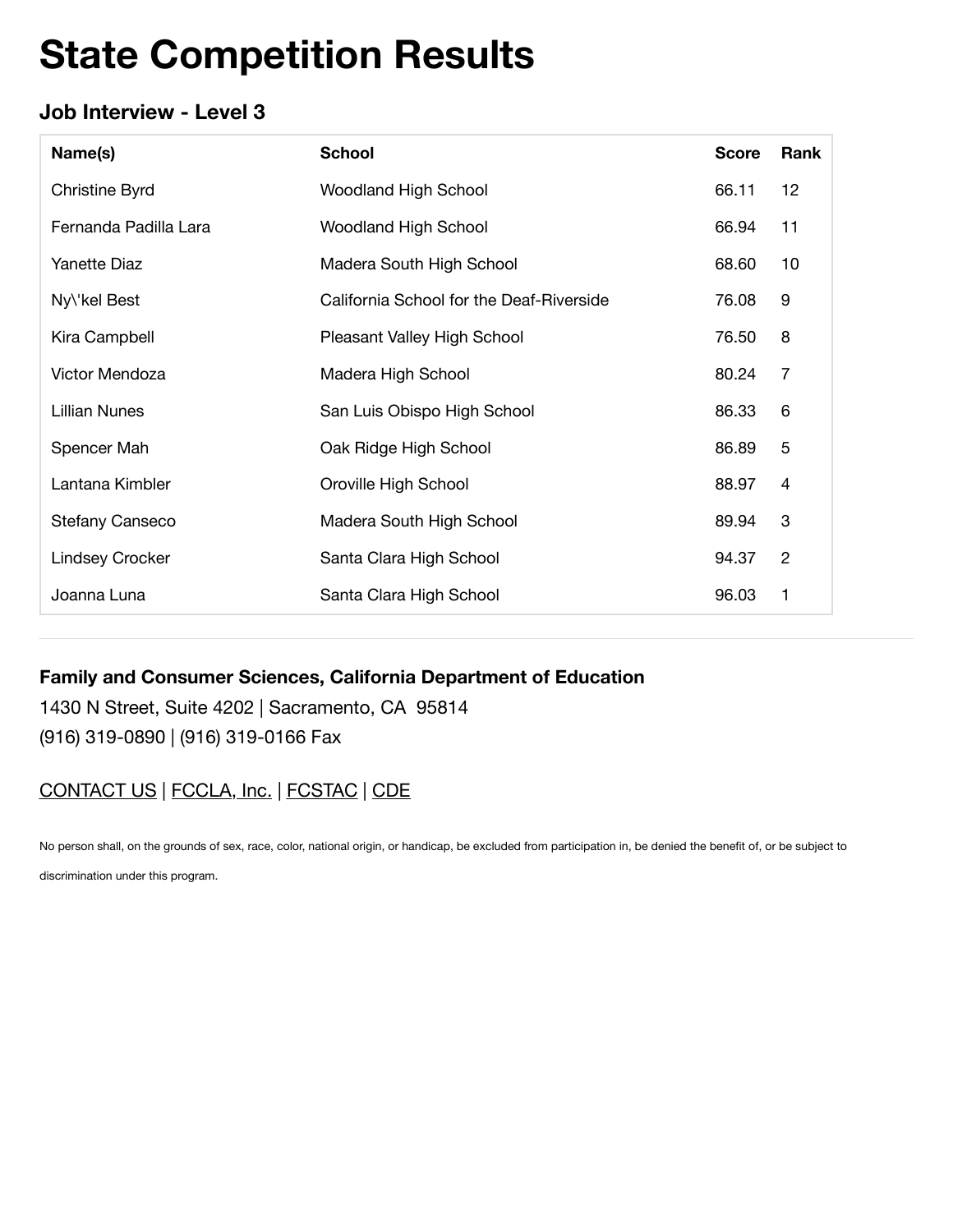# **Menu Planning and Table Display - Level 2**

| Name(s)                 | <b>School</b>               | <b>Score</b> | Rank           |
|-------------------------|-----------------------------|--------------|----------------|
| Andrew Green            | <b>Woodland High School</b> | 62.14        | 8              |
| Kayla Darbie            | <b>Torrance High School</b> | 70.68        | 7              |
| <b>Katlyn Meyer</b>     | Newport Harbor High School  | 78.15        | 6              |
| <b>Connor Ballard</b>   | Madera High School          | 80.28        | 5              |
| Andrea Torres           | Santa Clara High School     | 84.92        | 4              |
| <b>Bianca Gutierrez</b> | Los Molinos High School     | 85.62        | 3              |
| <b>Zoey Miller</b>      | Pleasant Valley High School | 93.08        | $\overline{c}$ |
| Korrine Dani Wild       | Kern Valley High School     | 93.09        | 1              |

### **Family and Consumer Sciences, California Department of Education**

1430 N Street, Suite 4202 | Sacramento, CA 95814 (916) 319-0890 | (916) 319-0166 Fax

# CONTACT US | FCCLA, Inc. | FCSTAC | CDE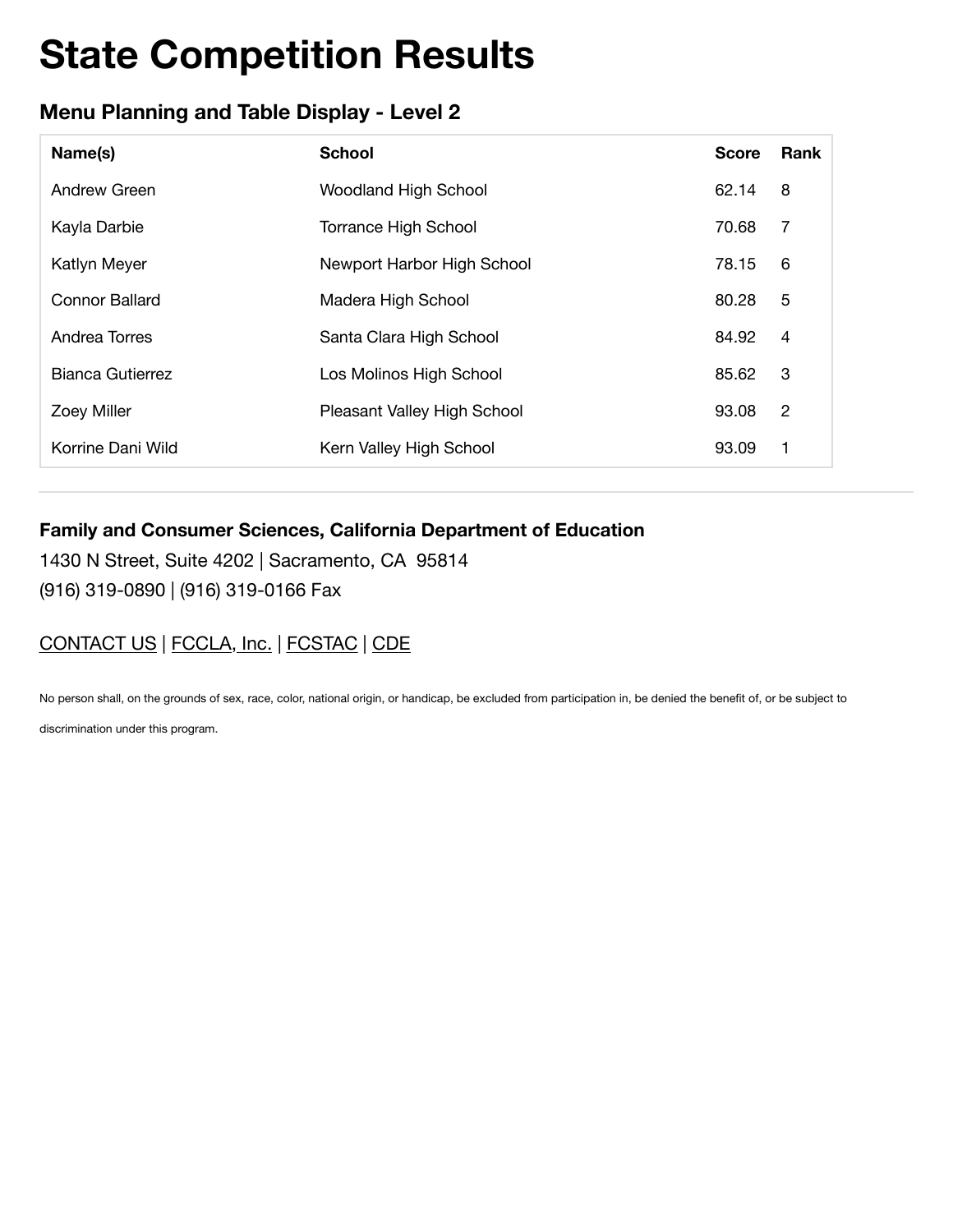# **Menu Planning and Table Display - Level 3**

| Name(s)                  | <b>School</b>                            | <b>Score</b> | Rank           |
|--------------------------|------------------------------------------|--------------|----------------|
| Victoria Lapuzza         | Rancho Mirage High School                | 65.52        | 23             |
| Karen Kao                | Fountain Valley High School              | 66.81        | 22             |
| Kenny Zhou               | Alhambra Unified High School             | 67.46        | 21             |
| <b>Yazmin Cruz</b>       | Cesar Chavez High School                 | 67.78        | 20             |
| Cloie Yang               | Oroville High School                     | 68.11        | 19             |
| Angie Cruz               | Cesar Chavez High School                 | 71.67        | 18             |
| <b>Isabelle Maderios</b> | Centennial High School                   | 81.55        | 17             |
| <b>Krystal Costas</b>    | <b>Redlands High School</b>              | 82.04        | 16             |
| Rafael Davila            | California School for the Deaf-Riverside | 84.38        | 15             |
| lan Davison              | Channel Islands High School              | 84.96        | 14             |
| Luis Angel Alvarado      | Marina High School                       | 86.58        | 13             |
| Daniela Tapia            | Phineas Banning High School              | 87.22        | 12             |
| Lexi Domenech            | Lodi High School                         | 88.52        | 11             |
| Kealani Daro             | Marina High School                       | 89.16        | 10             |
| Sehajpreet Singh         | Central High School                      | 89.49        | 9              |
| <b>Kelci Flowers</b>     | Merced High School                       | 89.80        | 8              |
| Marisa Rangel            | Phineas Banning High School              | 89.81        | 7              |
| Denisa Perales           | Cesar Chavez High School                 | 90.33        | 6              |
| Cailin Disberry          | Marina High School                       | 90.14        | 5              |
| Asia Morris              | San Juan High School                     | 92.08        | 4              |
| Jordan Jaime             | Cesar Chavez High School                 | 94.99        | 3              |
| Katherine Peabody        | <b>Willows High School</b>               | 95.32        | $\overline{c}$ |
| Gabriella Barajas        | Pioneer Valley High School               | 96.98        | 1              |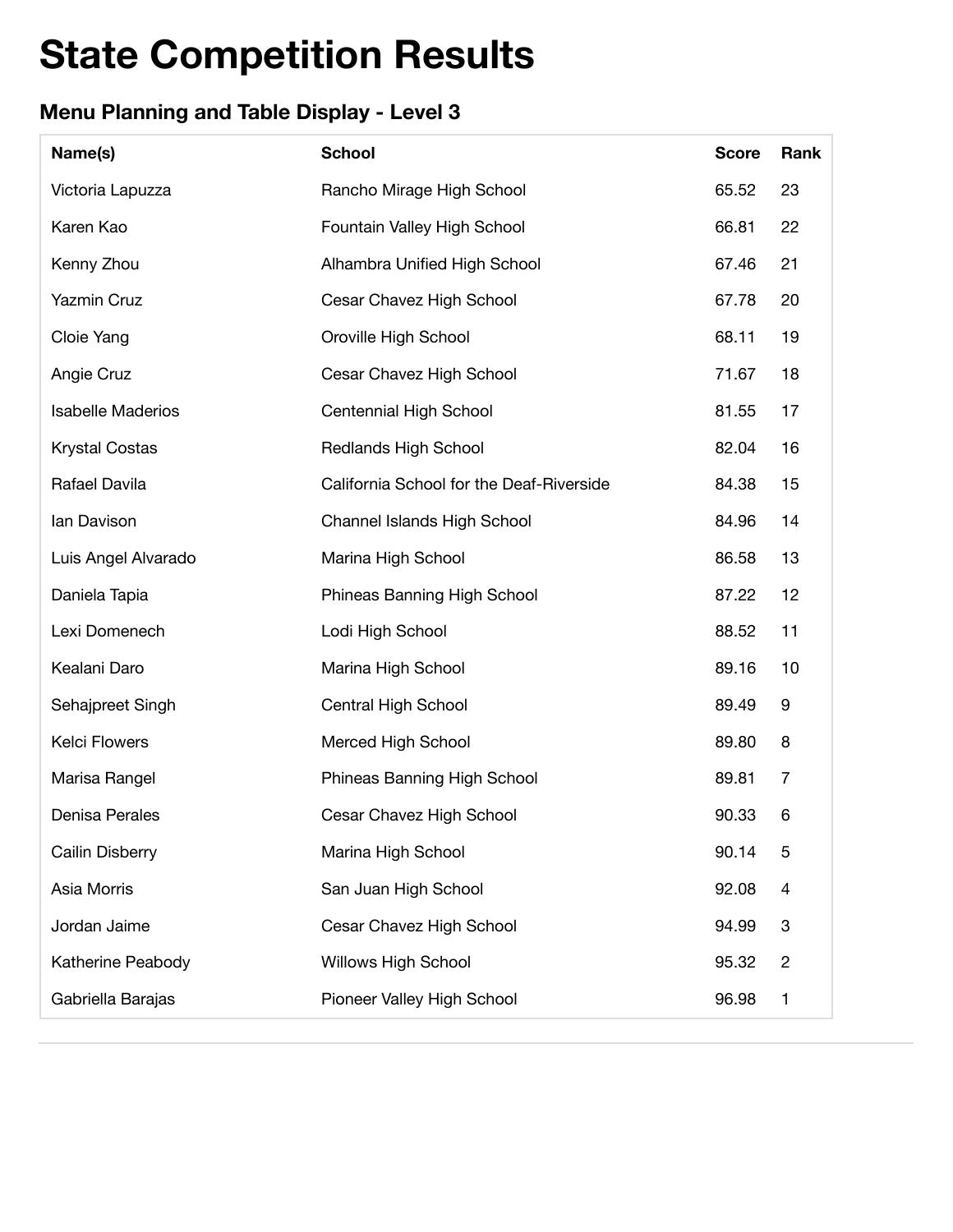## **National Programs in Action - Level 3**

| Name(s)                                             | School                   | <b>Score</b> | Rank |
|-----------------------------------------------------|--------------------------|--------------|------|
| Miranda Woods                                       | Kern Valley High School  | 77.33 2      |      |
| Gabriel Hernandez<br>Andrea Jimenez<br>Ivan Venegas | Madera South High School | 90.67        |      |

#### **Family and Consumer Sciences, California Department of Education**

1430 N Street, Suite 4202 | Sacramento, CA 95814

(916) 319-0890 | (916) 319-0166 Fax

### CONTACT US | FCCLA, Inc. | FCSTAC | CDE

No person shall, on the grounds of sex, race, color, national origin, or handicap, be excluded from participation in, be denied the benefit of, or be subject to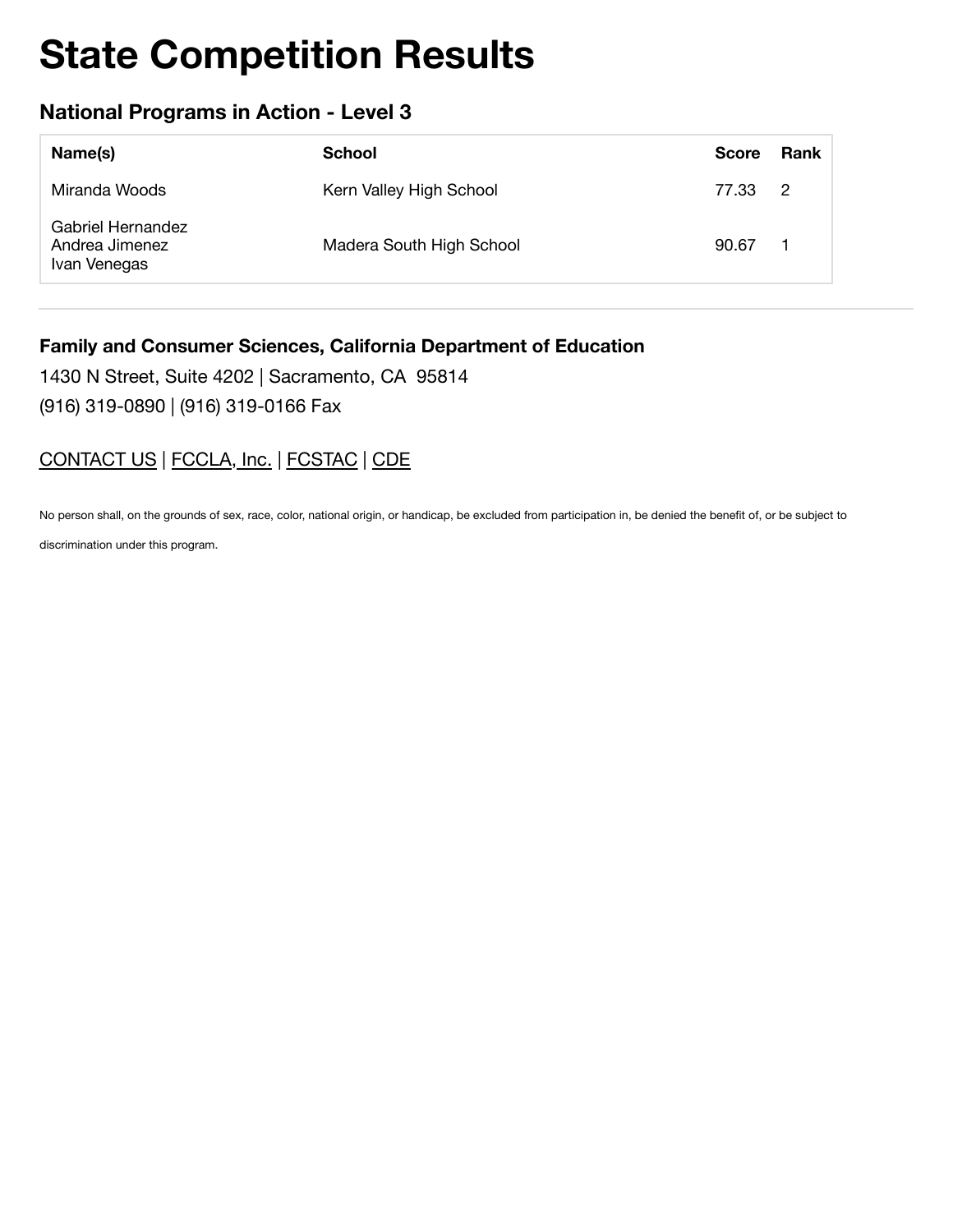# **CD Patisserie - Level 3**

| Name(s)               | <b>School</b>                 | <b>Score</b> | Rank           |
|-----------------------|-------------------------------|--------------|----------------|
| Mya Diaz              | Mt. Whitney High School       | 66.76        | 24             |
| Rihannon Bloom        | San Juan High School          | 67.17        | 23             |
| Bao Nguyen            | Piner High School             | 67.70        | 22             |
| Chelsea Zetina        | Newport Harbor High School    | 69.70        | 21             |
| Alexander Gregerson   | Edison High School            | 71.82        | 20             |
| <b>Adrian Ramos</b>   | <b>Bellflower High School</b> | 72.24        | 19             |
| Tanya Stefoglo        | Foothill High School          | 74.35        | 18             |
| Payton Duncan         | San Juan High School          | 77.30        | 17             |
| <b>Elliot Salza</b>   | Newport Harbor High School    | 77.73        | 16             |
| Sheridan Analco       | San Juan High School          | 78.57        | 15             |
| <b>Grace Cronin</b>   | Oak Ridge High School         | 80.26        | 14             |
| Izabella Reis         | Oak Ridge High School         | 80.68        | 13             |
| Felicia Jones         | Central High School           | 83.21        | 12             |
| Evelyn Ponce Palafox  | Sierra High School            | 84.90        | 10             |
| Kayla McGill          | San Juan High School          | 85.33        | 10             |
| Katelynn Roberts      | Mt. Whitney High School       | 87.85        | 9              |
| Joanna Jimenez-Flores | Phineas Banning High School   | 88.69        | 8              |
| <b>Trinity Levine</b> | Rancho Mirage High School     | 89.54        | $\overline{7}$ |
| Jasmin Andrade        | Lemoore High School           | 90.80        | 6              |
| Nicole Tan            | <b>Bellflower High School</b> | 91.23        | 5              |
| Allison Chaffin       | Kimball High School           | 91.66        | 4              |
| Pa Jai Yang           | Oroville High School          | 94.19        | 3              |
| Nadia Santiago Garcia | Newport Harbor High School    | 99.25        | $\overline{c}$ |
| Kira Smelcer          | Rancho Mirage High School     | 99.90        | 1              |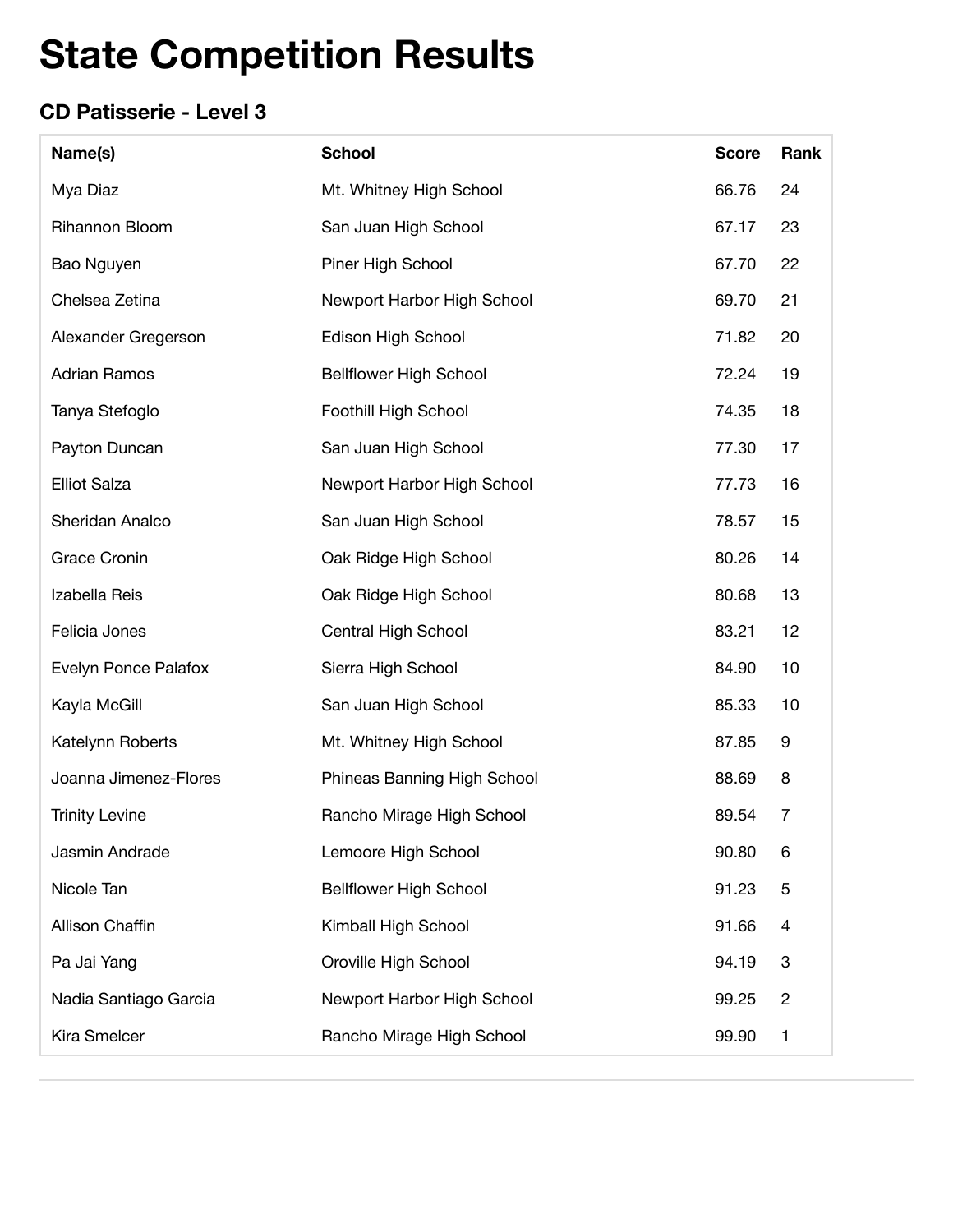# **Professional Presentation - Level 2**

| Name(s)                                      | <b>School</b>               | <b>Score</b> | <b>Rank</b>    |
|----------------------------------------------|-----------------------------|--------------|----------------|
| Jesse Gonzalez                               | Pleasant Valley High School | 58.06        | 5              |
| Cassandra Caro<br>Bianca Santos              | Central High School         | 70.08        | 4              |
| Courtney Eaton                               | Pleasant Valley High School | 76.28        | -3             |
| Maria Guerrero Lopez<br>Jaime Guerrero Lopez | Linden High School          | 78.60        | $\overline{c}$ |
| Liam Eller<br>Savannah Birch                 | Pleasant Valley High School | 88.30        | 1              |

#### **Family and Consumer Sciences, California Department of Education**

1430 N Street, Suite 4202 | Sacramento, CA 95814 (916) 319-0890 | (916) 319-0166 Fax

## CONTACT US | FCCLA, Inc. | FCSTAC | CDE

No person shall, on the grounds of sex, race, color, national origin, or handicap, be excluded from participation in, be denied the benefit of, or be subject to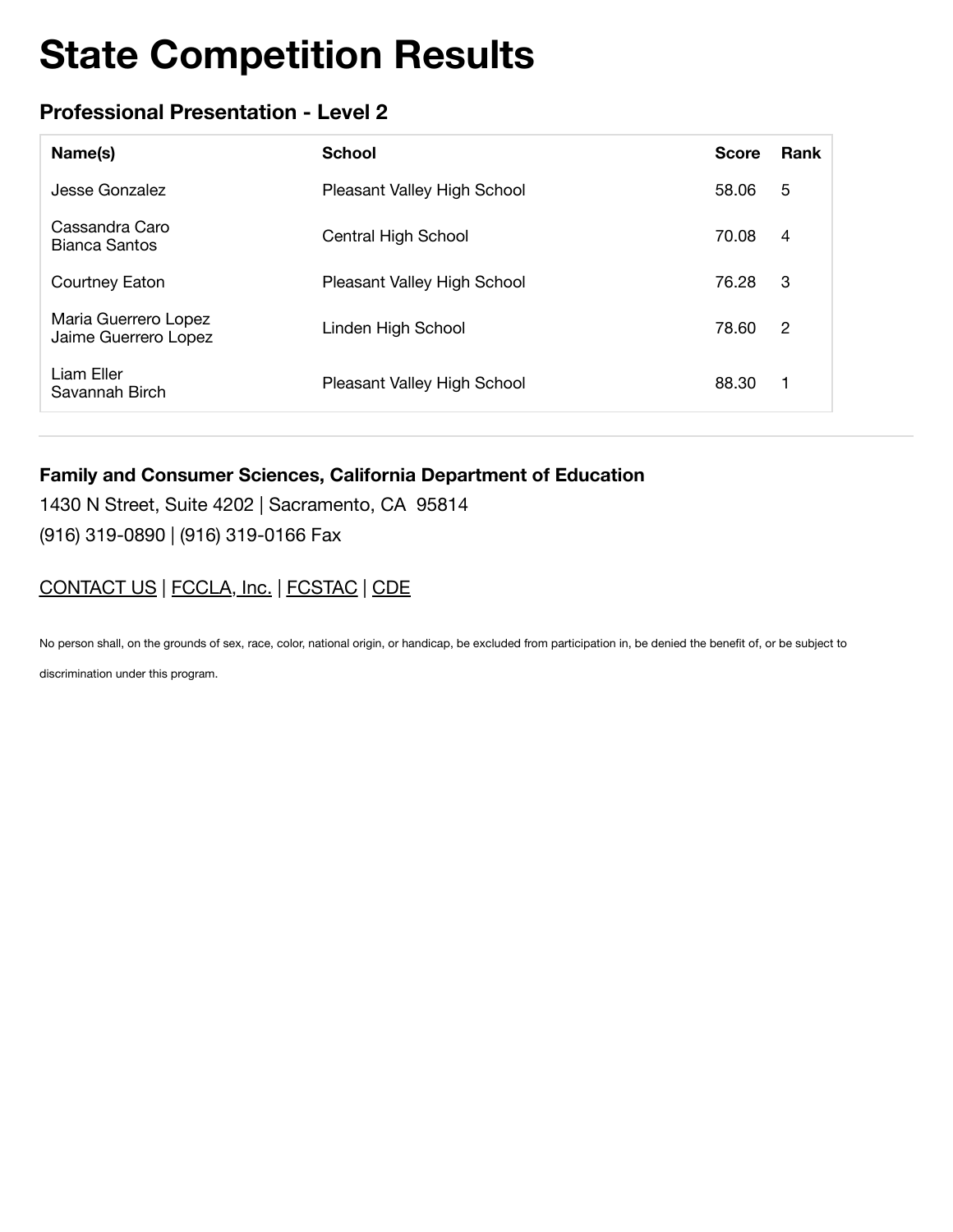## **Professional Presentation - Level 3**

| Name(s)                                     | <b>School</b>               | <b>Score</b> | Rank           |
|---------------------------------------------|-----------------------------|--------------|----------------|
| Paola Salazar                               | <b>Torrance High School</b> | 64.93        | 8              |
| <b>Kit Ramsay</b>                           | Merced High School          | 65.30        | 7              |
| Marissa Rodriguez                           | Central High School         | 72.12        | 6              |
| Yasmin Lopez Ramirez<br>Griselda Diaz-Lopez | Madera High School          | 79.31        | 5              |
| Annie Lee                                   | Merced High School          | 86.52        | $\overline{4}$ |
| Lourdes Martinez<br>Juana Rios              | Madera High School          | 88.03        | 3              |
| Himali Sachdeva                             | Central High School         | 89.16        | 2              |
| Maria Ayala                                 | <b>Tokay High School</b>    | 90.30        | 1              |

### **Family and Consumer Sciences, California Department of Education**

1430 N Street, Suite 4202 | Sacramento, CA 95814 (916) 319-0890 | (916) 319-0166 Fax

# CONTACT US | FCCLA, Inc. | FCSTAC | CDE

No person shall, on the grounds of sex, race, color, national origin, or handicap, be excluded from participation in, be denied the benefit of, or be subject to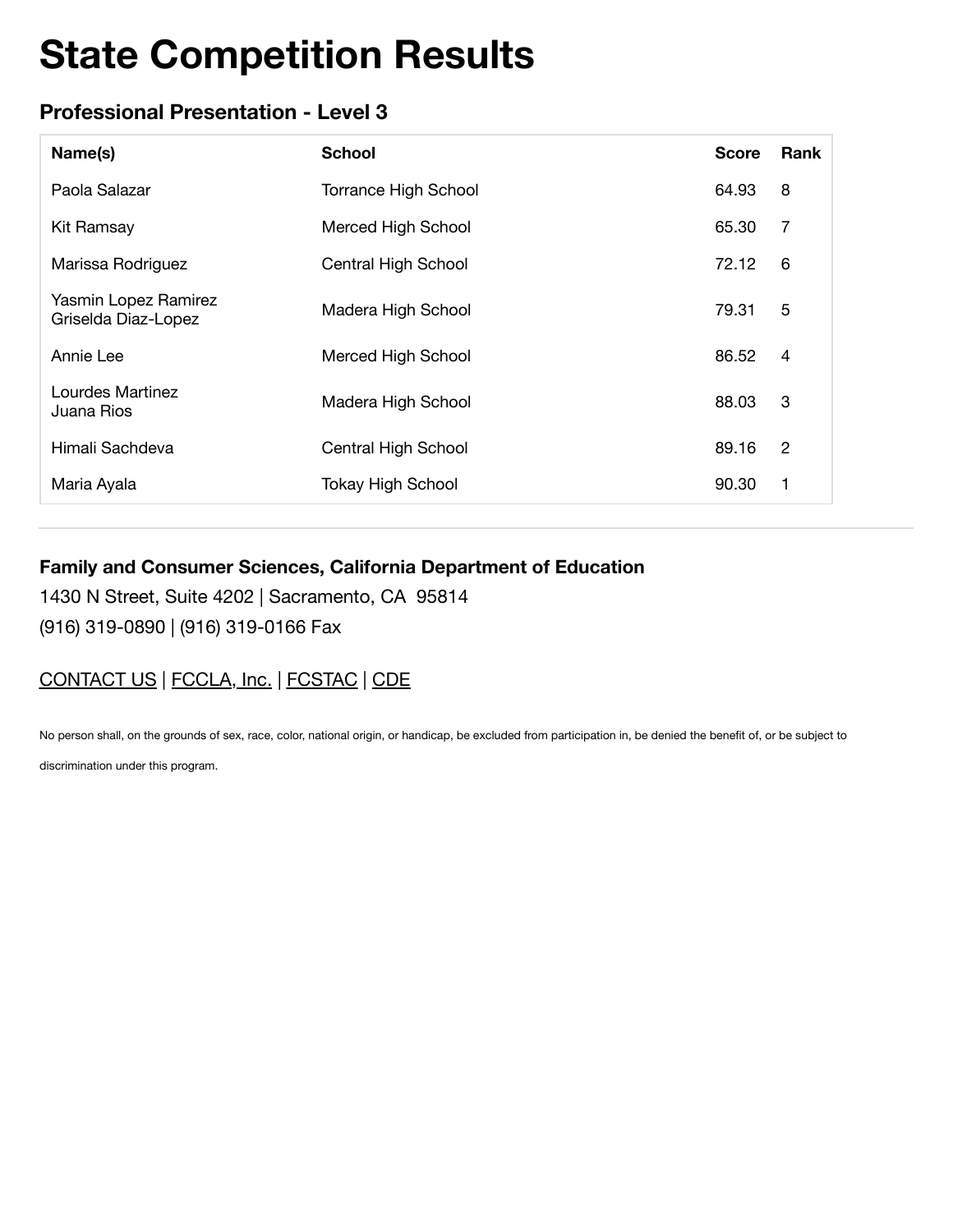### **Chapter Service Project Display - Level 1**

| Name(s)                         | School                        | <b>Score</b> | Rank |
|---------------------------------|-------------------------------|--------------|------|
| Alyssa Godinez<br>Cash Coronado | Ysmael Villegas Middle School | 63.00        |      |

# **Family and Consumer Sciences, California Department of Education**

1430 N Street, Suite 4202 | Sacramento, CA 95814 (916) 319-0890 | (916) 319-0166 Fax

## [CONTACT US](https://www.ca-fccla.org/!trash/contact-us/) | [FCCLA, Inc.](http://www.fcclainc.org/) | [FCSTAC](https://www.fcstac.org/) | [CDE](http://www.cde.ca.gov/ci/ct/he/)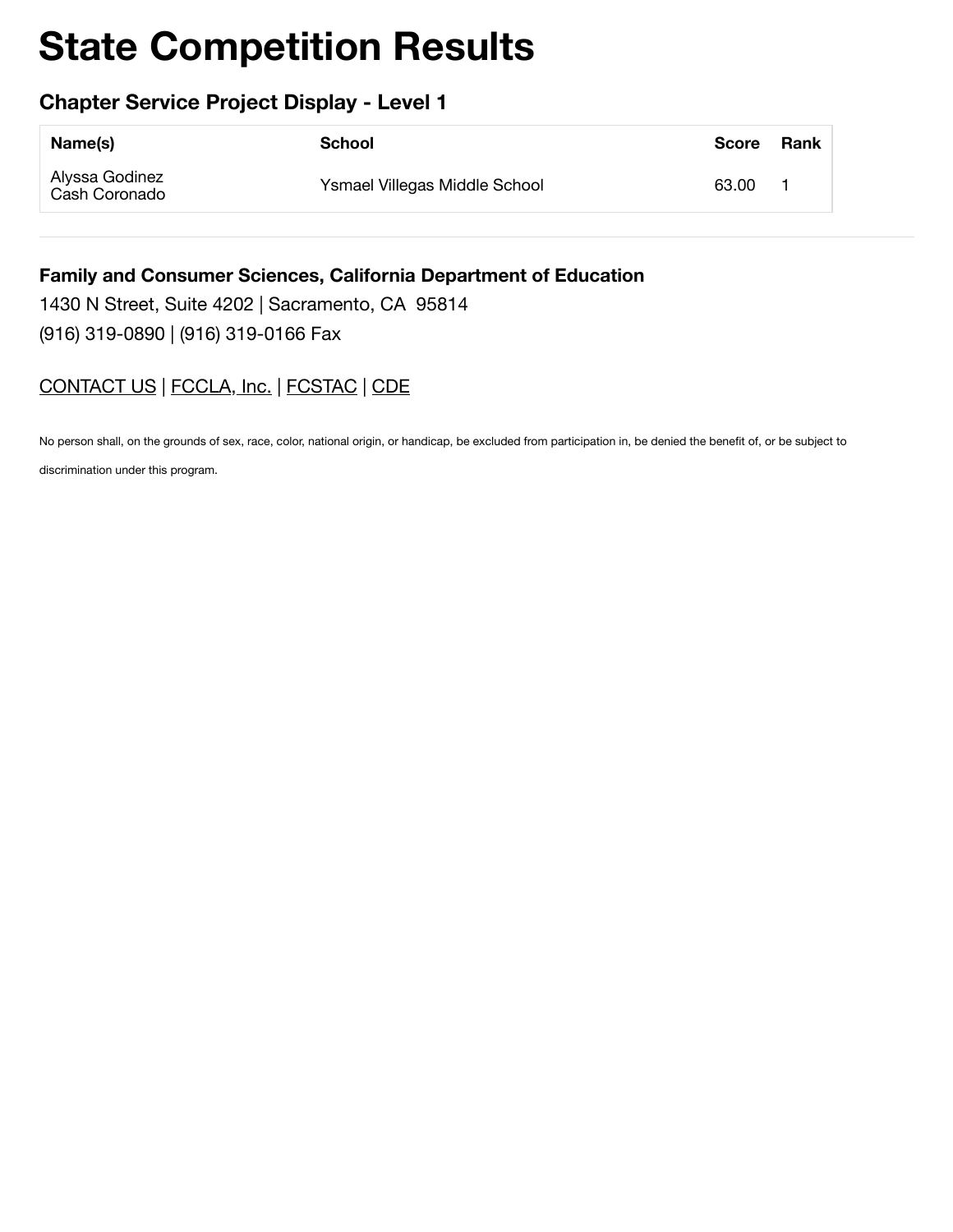## **Chapter Service Project Display - Level 2**

| Name(s)                                     | School                  | Score Rank |  |
|---------------------------------------------|-------------------------|------------|--|
| Angelina Warnock<br><b>Brooke Mcconnell</b> | Kern Valley High School | 75.63      |  |

**Family and Consumer Sciences, California Department of Education** 1430 N Street, Suite 4202 | Sacramento, CA 95814

(916) 319-0890 | (916) 319-0166 Fax

# [CONTACT US](https://www.ca-fccla.org/!trash/contact-us/) | [FCCLA, Inc.](http://www.fcclainc.org/) | [FCSTAC](https://www.fcstac.org/) | [CDE](http://www.cde.ca.gov/ci/ct/he/)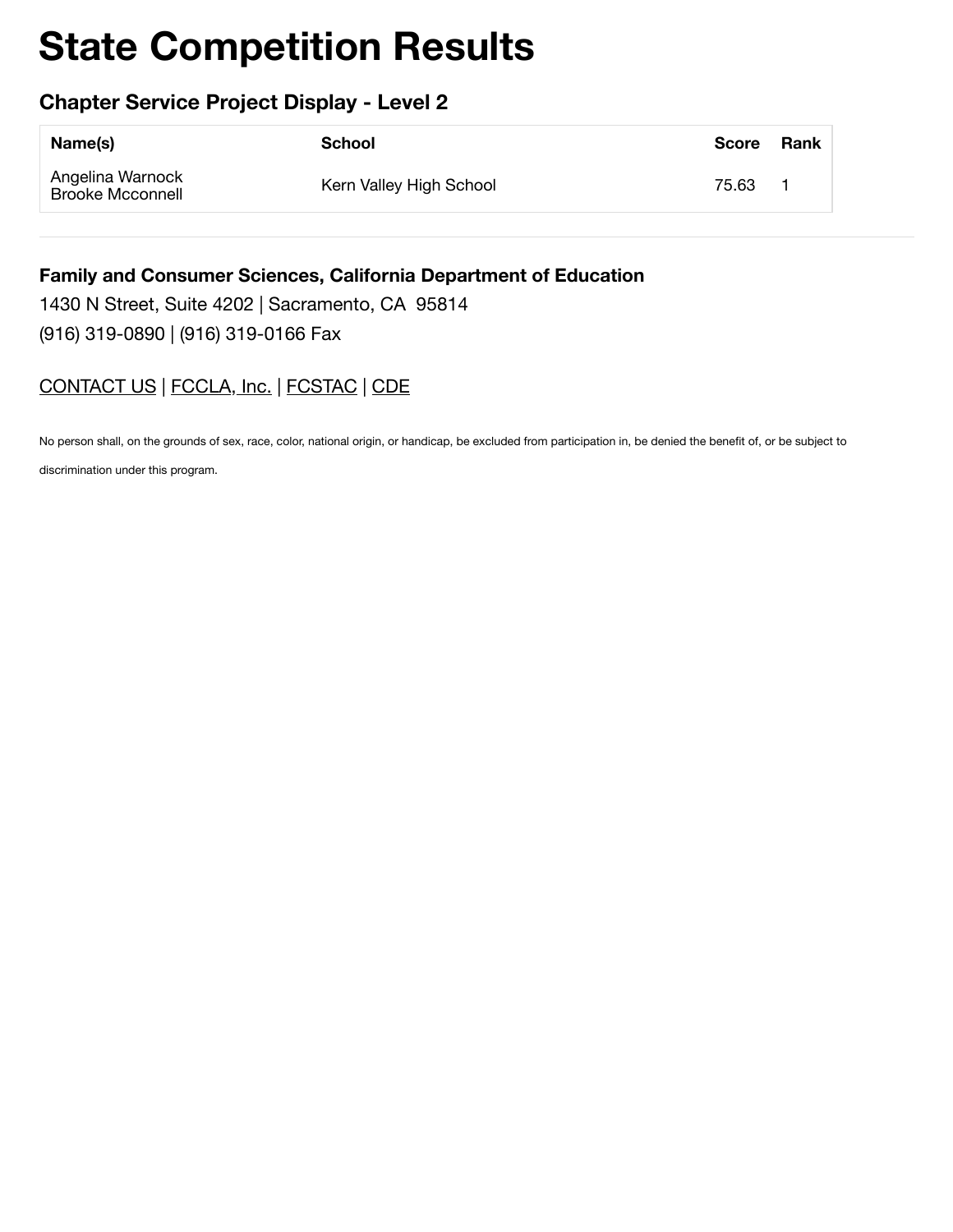## **Chapter Service Project Display - Level 3**

| Name(s)                                                               | <b>School</b>               | <b>Score</b> | Rank           |
|-----------------------------------------------------------------------|-----------------------------|--------------|----------------|
| Edith Hernandez-Cuervas<br>Nathalia Munoz-Guzman<br>Andrea Villanueva | El Capitan High School      | 69.70        | $\overline{4}$ |
| Shivani Torres - Lal<br>Nancy Ramirez<br>Veronica Shiger              | Pleasant Valley High School | 82.56        | 3              |
| Angela Lopez-Garcia                                                   | Madera High School          | 87.95        | 2              |
| Justin Lacdao<br>Reina Valdez                                         | Sierra High School          | 98.54        | 1              |

#### **Family and Consumer Sciences, California Department of Education**

1430 N Street, Suite 4202 | Sacramento, CA 95814 (916) 319-0890 | (916) 319-0166 Fax

### [CONTACT US](https://www.ca-fccla.org/!trash/contact-us/) | [FCCLA, Inc.](http://www.fcclainc.org/) | [FCSTAC](https://www.fcstac.org/) | [CDE](http://www.cde.ca.gov/ci/ct/he/)

No person shall, on the grounds of sex, race, color, national origin, or handicap, be excluded from participation in, be denied the benefit of, or be subject to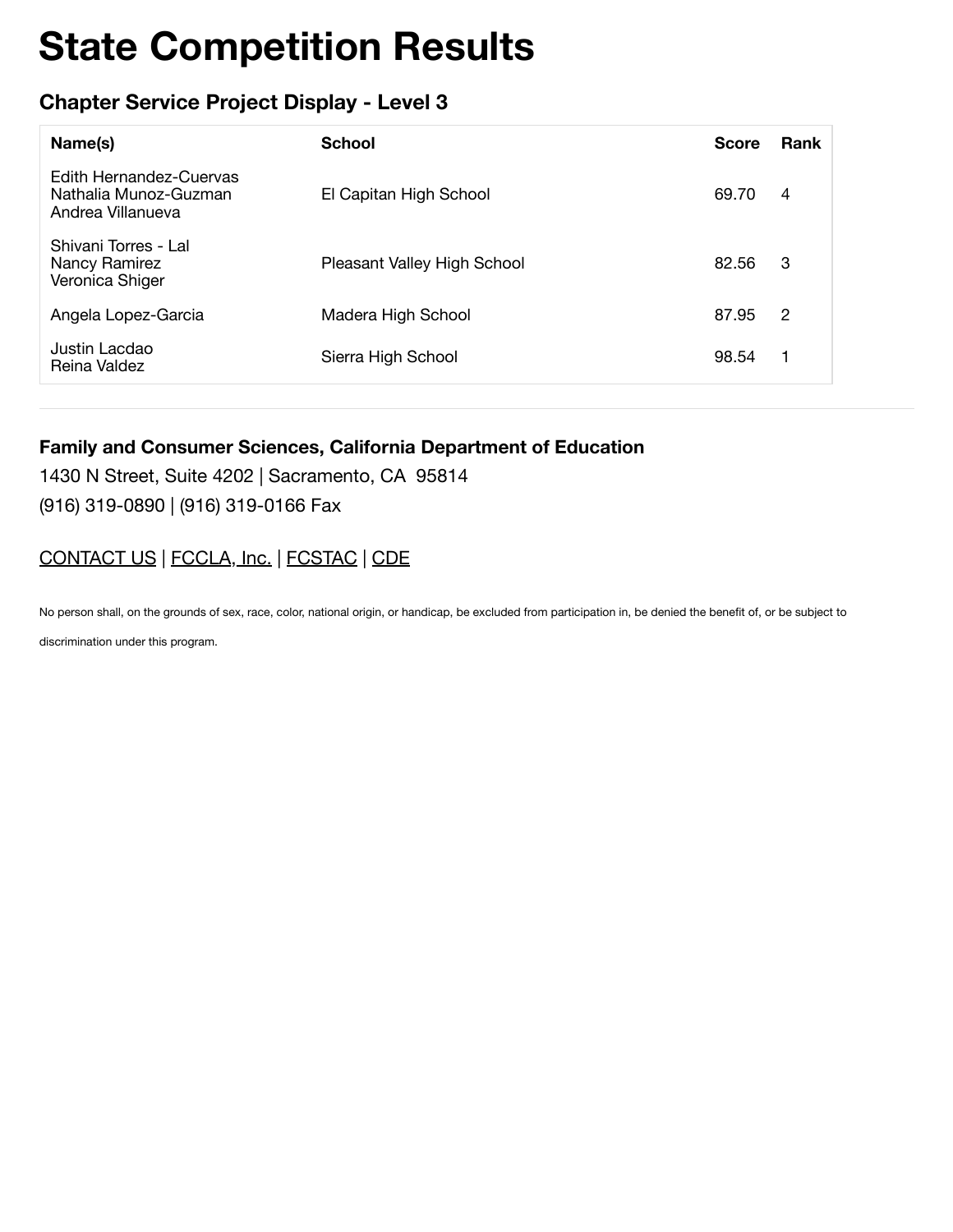# **Public Policy Advocate - Level 3**

| Name(s)              | <b>School</b>                | <b>Score</b> | Rank           |
|----------------------|------------------------------|--------------|----------------|
| Grant Oshita         | Alhambra Unified High School | 62.33        | -4             |
| Jason Gonzalez Osuna | Central High School          | 73.33        | - 3            |
| Kindle Funk          | Kern Valley High School      | 78.33        | $\overline{2}$ |
| Aisha Saeed          | Sierra High School           | 87.67        | $\mathbf{1}$   |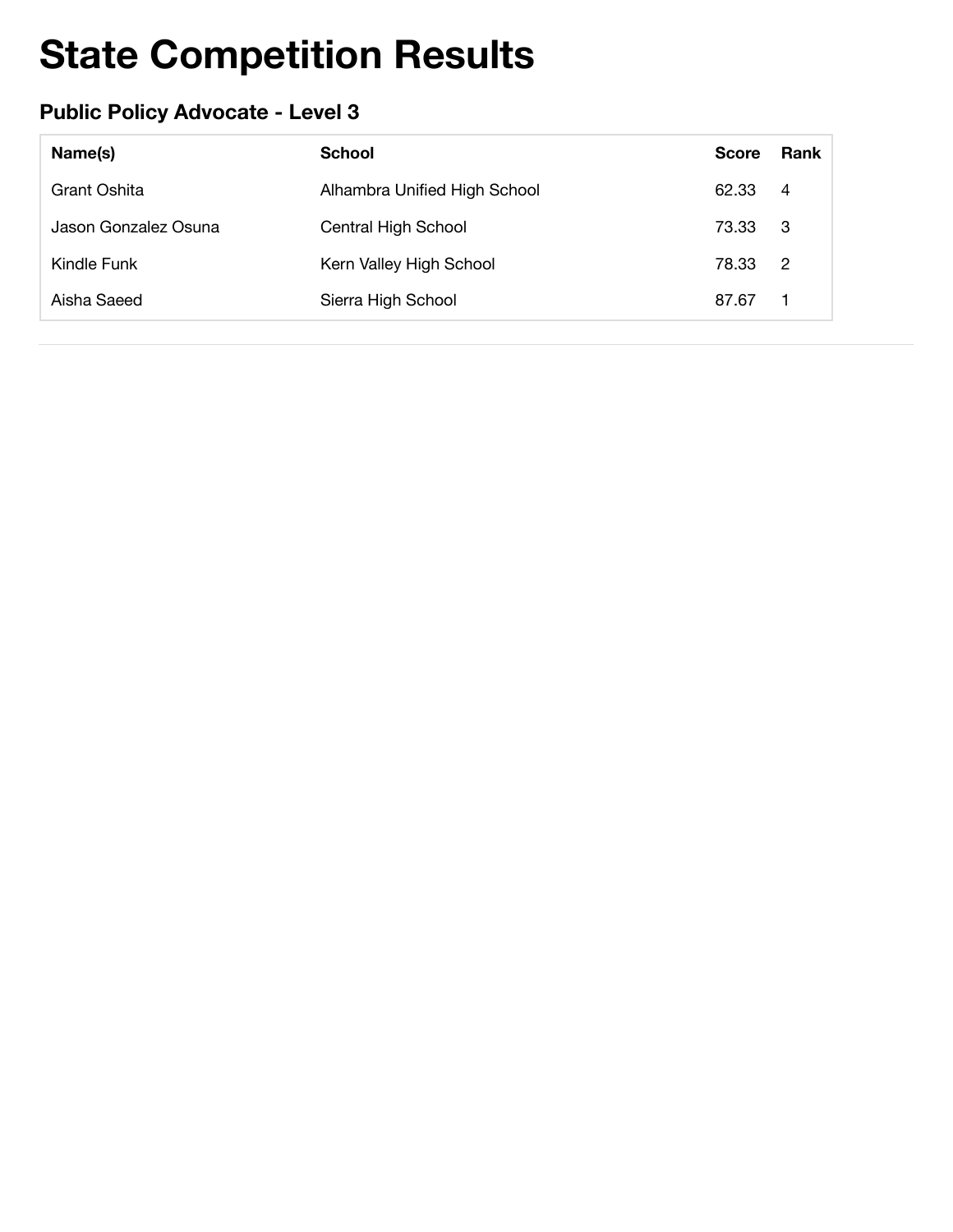## **Repurpose and Redesign - Level 1**

| Name(s)                                  | School                        | <b>Score</b> | Rank           |
|------------------------------------------|-------------------------------|--------------|----------------|
| <b>Madison McNeeley</b><br>Ashley Hutton | Ysmael Villegas Middle School | 86.00        | $\overline{2}$ |
| Adela Cojocaru                           | Rio Vista Middle School       | 89.00        |                |

#### **Family and Consumer Sciences, California Department of Education**

1430 N Street, Suite 4202 | Sacramento, CA 95814 (916) 319-0890 | (916) 319-0166 Fax

### CONTACT US | FCCLA, Inc. | FCSTAC | CDE

No person shall, on the grounds of sex, race, color, national origin, or handicap, be excluded from participation in, be denied the benefit of, or be subject to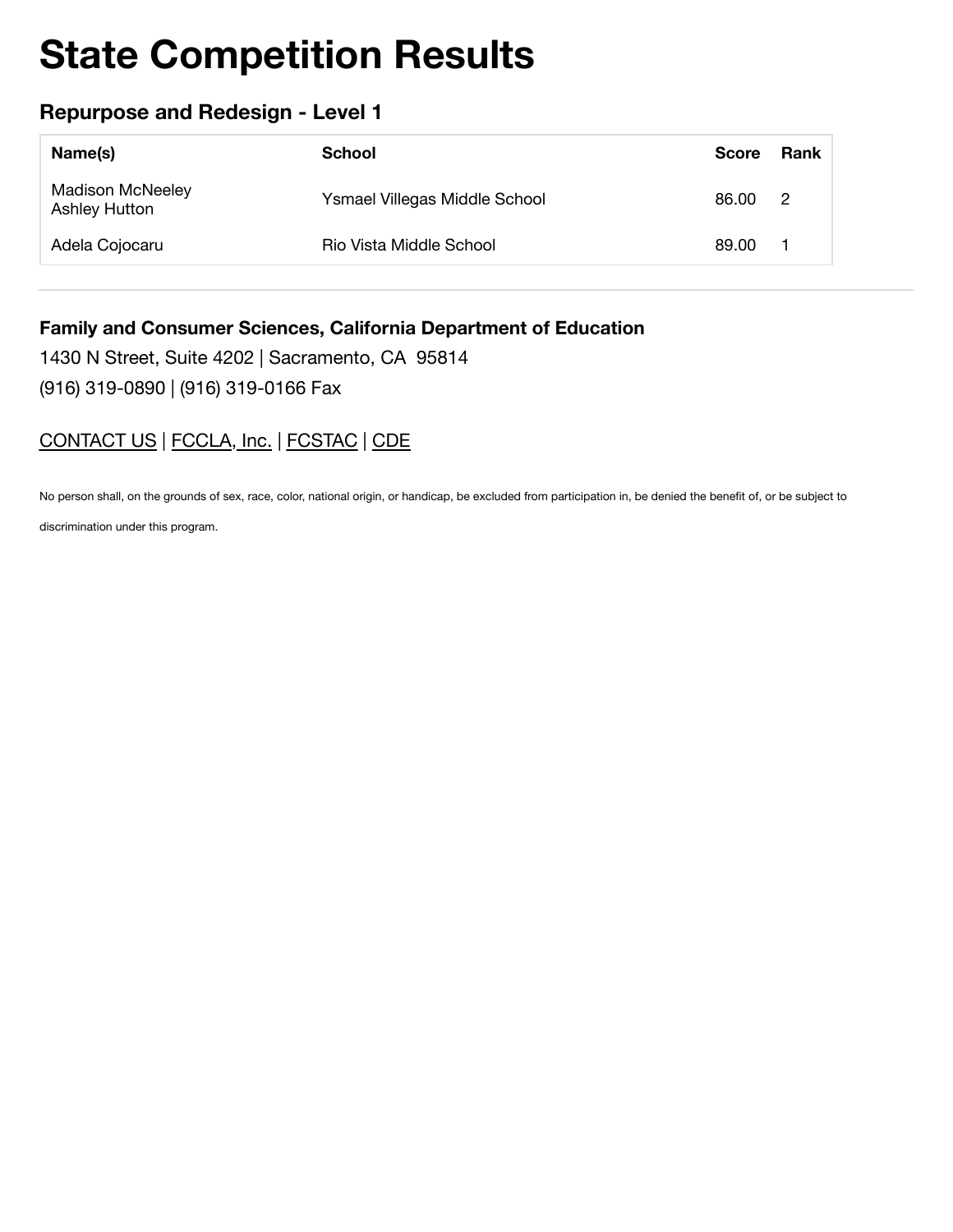## **Repurpose and Redesign - Level 3**

| Name(s)                                             | <b>School</b>                | <b>Score</b> | Rank           |
|-----------------------------------------------------|------------------------------|--------------|----------------|
| Audrie Genova                                       | Central High School          | 63.35        | 13             |
| Elissa Loock                                        | Lodi High School             | 68.93        | 12             |
| Minsuri Rubio-Martinez                              | Lodi High School             | 73.39        | 11             |
| <b>Bodhi Clancy</b>                                 | San Luis Obispo High School  | 77.11        | 10             |
| <b>Edward Quezada</b><br><b>Victor Alanis</b>       | Paramount High School        | 77.48        | 9              |
| Margarita Guiterrez                                 | Alhambra Unified High School | 79.15        | 8              |
| Amaya Garcia                                        | Merced High School           | 83.39        | $\overline{7}$ |
| Esabel Adlawan<br>Marisela Rocha<br>Sheraiza Mioten | Kimball High School          | 86.03        | 6              |
| Lisa Tran                                           | Fountain Valley High School  | 89.18        | 5              |
| Andrew Grayson                                      | Los Molinos High School      | 90.10        | $\overline{4}$ |
| Perla Chavez<br>Marissa Cabrera                     | Pioneer Valley High School   | 93.08        | 3              |
| Natalie Martin                                      | Kimball High School          | 93.09        | $\overline{2}$ |
| Brianna Guerrero                                    | Madera High School           | 98.66        | 1              |

#### **Family and Consumer Sciences, California Department of Education**

1430 N Street, Suite 4202 | Sacramento, CA 95814 (916) 319-0890 | (916) 319-0166 Fax

### CONTACT US | FCCLA, Inc. | FCSTAC | CDE

No person shall, on the grounds of sex, race, color, national origin, or handicap, be excluded from participation in, be denied the benefit of, or be subject to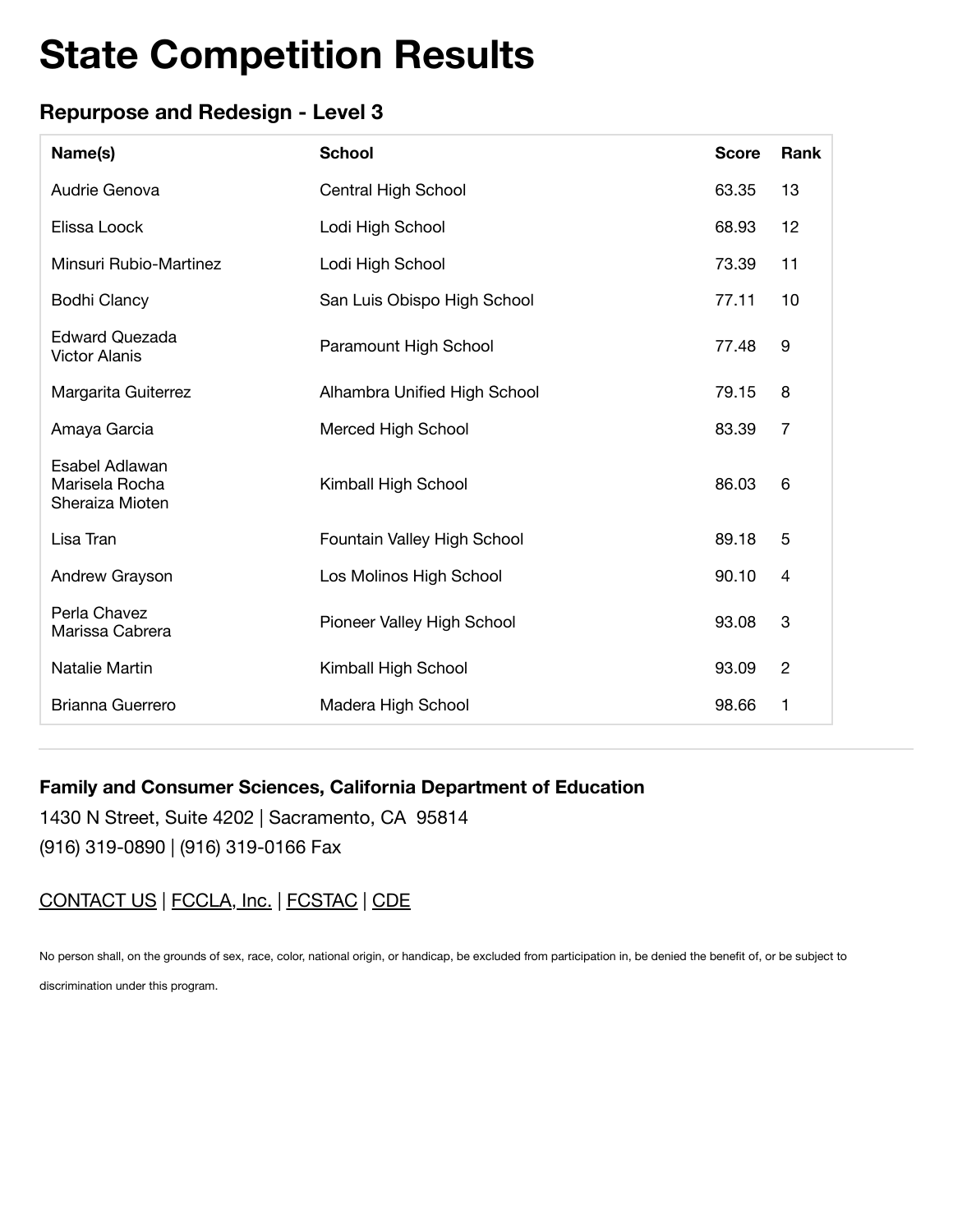### **Chapter in Review Portfolio - Level 2**

| Name(s)      | <b>School</b>           | Score | Rank |
|--------------|-------------------------|-------|------|
| River Sartor | Kern Valley High School | 86.32 |      |

#### **Family and Consumer Sciences, California Department of Education**

1430 N Street, Suite 4202 | Sacramento, CA 95814 (916) 319-0890 | (916) 319-0166 Fax

## [CONTACT US](https://www.ca-fccla.org/!trash/contact-us/) | [FCCLA, Inc.](http://www.fcclainc.org/) | [FCSTAC](https://www.fcstac.org/) | [CDE](http://www.cde.ca.gov/ci/ct/he/)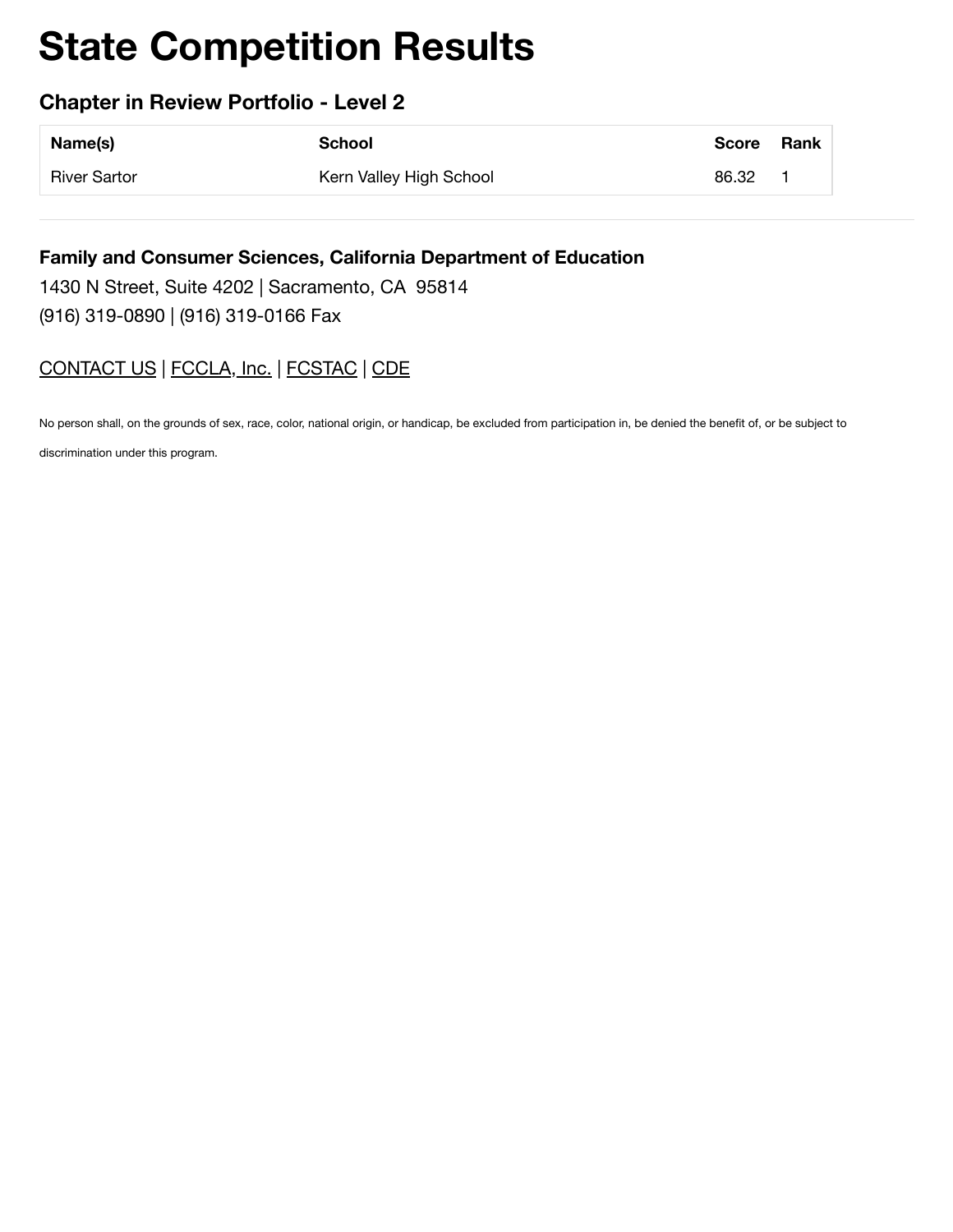### **Chapter in Review Portfolio - Level 3**

| Name(s)                        | School                      | <b>Score</b> | <b>Rank</b>                |
|--------------------------------|-----------------------------|--------------|----------------------------|
| Melissa Rivera<br>Jannie Lopez | Madera High School          | 60.00        | - 3                        |
| Sarah Kramer                   | San Luis Obispo High School | 77.00        | $\overline{\phantom{a}}^2$ |
| Liliahna Bedolla               | Reedley High School         | 86.33        |                            |

#### **Family and Consumer Sciences, California Department of Education**

1430 N Street, Suite 4202 | Sacramento, CA 95814 (916) 319-0890 | (916) 319-0166 Fax

### [CONTACT US](https://www.ca-fccla.org/!trash/contact-us/) | [FCCLA, Inc.](http://www.fcclainc.org/) | [FCSTAC](https://www.fcstac.org/) | [CDE](http://www.cde.ca.gov/ci/ct/he/)

No person shall, on the grounds of sex, race, color, national origin, or handicap, be excluded from participation in, be denied the benefit of, or be subject to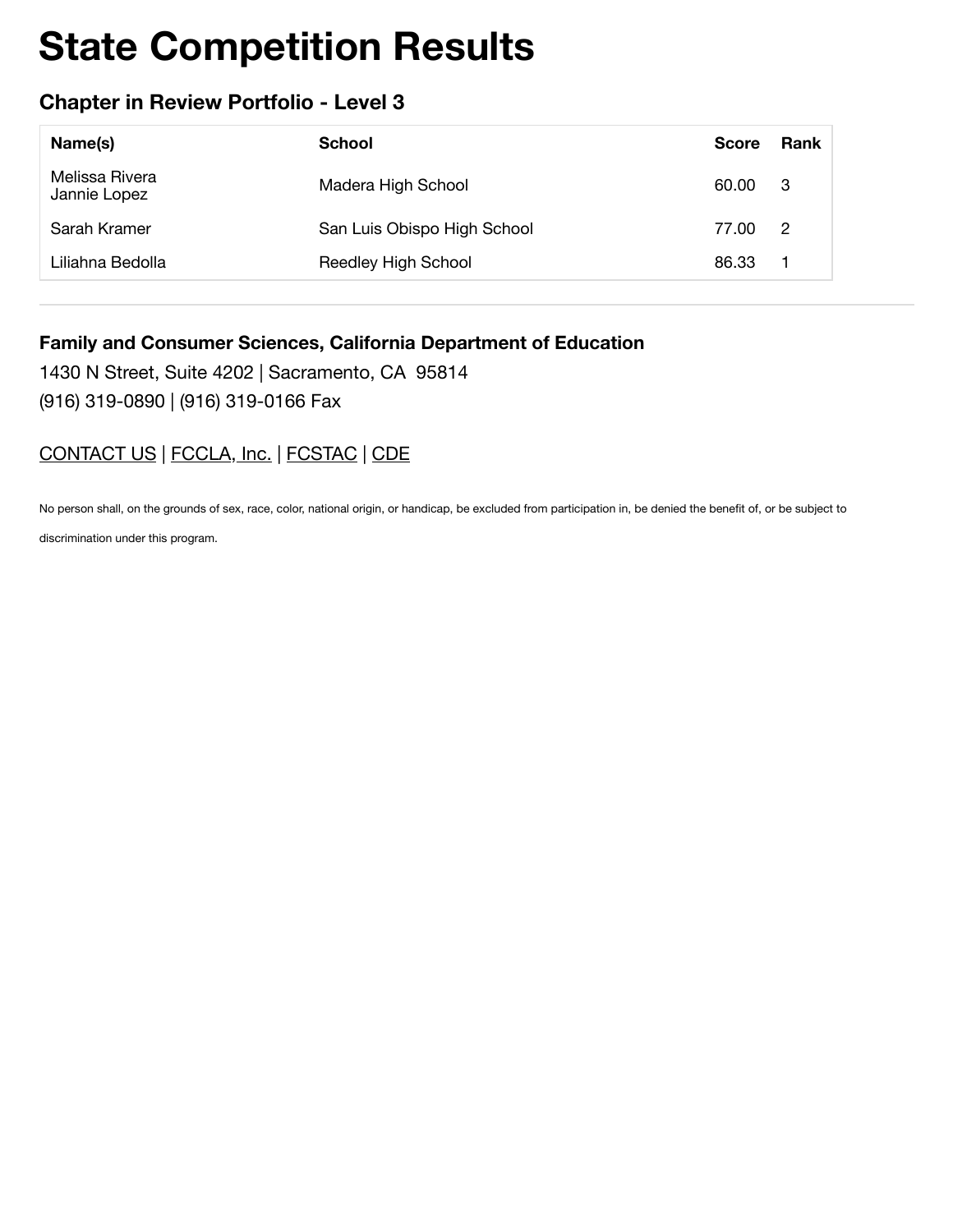### **Room Design - Level 1**

| Name(s)         | <b>School</b>                 | <b>Score</b> | <b>Rank</b>    |
|-----------------|-------------------------------|--------------|----------------|
| Estefania Gomez | Ysmael Villegas Middle School | 68.95        | 5              |
| Melody Stetsko  | Rio Vista Middle School       | 79.34        | 4              |
| Nancy Arouk     | Kazuo Masuda Middle School    | 82.34        | -3             |
| Minh Ngoc Le    | Kazuo Masuda Middle School    | 91.65        | $\overline{2}$ |
| Nicholas Cox    | Kazuo Masuda Middle School    | 97.82        | 1              |

#### **Family and Consumer Sciences, California Department of Education**

1430 N Street, Suite 4202 | Sacramento, CA 95814 (916) 319-0890 | (916) 319-0166 Fax

# CONTACT US | FCCLA, Inc. | FCSTAC | CDE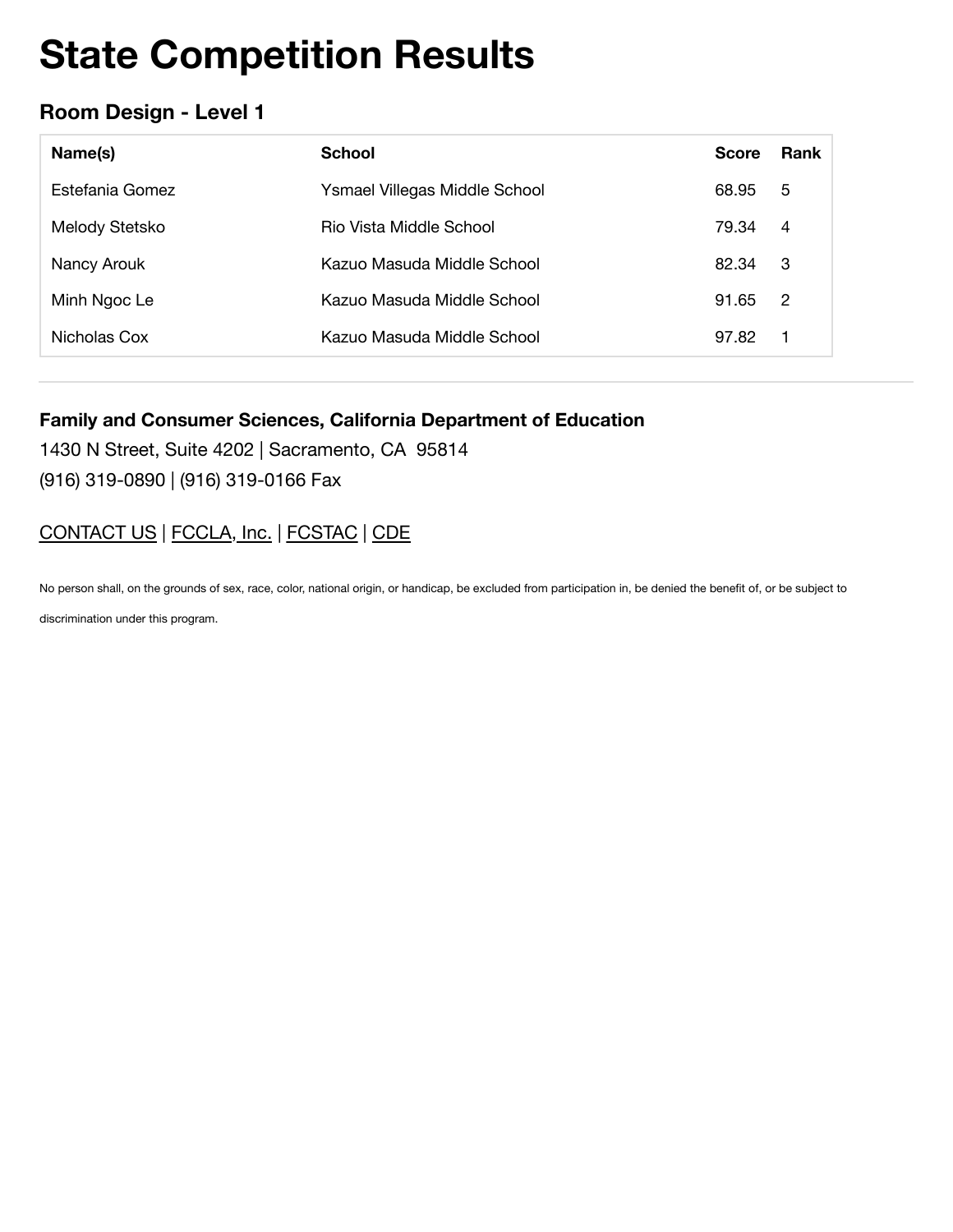# **Room Design - Level 2**

| Name(s)           | <b>School</b>                    | <b>Score</b> | Rank           |
|-------------------|----------------------------------|--------------|----------------|
| Halle Granlund Lu | <b>Wilcox High School</b>        | 71.39        | 8              |
| Samantha Madewell | Centennial High School           | 74.06        | 7              |
| Isabelle Poon     | Mills High School                | 74.72        | 6              |
| Alecea Zeitler    | Santa Clara High School          | 76.73        | 5              |
| Kavya Sheth       | <b>Wilcox High School</b>        | 90.12        | $\overline{4}$ |
| Joslyn Casey      | Marina High School               | 90.79        | 3              |
| Kaitlin Ching     | Mills High School                | 96.15        | $\overline{2}$ |
| Asbah Wasim       | <b>Connecting Waters Charter</b> | 97.15        | 1              |

### **Family and Consumer Sciences, California Department of Education**

1430 N Street, Suite 4202 | Sacramento, CA 95814 (916) 319-0890 | (916) 319-0166 Fax

# CONTACT US | FCCLA, Inc. | FCSTAC | CDE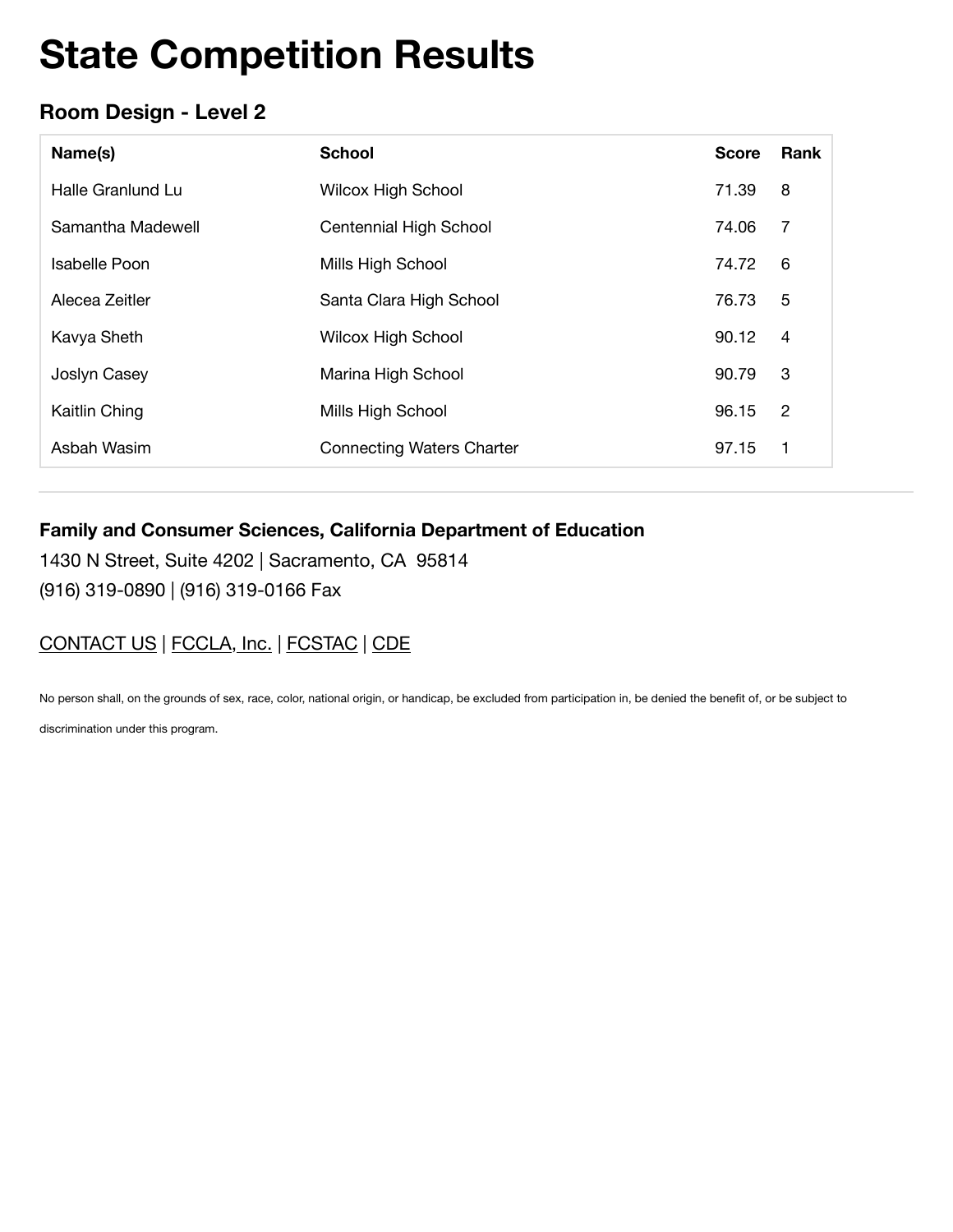## **Room Design - Level 3**

| Name(s)          | <b>School</b>               | <b>Score</b> | Rank           |
|------------------|-----------------------------|--------------|----------------|
| Zahleyah Miller  | <b>Tokay High School</b>    | 63.69        | 9              |
| Francis Abellana | Cordova High School         | 67.61        | 8              |
| Camille Herrera  | Hilmar High School          | 67.89        | $\overline{7}$ |
| Mitchell Harlan  | <b>Tokay High School</b>    | 72.07        | 6              |
| Enas Jawad       | Central High School         | 77.57        | 5              |
| Marilyn Rico     | <b>Orland High School</b>   | 79.32        | $\overline{4}$ |
| Alyssa Nahinu    | Orland High School          | 84.62        | 3              |
| Regan Parkinson  | <b>Orland High School</b>   | 91.88        | $\overline{2}$ |
| Vyana Nguyen     | Fountain Valley High School | 92.99        | 1              |

#### **Family and Consumer Sciences, California Department of Education**

1430 N Street, Suite 4202 | Sacramento, CA 95814 (916) 319-0890 | (916) 319-0166 Fax

# CONTACT US | FCCLA, Inc. | FCSTAC | CDE

No person shall, on the grounds of sex, race, color, national origin, or handicap, be excluded from participation in, be denied the benefit of, or be subject to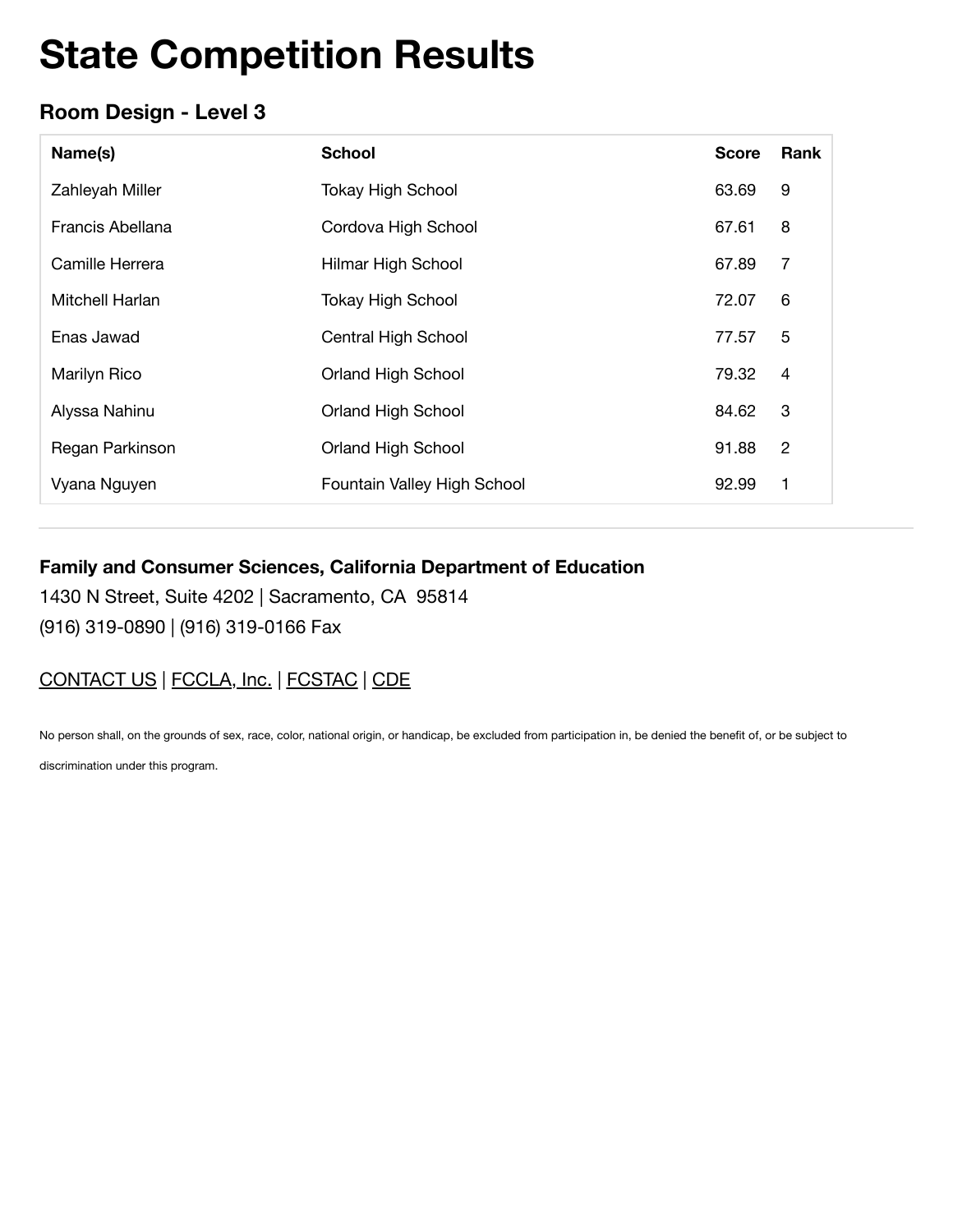## **Salad Preparation - Level 1**

| Name(s)                   | <b>School</b>                 | <b>Score</b> | Rank           |
|---------------------------|-------------------------------|--------------|----------------|
| Vivian Lee                | Alvarado Intermediate School  | 75.00        | 5              |
| Christian Tang            | Alvarado Intermediate School  | 79.33        | $\overline{4}$ |
| Jacky Xie                 | Alvarado Intermediate School  | 80.00        | -3             |
| Natalie Munoz             | Alvarado Intermediate School  | 85.33        | $\overline{2}$ |
| Sharick Jaramillo Morales | Eleanor J. Toll Middle School | 88.00        |                |

#### **Family and Consumer Sciences, California Department of Education**

1430 N Street, Suite 4202 | Sacramento, CA 95814 (916) 319-0890 | (916) 319-0166 Fax

# CONTACT US | FCCLA, Inc. | FCSTAC | CDE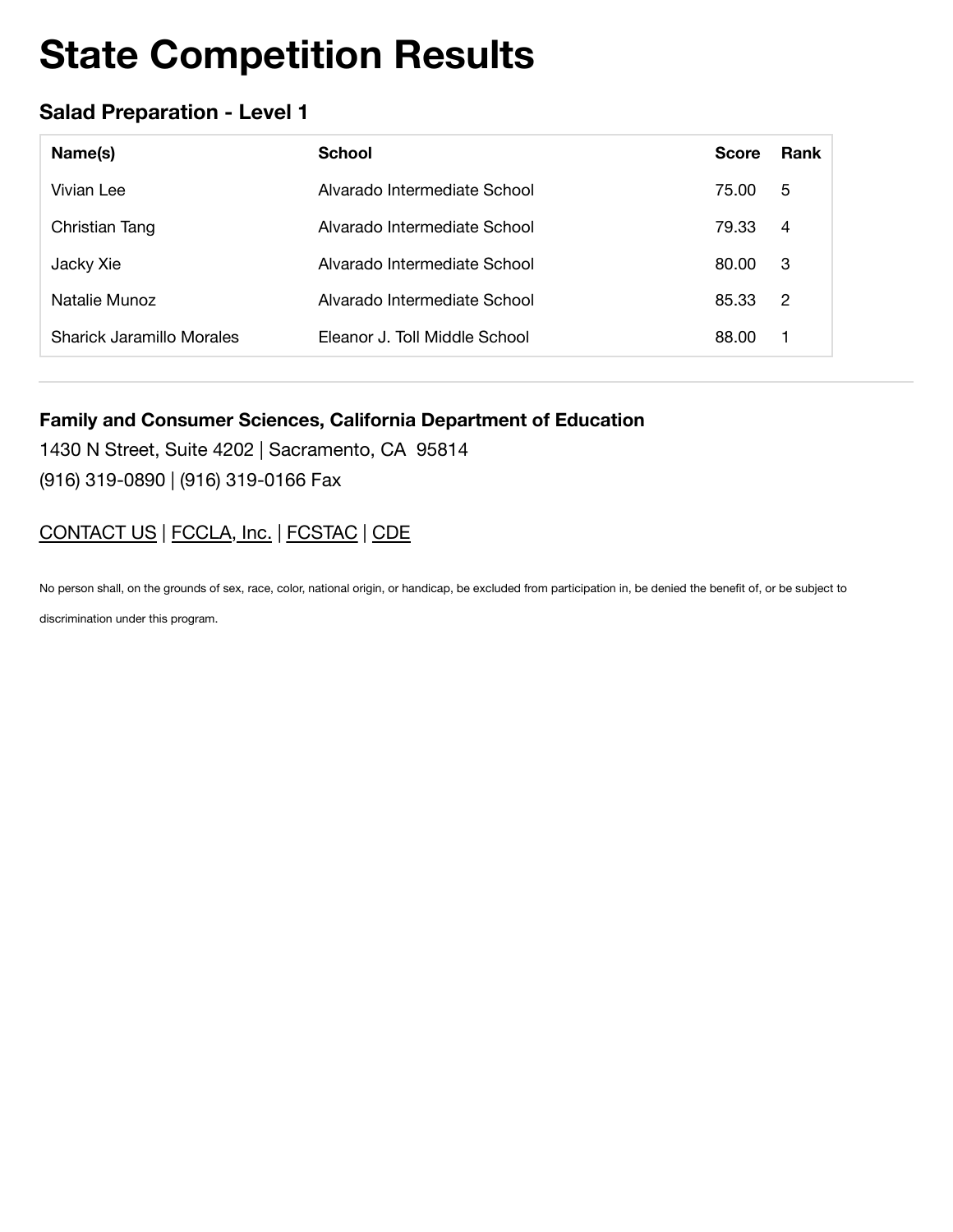# **Salad Preparation - Level 2**

| Name(s)                 | <b>School</b>                            | <b>Score</b> | Rank             |
|-------------------------|------------------------------------------|--------------|------------------|
| <b>Stephanie Torres</b> | Los Molinos High School                  | 55.25        | 16               |
| Joniah Brown            | Cordova High School                      | 72.71        | 15               |
| Tabitha Babin           | California School for the Deaf-Riverside | 74.18        | 14               |
| <b>Madison Kenney</b>   | Wilcox High School                       | 74.38        | 13               |
| <b>Hilbert Perez</b>    | Madera South High School                 | 75.19        | 12               |
| Rebecca Mullins         | Mills High School                        | 77.63        | 11               |
| Belinda Manzano         | Madera South High School                 | 80.07        | 10               |
| Lupita Romero           | Madera South High School                 | 81.29        | $\boldsymbol{9}$ |
| Marisol Carrasco        | Cordova High School                      | 81.71        | 8                |
| Celeste Chavez          | Madera South High School                 | 83.33        | $\overline{7}$   |
| Davis Van Dyke          | Edison High School                       | 83.74        | 6                |
| <b>Brandon Willey</b>   | Marina High School                       | 89.04        | 5                |
| Jazmine Savorn          | Cordova High School                      | 91.03        | $\overline{4}$   |
| Casey Piovesian         | Newport Harbor High School               | 91.48        | 3                |
| Jose Rico               | Cordova High School                      | 93.92        | $\overline{c}$   |
| <b>Ethan Heidt</b>      | Cordova High School                      | 98.91        | $\mathbf 1$      |

#### **Family and Consumer Sciences, California Department of Education**

1430 N Street, Suite 4202 | Sacramento, CA 95814 (916) 319-0890 | (916) 319-0166 Fax

CONTACT US | FCCLA, Inc. | FCSTAC | CDE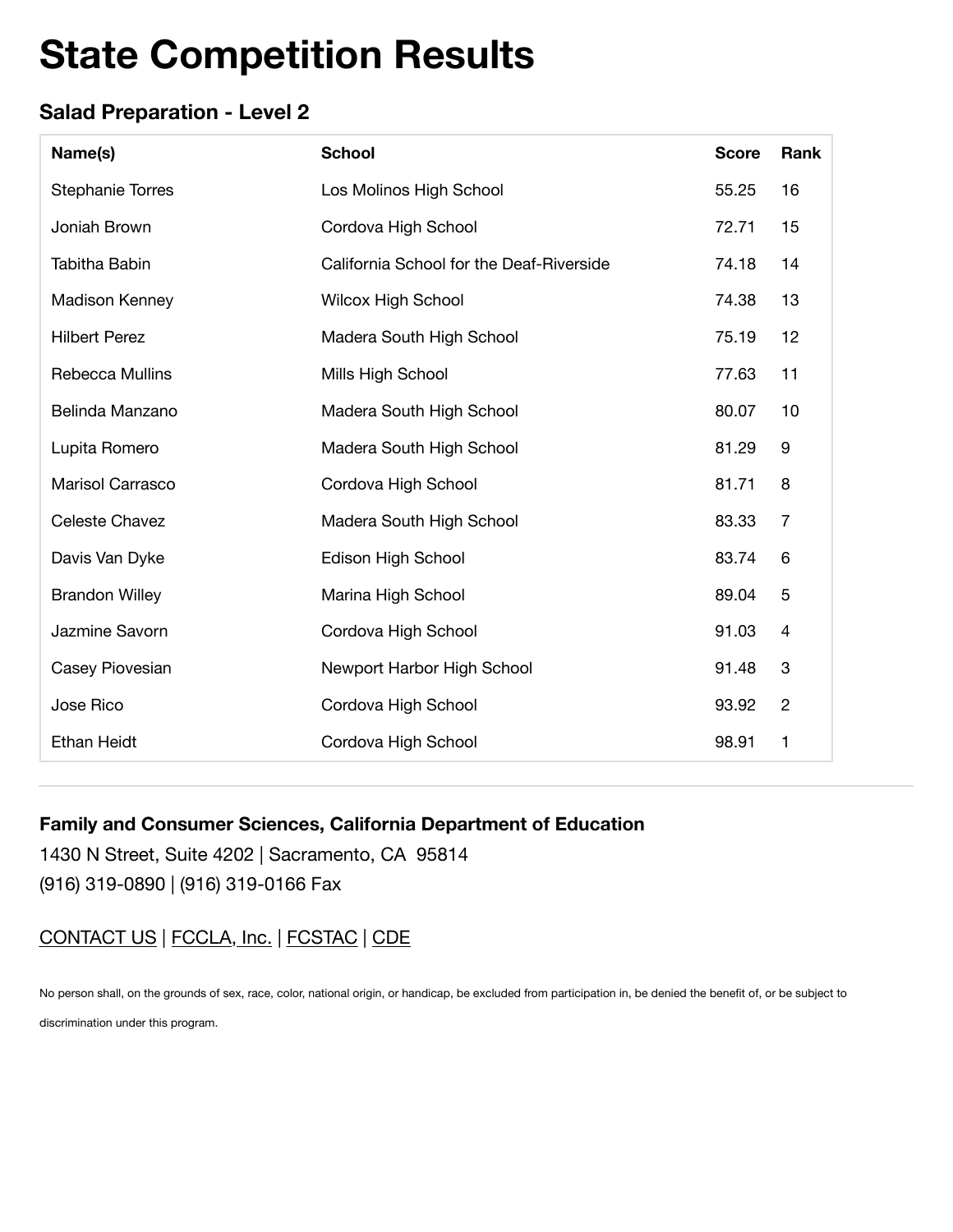## **Salad Preparation - Level 3**

| Name(s)                | <b>School</b>               | <b>Score</b> | Rank           |
|------------------------|-----------------------------|--------------|----------------|
| Martin Parra           | East Union High School      | 73.06        | 9              |
| Samantha Ruiz Espinosa | Kimball High School         | 80.67        | 8              |
| David Moreno           | Newport Harbor High School  | 82.82        | 7              |
| <b>Elyse Gonzales</b>  | <b>Woodland High School</b> | 82.83        | 6              |
| Javier Barrera         | Newport Harbor High School  | 83.39        | 5              |
| JayCee Ward            | <b>Willows High School</b>  | 85.55        | $\overline{4}$ |
| Araceli Rojas          | <b>Willows High School</b>  | 90.44        | 3              |
| Noe Martinez           | Madera South High School    | 95.32        | 2              |
| Quinn Celentano        | Las Plumas High School      | 99.95        | 1              |

#### **Family and Consumer Sciences, California Department of Education**

1430 N Street, Suite 4202 | Sacramento, CA 95814 (916) 319-0890 | (916) 319-0166 Fax

# CONTACT US | FCCLA, Inc. | FCSTAC | CDE

No person shall, on the grounds of sex, race, color, national origin, or handicap, be excluded from participation in, be denied the benefit of, or be subject to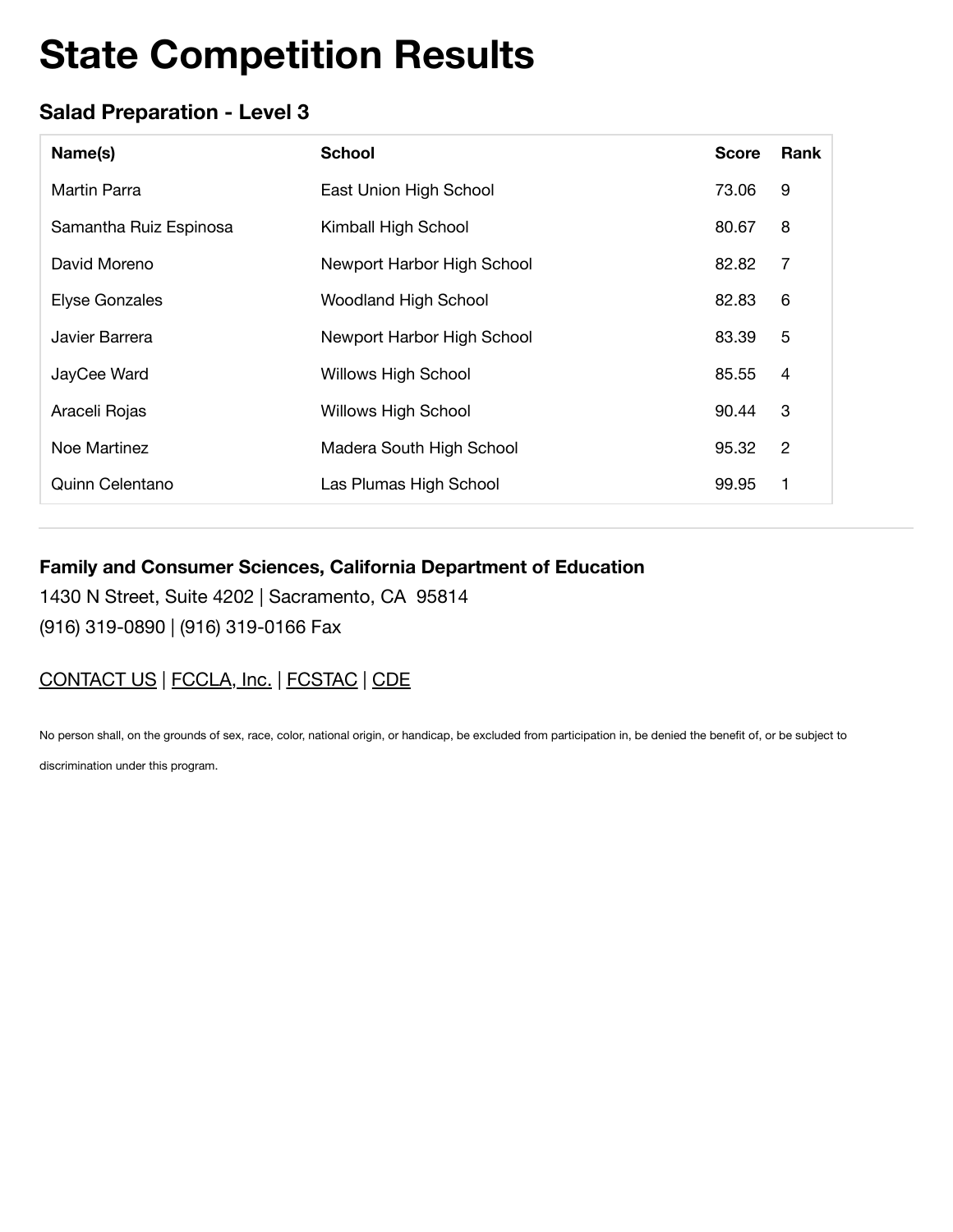# **Sewing Construction - Level 1**

| Name(s)                  | School                        | <b>Score</b> | Rank           |
|--------------------------|-------------------------------|--------------|----------------|
| Chloe Nguyen             | Kazuo Masuda Middle School    | 90.00        | $\overline{2}$ |
| <b>Franchesca Poates</b> | Ysmael Villegas Middle School | 95.50        |                |

#### **Family and Consumer Sciences, California Department of Education**

1430 N Street, Suite 4202 | Sacramento, CA 95814 (916) 319-0890 | (916) 319-0166 Fax

## CONTACT US | FCCLA, Inc. | FCSTAC | CDE

No person shall, on the grounds of sex, race, color, national origin, or handicap, be excluded from participation in, be denied the benefit of, or be subject to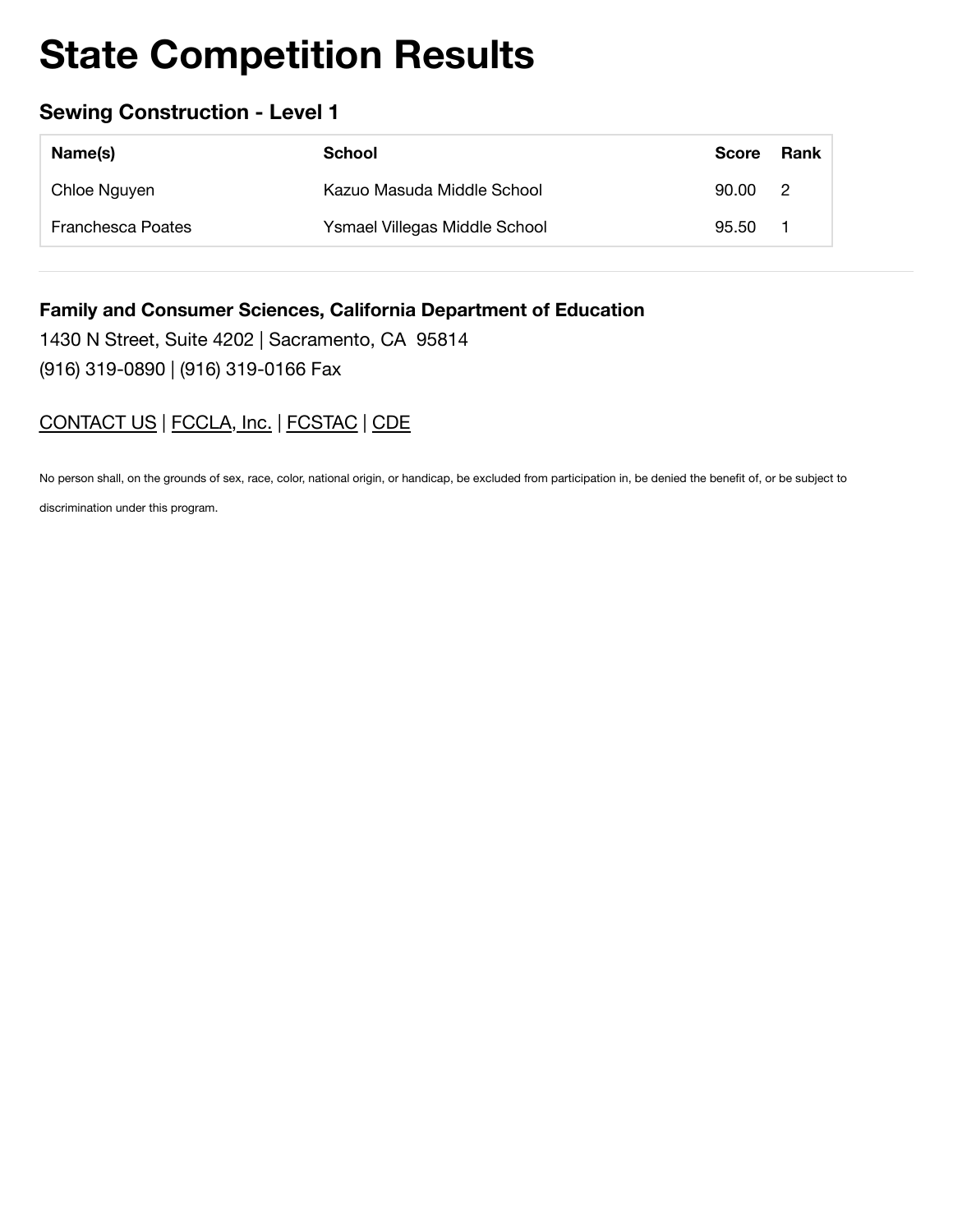### **Sewing Construction - Level 2**

| Name(s)              | <b>School</b>               | <b>Score</b> | <b>Rank</b>    |
|----------------------|-----------------------------|--------------|----------------|
| Kaylie Nguyen        | Westminster High School     | 61.34        | 9              |
| Mai Vo               | Westminster High School     | 71.79        | 8              |
| <b>Tabitha Cagle</b> | Central High School         | 73.27        | 7              |
| Saumya Swati         | West High School            | 76.26        | 6              |
| Kaylah Miller        | Pleasant Valley High School | 81.67        | 5              |
| Pragna Chennuri      | West High School            | 81.85        | $\overline{4}$ |
| Yuka Murakami        | <b>Wilcox High School</b>   | 88.93        | 3              |
| Javier Alvarez       | Pioneer Valley High School  | 92.66        | $\overline{2}$ |
| Sezen Musa           | <b>Wilcox High School</b>   | 93.41        | 1              |

### **Family and Consumer Sciences, California Department of Education**

1430 N Street, Suite 4202 | Sacramento, CA 95814 (916) 319-0890 | (916) 319-0166 Fax

# CONTACT US | FCCLA, Inc. | FCSTAC | CDE

No person shall, on the grounds of sex, race, color, national origin, or handicap, be excluded from participation in, be denied the benefit of, or be subject to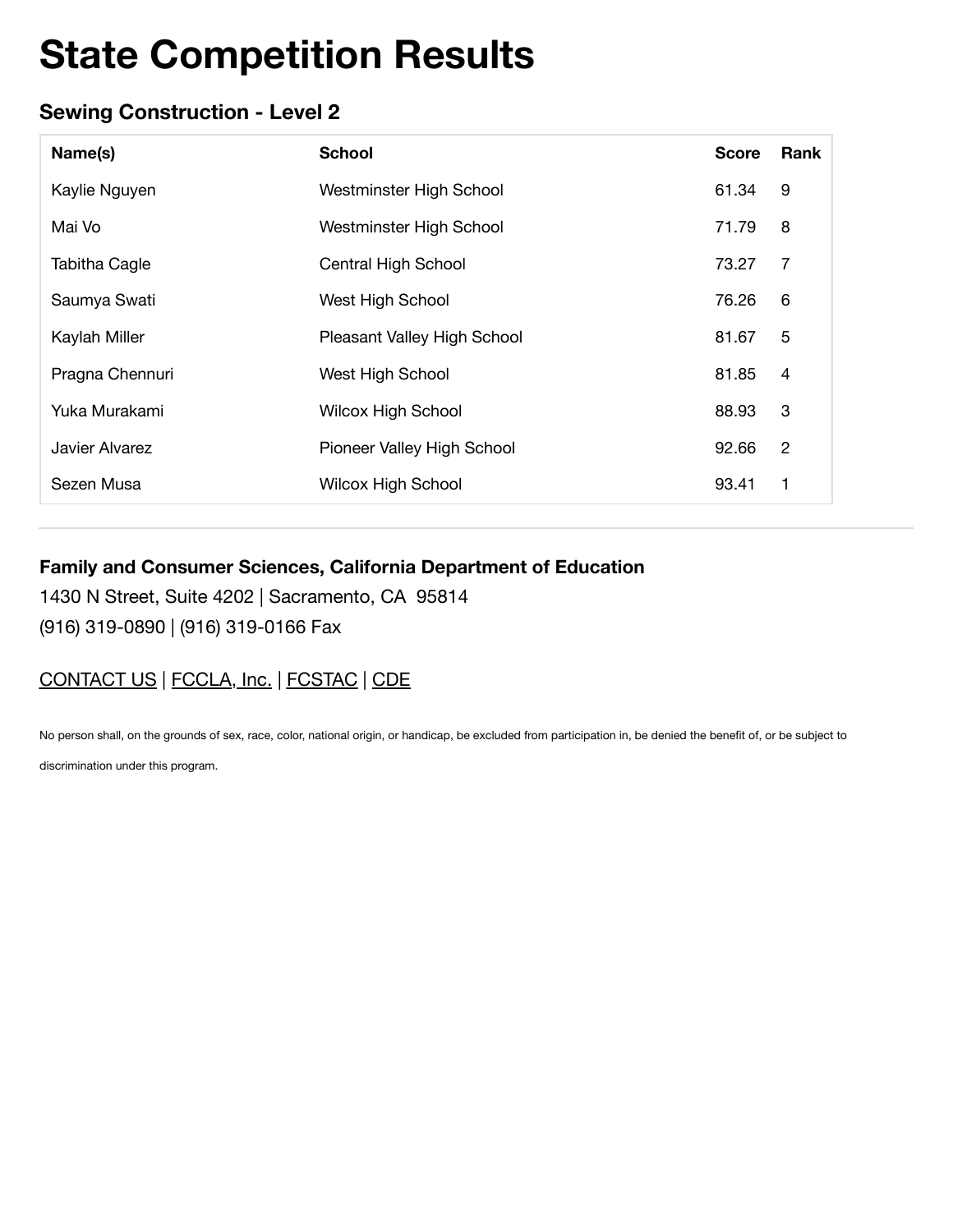### **Sports Nutrition - Level 1**

| Name(s)     | School                     | Score | Rank |
|-------------|----------------------------|-------|------|
| Jessica Hay | Kazuo Masuda Middle School | 82.83 |      |

**Family and Consumer Sciences, California Department of Education** 1430 N Street, Suite 4202 | Sacramento, CA 95814 (916) 319-0890 | (916) 319-0166 Fax

## CONTACT US | FCCLA, Inc. | FCSTAC | CDE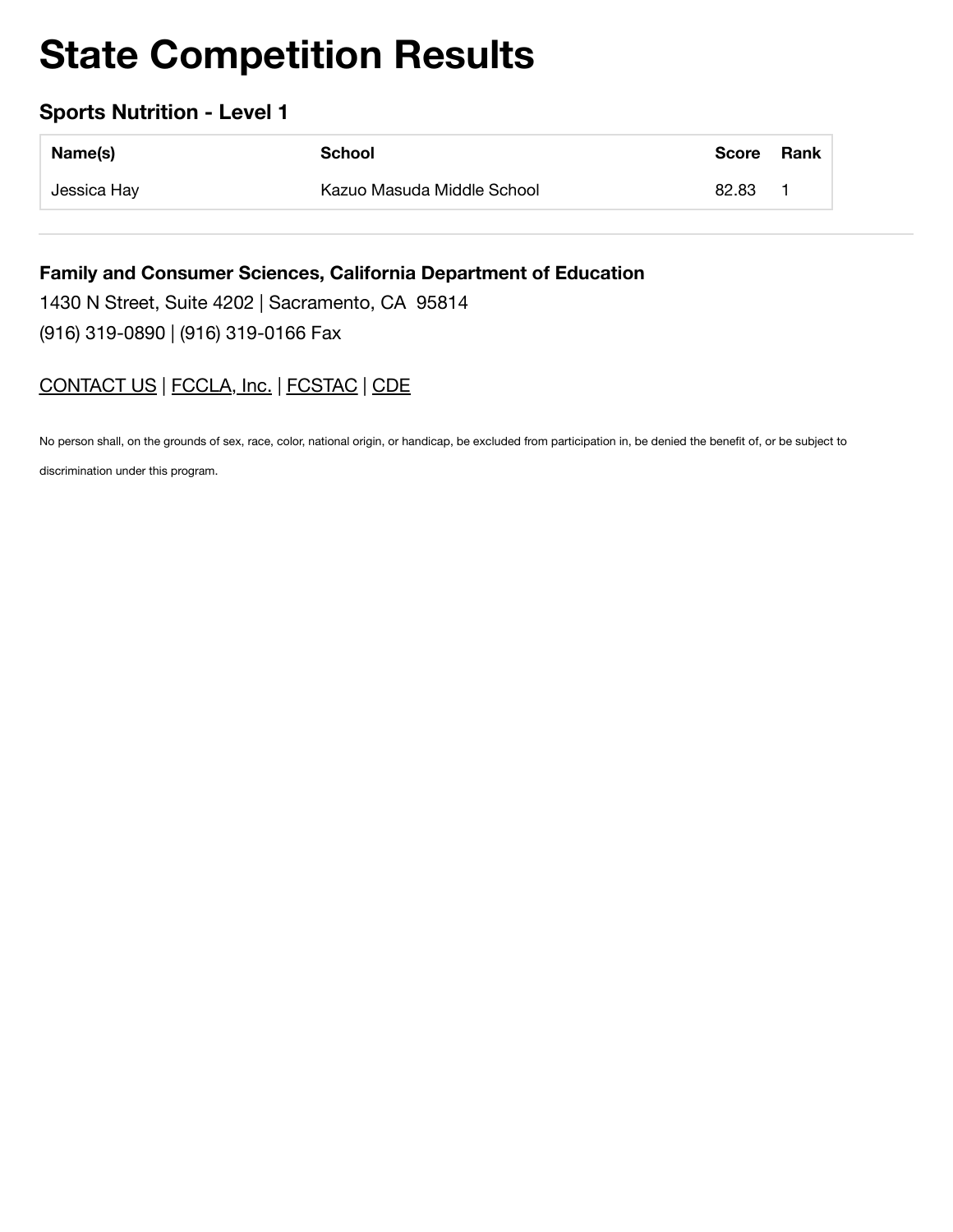## **Sports Nutrition - Level 2**

| Name(s)                                     | School              | <b>Score</b> | Rank |
|---------------------------------------------|---------------------|--------------|------|
| Vivian Lau<br>Pauline Kim<br>Natalie Saelao | Rowland High School | 83.17        |      |

#### **Family and Consumer Sciences, California Department of Education**

1430 N Street, Suite 4202 | Sacramento, CA 95814 (916) 319-0890 | (916) 319-0166 Fax

## CONTACT US | FCCLA, Inc. | FCSTAC | CDE

No person shall, on the grounds of sex, race, color, national origin, or handicap, be excluded from participation in, be denied the benefit of, or be subject to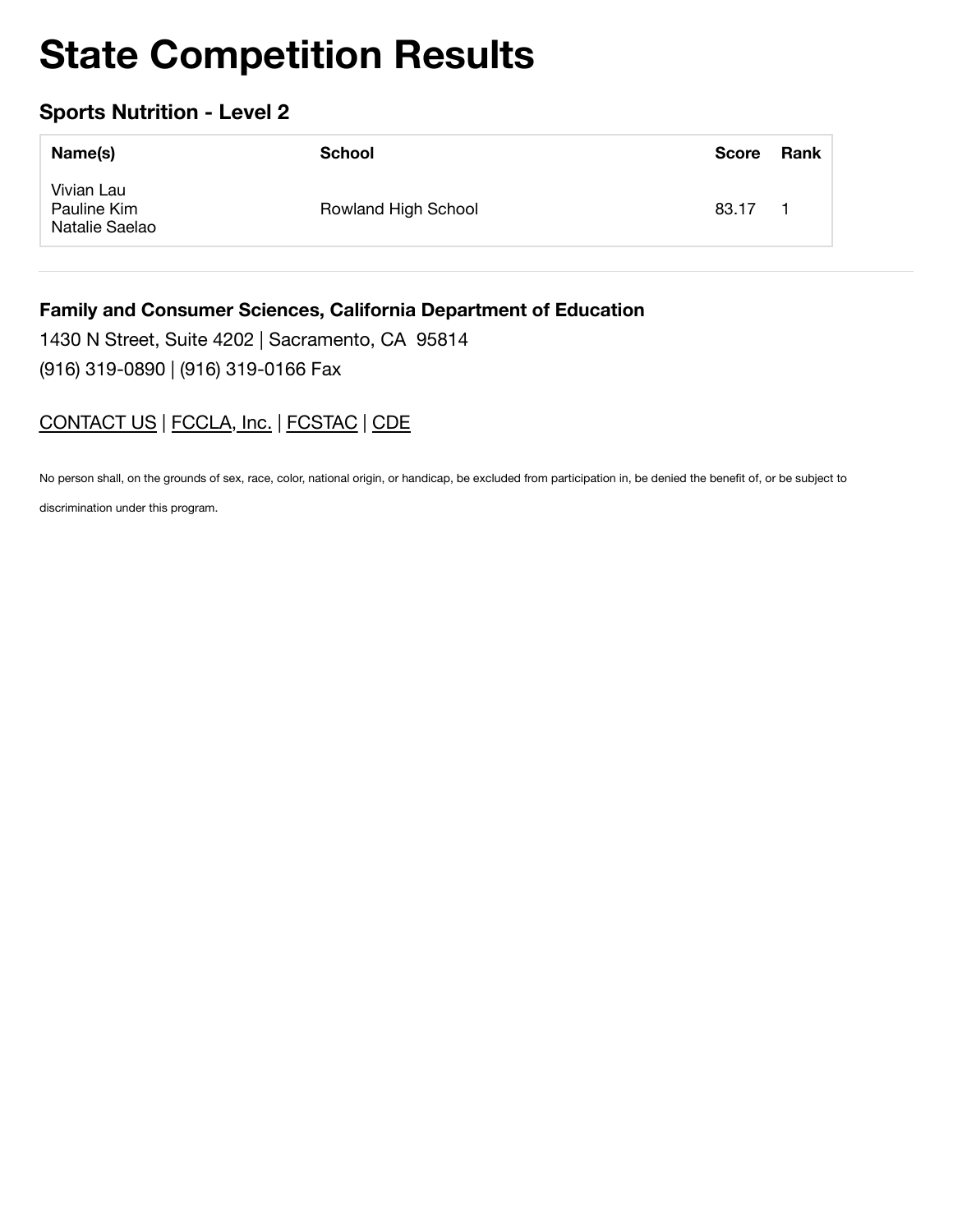# **Sports Nutrition - Level 3**

| Name(s)                                                               | <b>School</b>            | <b>Score</b> | Rank           |
|-----------------------------------------------------------------------|--------------------------|--------------|----------------|
| Lydell King                                                           | East Union High School   | 59.80        | 6              |
| Ricardo Gaitan<br>Amaryana Crutchfield<br><b>Andrew Gray-Blessett</b> | Foothill High School     | 75.39        | 5              |
| Dani Bryan                                                            | Centennial High School   | 77.62        | 4              |
| Michael Alcoriza                                                      | Argonaut High School     | 78.35        | 3              |
| <b>Marisol Perez</b><br><b>Sydney Rose</b>                            | <b>Tokay High School</b> | 87.64        | $\overline{2}$ |
| Kaelah Caamal<br>Nicole Romo                                          | East Union High School   | 90.98        | 1              |

### **Family and Consumer Sciences, California Department of Education**

1430 N Street, Suite 4202 | Sacramento, CA 95814 (916) 319-0890 | (916) 319-0166 Fax

# CONTACT US | FCCLA, Inc. | FCSTAC | CDE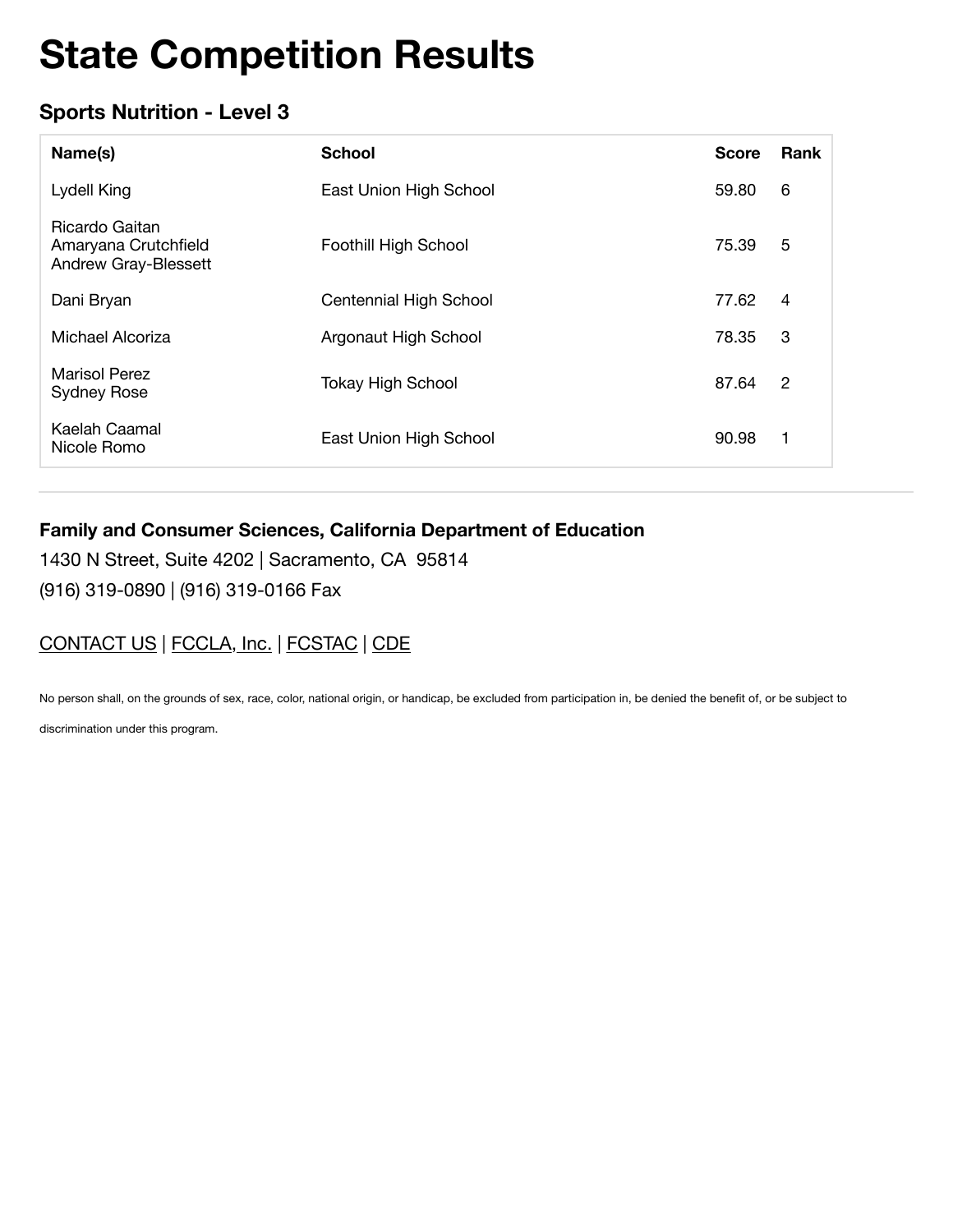### **Sustainability Challenge - Level 1**

| Name(s)           | School                        | Score | Rank |
|-------------------|-------------------------------|-------|------|
| <b>Bill Taing</b> | Ysmael Villegas Middle School | 76.00 |      |

**Family and Consumer Sciences, California Department of Education** 1430 N Street, Suite 4202 | Sacramento, CA 95814 (916) 319-0890 | (916) 319-0166 Fax

## CONTACT US | FCCLA, Inc. | FCSTAC | CDE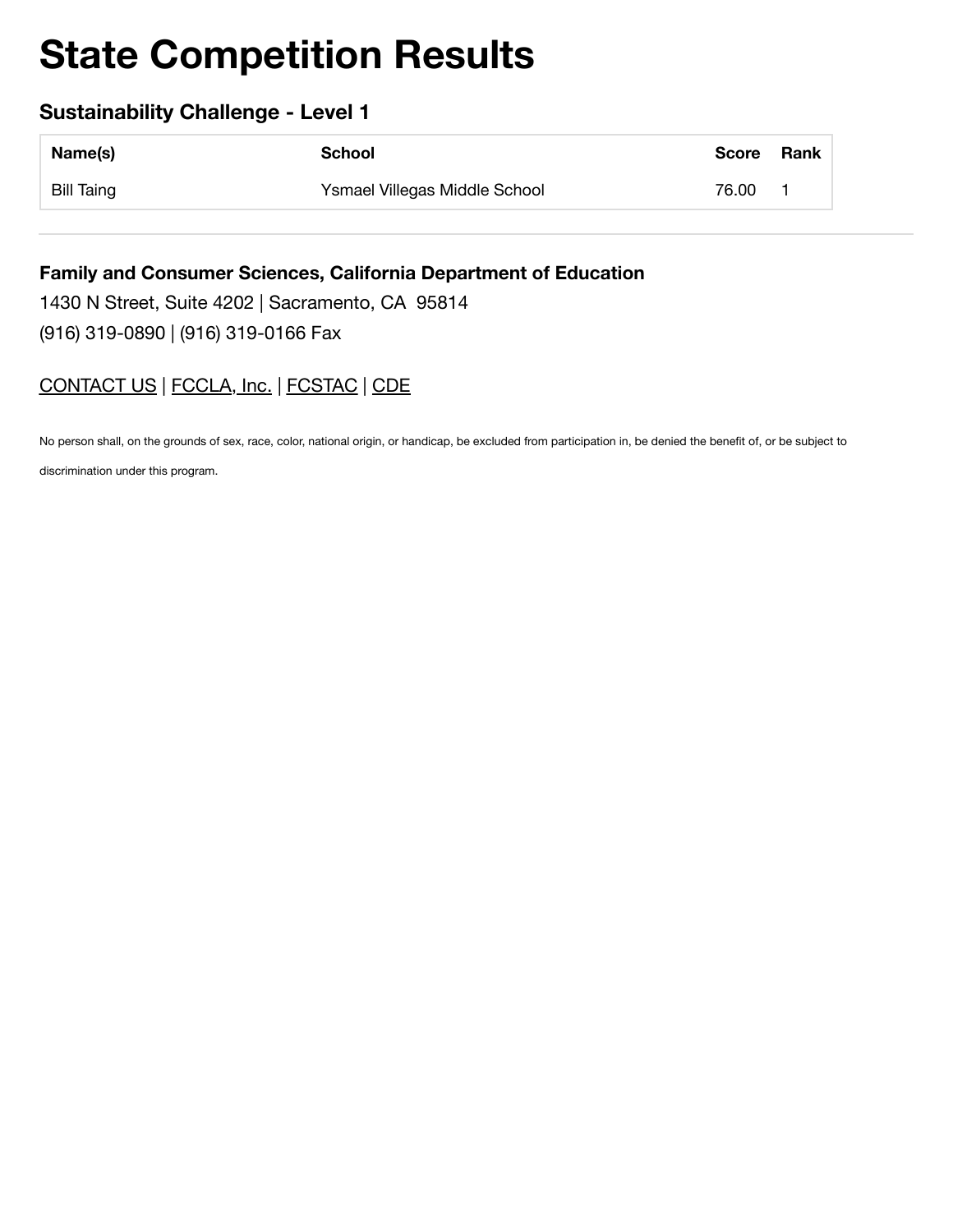## **Sustainability Challenge - Level 3**

| Name(s)                                         | <b>School</b>                | <b>Score</b> | Rank           |
|-------------------------------------------------|------------------------------|--------------|----------------|
| Jeffrey Ngo                                     | Rowland High School          | 59.36        | 7              |
| Justin Thai<br><b>Tyler Pham</b><br>Derek Tran  | Alhambra Unified High School | 62.17        | 6              |
| Miriam Pineda-Gonzalez<br><b>Dulce Perez</b>    | Paramount High School        | 64.27        | 5              |
| Queeny Zhang                                    | Alhambra Unified High School | 72.69        | 4              |
| <b>Stanley Chan</b><br>Lucy Hsu<br>Dahee Jang   | Ayala, Ruben S. High School  | 79.34        | 3              |
| K\'Leigh Guillotte                              | Bear Creek High School       | 81.10        | $\overline{2}$ |
| Yesenia Ramirez Mora<br>Jacqueline Ochoa Torres | Merced High School           | 87.76        | 1              |

#### **Family and Consumer Sciences, California Department of Education**

1430 N Street, Suite 4202 | Sacramento, CA 95814 (916) 319-0890 | (916) 319-0166 Fax

### CONTACT US | FCCLA, Inc. | FCSTAC | CDE

No person shall, on the grounds of sex, race, color, national origin, or handicap, be excluded from participation in, be denied the benefit of, or be subject to